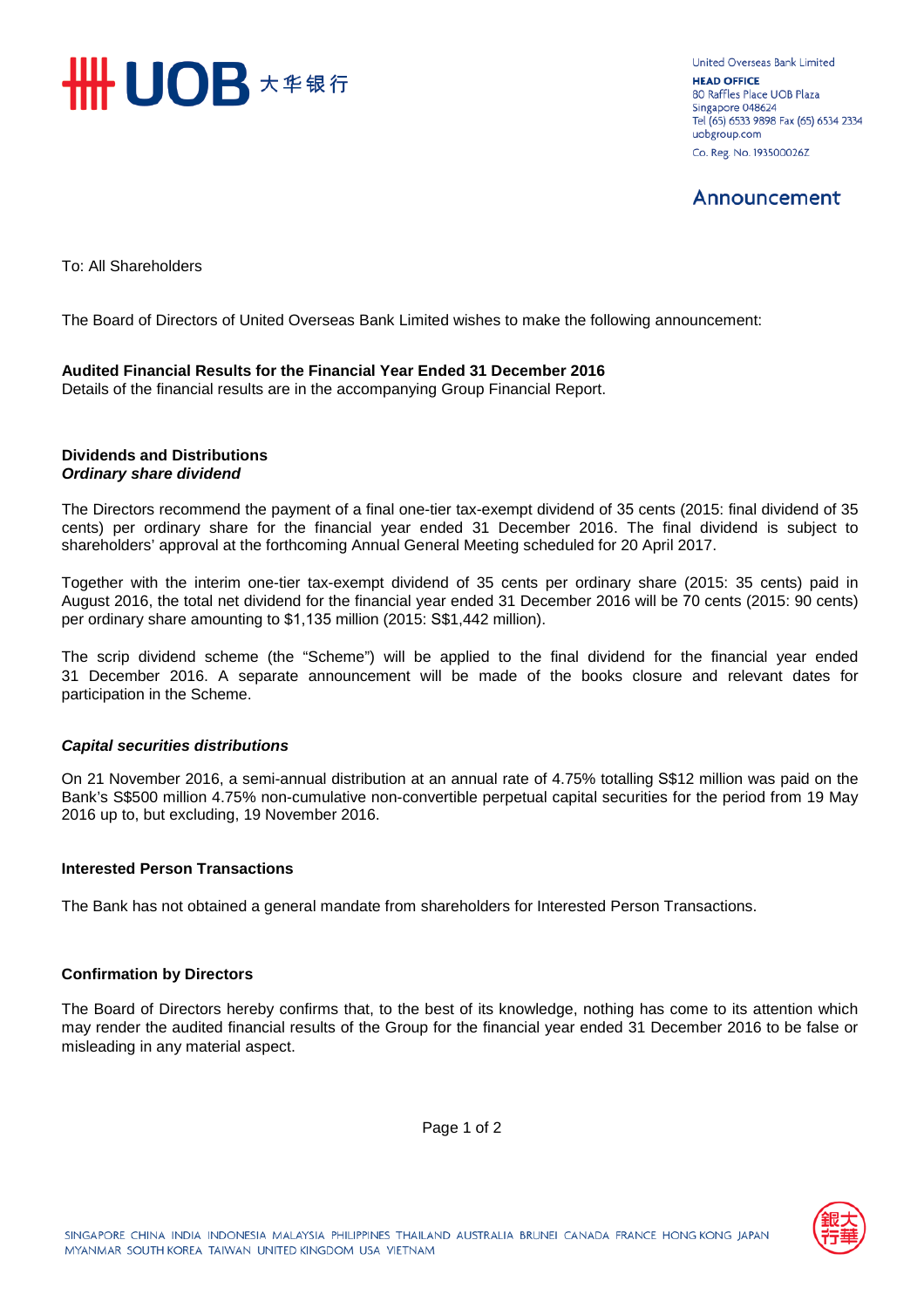

#### **Undertakings from Directors and Executive Officers**

The Bank has procured undertakings in the form set out in Appendix 7.7 of the Listing Manual from all its directors and executive officers pursuant to Rule 720(1) of the Listing Manual.

**Persons occupying managerial position in the issuer or any of its principal subsidiaries who are relatives of a director or chief executive officer or substantial shareholder of the issuer pursuant to Rule 704(13)**

| Name          | Age | Family relationship with<br>and/or<br>director<br>anv<br>substantial shareholder | <b>Current position and</b><br>duties, and the year the<br>position was held | Details of changes in duties<br>and position held, if any,<br>during the year |
|---------------|-----|----------------------------------------------------------------------------------|------------------------------------------------------------------------------|-------------------------------------------------------------------------------|
| Wee Ee Cheong | 64  | Son of Dr Wee Cho Yaw,<br>Chairman Emeritus and<br>Adviser                       | Deputy Chairman & CEO                                                        | Nil                                                                           |

### **BY ORDER OF THE BOARD UNITED OVERSEAS BANK LIMITED**

Ms Joyce Sia **Secretary** 

Dated this 17<sup>th</sup> day of February 2017

The results are also available at www.uob[group.com](http://www.uobgroup.com/)



Page 2 of 2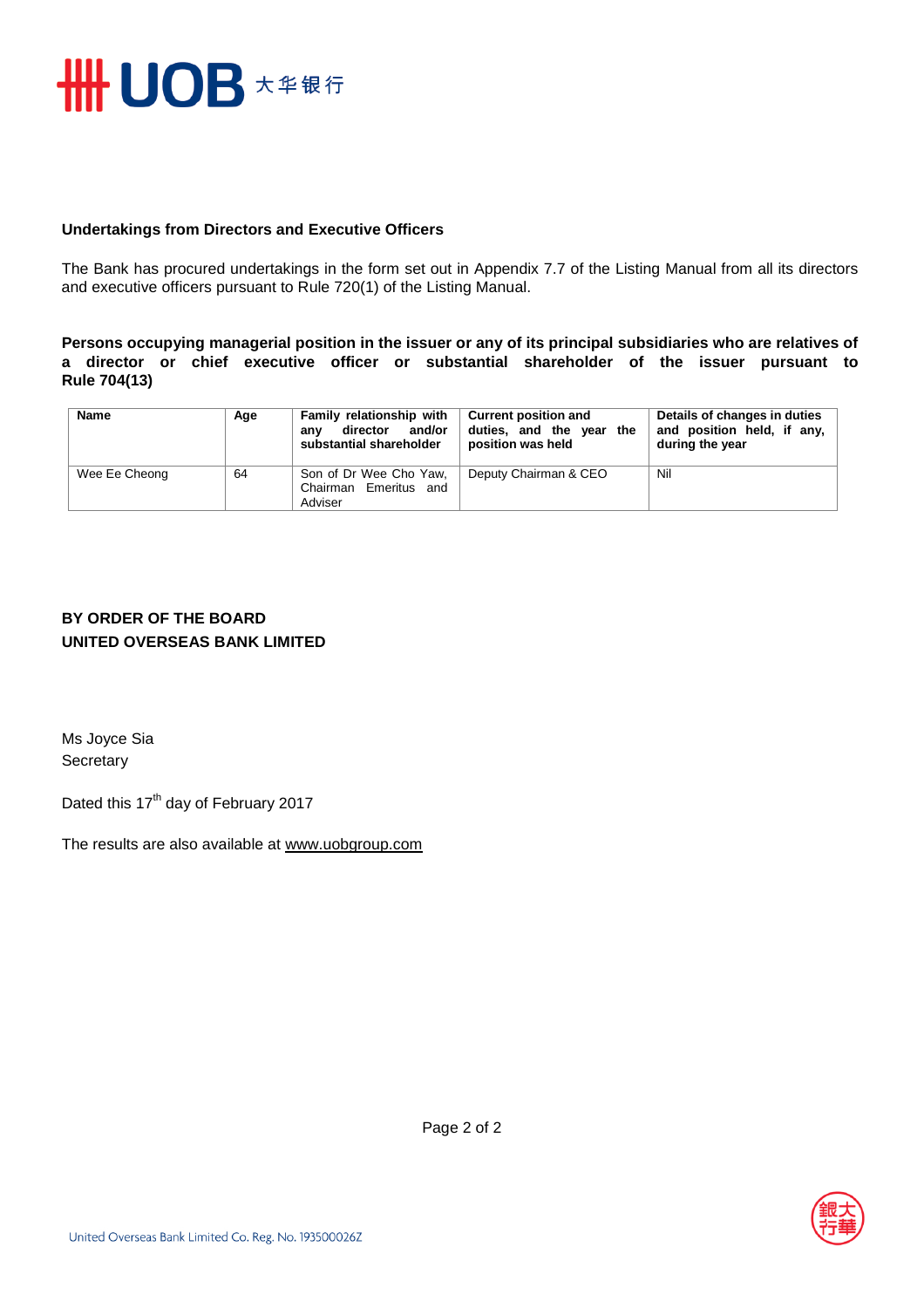

# **Group Financial Report**

 **For the Financial Year / Fourth Quarter 2016**

**United Overseas Bank Limited Incorporated in the Republic of Singapore**

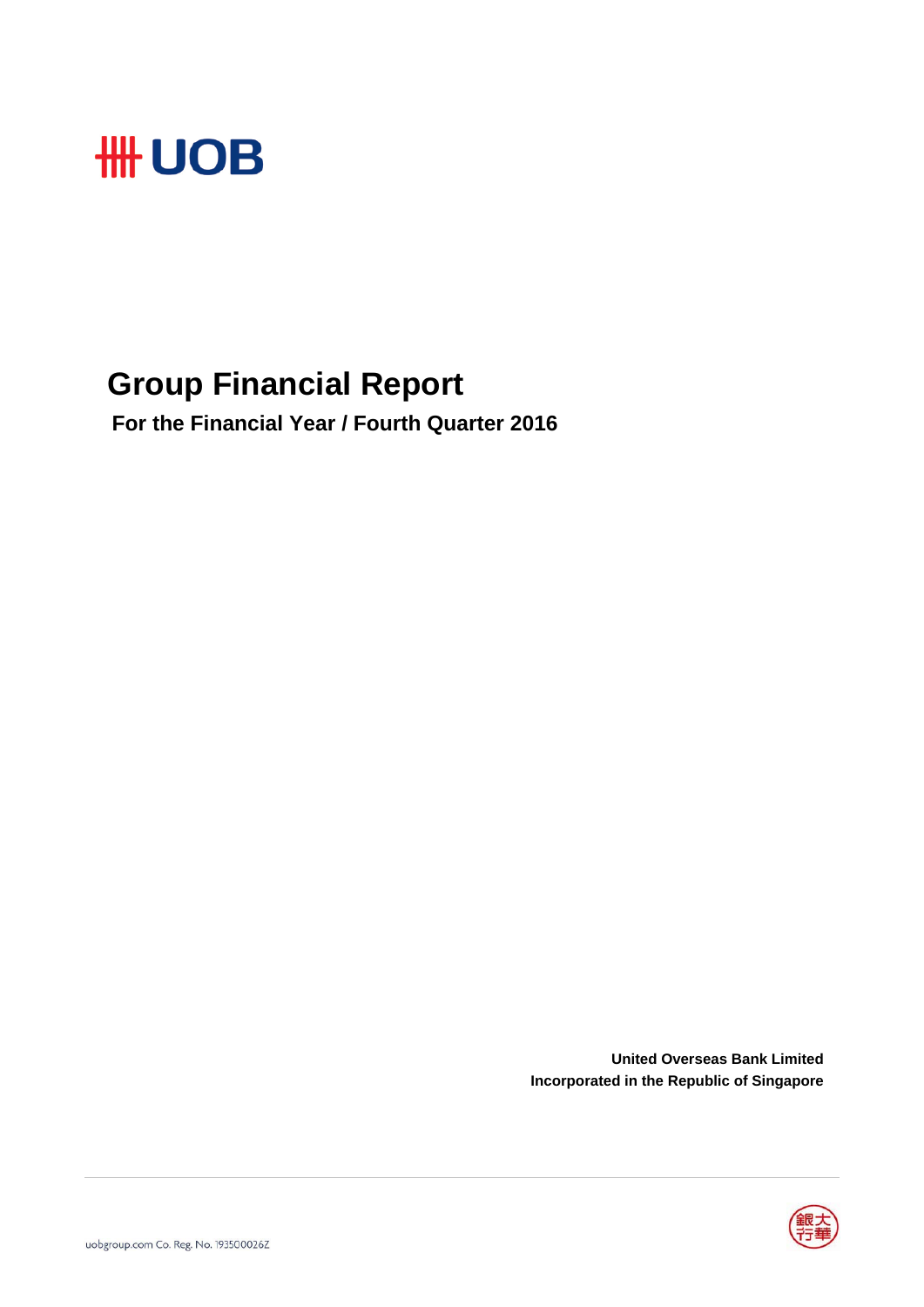# **JOB**

### **Contents**

#### **Page**

- Financial Highlights
- Performance Review
- Net Interest Income
- Non-Interest Income
- Operating Expenses
- Allowance for Credit and Other Losses
- Customer Loans
- Non-Performing Assets
- Customer Deposits
- Debts Issued
- Shareholders' Equity
- Changes in Issued Shares of the Bank
- Performance by Business Segment
- Performance by Geographical Segment
- Capital Adequacy and Leverage Ratios

#### **Appendix**

- Consolidated Income Statement
- Consolidated Statement of Comprehensive Income
- Consolidated Balance Sheet
- Consolidated Statement of Changes in Equity
- Consolidated Cash Flow Statement
- Balance Sheet of the Bank
- Statement of Changes in Equity of the Bank
- Capital Adequacy Ratios of Major Bank Subsidiaries

**Attachment**: Independent Auditor's Report

Notes:

- 1 The financial statements are presented in Singapore dollars.
- 2 Certain comparative figures have been restated to conform with the current period's presentation.
- 3 Certain figures in this report may not add up to the respective totals due to rounding.
- 4 Amounts less than \$500,000 in absolute term are shown as "0".

"NM" denotes not meaningful.

"NA" denotes not applicable.

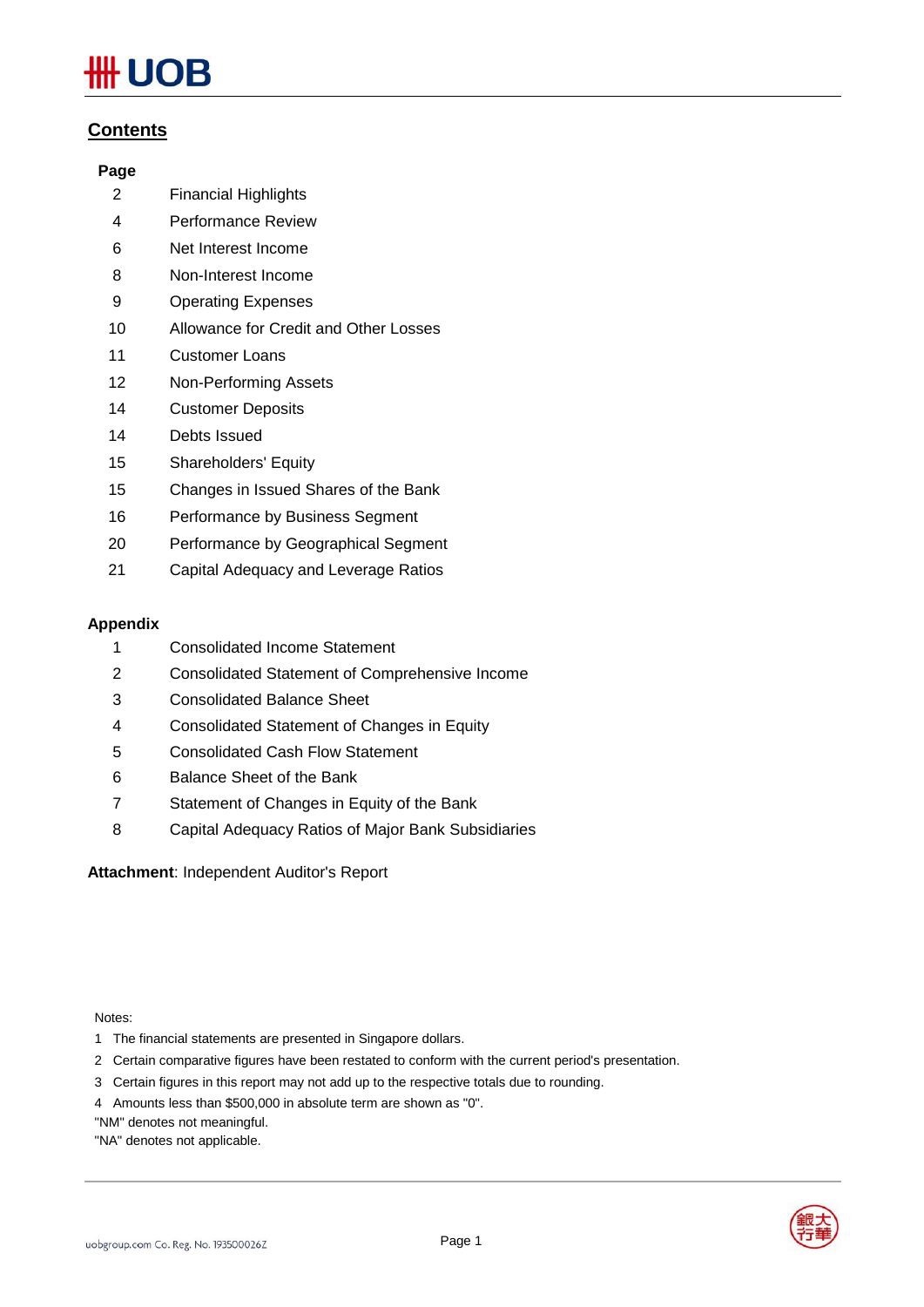#### **Financial Highlights**

|                                                                                                 | 2016                                    | 2015                                    | $+$ /(-)                 | 4Q16                                    | 4Q15                                    | $+$ /(-)                 | 3Q16                                    | $+/(-)$                  |
|-------------------------------------------------------------------------------------------------|-----------------------------------------|-----------------------------------------|--------------------------|-----------------------------------------|-----------------------------------------|--------------------------|-----------------------------------------|--------------------------|
|                                                                                                 |                                         |                                         | %                        |                                         |                                         | %                        |                                         | $\%$                     |
| Selected income statement items (\$m)                                                           |                                         |                                         |                          |                                         |                                         |                          |                                         |                          |
| Net interest income                                                                             | 4,991                                   | 4,926                                   | 1.3                      | 1,276                                   | 1,277                                   | (0.1)                    | 1,230                                   | 3.7                      |
| Fee and commission income                                                                       | 1,931                                   | 1,883                                   | 2.5                      | 531                                     | 480                                     | 10.6                     | 492                                     | 7.8                      |
| Other non-interest income                                                                       | 1,140                                   | 1,238                                   | (7.9)                    | 222                                     | 323                                     | (31.3)                   | 318                                     | (30.2)                   |
| Total income                                                                                    | 8,061                                   | 8,048                                   | 0.2                      | 2,028                                   | 2,081                                   | (2.5)                    | 2,040                                   | (0.6)                    |
| Less: Total expenses                                                                            | 3,696                                   | 3,597                                   | 2.8                      | 957                                     | 964                                     | (0.7)                    | 918                                     | 4.2                      |
| Operating profit                                                                                | 4,365                                   | 4,451                                   | (1.9)                    | 1,071                                   | 1,116                                   | (4.0)                    | 1,122                                   | (4.5)                    |
| Less: Total allowance                                                                           | 594                                     | 672                                     | (11.6)                   | 131                                     | 190                                     | (31.4)                   | 185                                     | (29.5)                   |
| Add: Share of profit of associates<br>and joint ventures                                        | 6                                       | 90                                      | (93.4)                   | (21)                                    |                                         | 18 (>100.0)              |                                         | 25 (>100.0)              |
| Net profit before tax                                                                           | 3,777                                   | 3,869                                   | (2.4)                    | 920                                     | 944                                     | (2.6)                    | 962                                     | (4.4)                    |
| Less: Tax and non-controlling interests                                                         | 681                                     | 660                                     | 3.2                      | 181                                     | 156                                     | 16.0                     | 171                                     | 5.4                      |
| Net profit after tax <sup>1</sup>                                                               | 3,096                                   | 3,209                                   | (3.5)                    | 739                                     | 788                                     | (6.2)                    | 791                                     | (6.6)                    |
| Net customer loans<br><b>Customer deposits</b><br><b>Total assets</b><br>Shareholders' equity 1 | 221,734<br>255,314<br>340,028<br>32,873 | 203,611<br>240,524<br>316,011<br>30,768 | 8.9<br>6.1<br>7.6<br>6.8 | 221,734<br>255,314<br>340,028<br>32,873 | 203,611<br>240,524<br>316,011<br>30,768 | 8.9<br>6.1<br>7.6<br>6.8 | 213,465<br>250,999<br>327,826<br>32,418 | 3.9<br>1.7<br>3.7<br>1.4 |
| Key financial ratios (%)                                                                        |                                         |                                         |                          |                                         |                                         |                          |                                         |                          |
| Net interest margin <sup>2</sup>                                                                | 1.71                                    | 1.77                                    |                          | 1.69                                    | 1.79                                    |                          | 1.69                                    |                          |
| Non-interest income/Total income                                                                | 38.1                                    | 38.8                                    |                          | 37.1                                    | 38.6                                    |                          | 39.7                                    |                          |
| Expense/Income ratio                                                                            | 45.9                                    | 44.7                                    |                          | 47.2                                    | 46.3                                    |                          | 45.0                                    |                          |
| Overseas profit before tax contribution                                                         | 37.4                                    | 38.9                                    |                          | 36.9                                    | 36.4                                    |                          | 41.5                                    |                          |
| Credit costs (bp) <sup>2</sup>                                                                  |                                         |                                         |                          |                                         |                                         |                          |                                         |                          |
| Exclude general allowance<br>Include general allowance                                          | 45                                      | 19                                      |                          | 76                                      | 22                                      |                          | 53                                      |                          |
|                                                                                                 | 32                                      | 32                                      |                          | 32                                      | 32                                      |                          | 32                                      |                          |
| NPL ratio <sup>3</sup>                                                                          | 1.5                                     | 1.4                                     |                          | 1.5                                     | 1.4                                     |                          | 1.6                                     |                          |

Notes:

1 Relate to amount attributable to equity holders of the Bank.

2 Computed on an annualised basis.

3 Refer to non-performing loans as a percentage of gross customer loans.

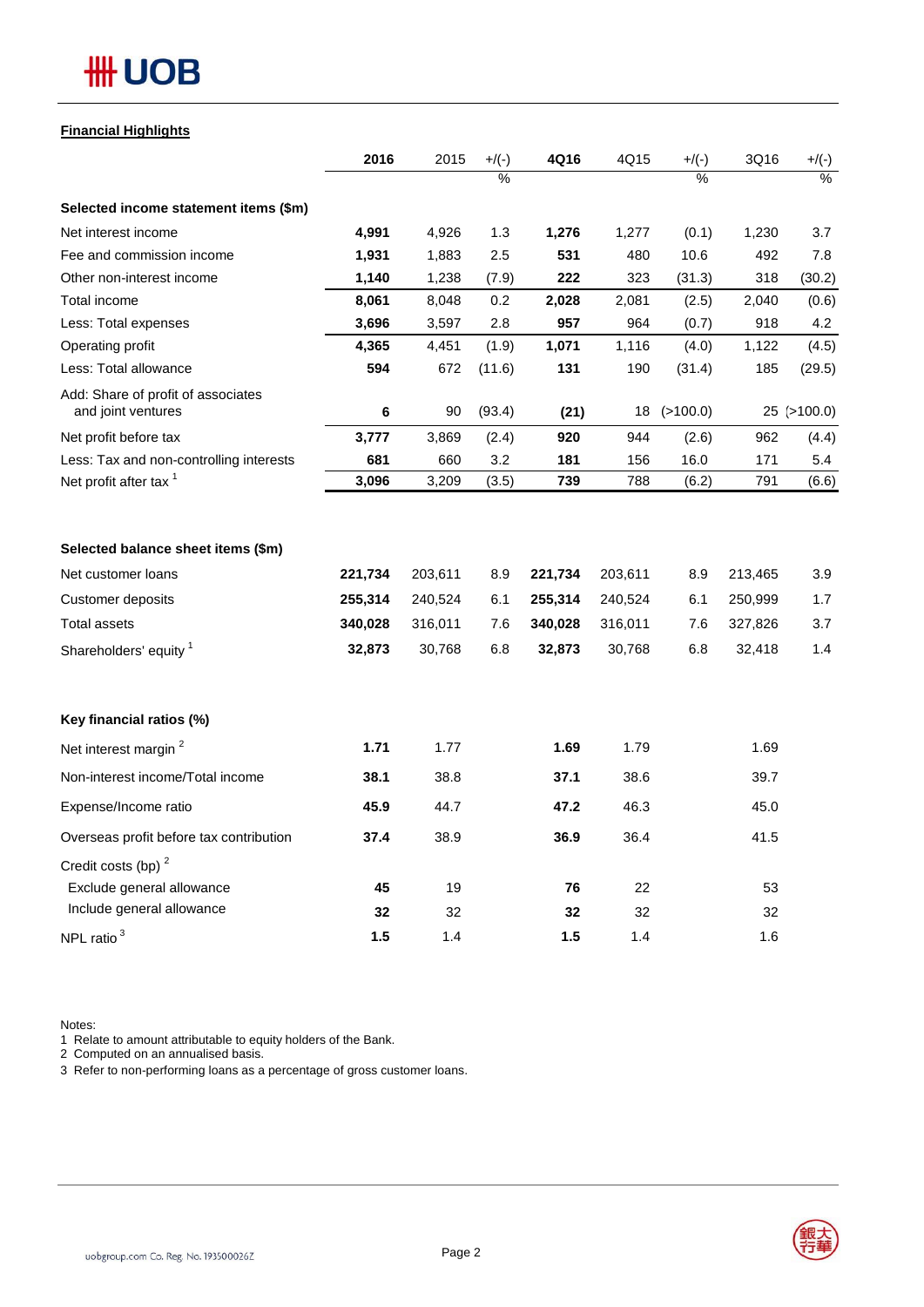# 12

#### **Financial Highlights** *(cont'd)*

|                                                        | 2016  | 2015  | 4Q16  | 4Q15  | 3Q16  |
|--------------------------------------------------------|-------|-------|-------|-------|-------|
| Key financial ratios (%) (cont'd)                      |       |       |       |       |       |
| Return on average total assets <sup>1</sup>            | 0.95  | 1.03  | 0.89  | 0.99  | 0.98  |
| Return on average ordinary shareholders' equity 1,2    | 10.2  | 11.0  | 9.4   | 10.8  | 10.4  |
| Loan/Deposit ratio <sup>3</sup>                        | 86.8  | 84.7  | 86.8  | 84.7  | 85.0  |
| Liquidity coverage ratios ("LCR") <sup>4</sup>         |       |       |       |       |       |
| All-currency                                           | 154   | 143   | 162   | 142   | 148   |
| Singapore dollar                                       | 221   | 179   | 275   | 217   | 213   |
| Capital adequacy ratios                                |       |       |       |       |       |
| Common Equity Tier 1                                   | 13.0  | 13.0  | 13.0  | 13.0  | 13.4  |
| Tier 1                                                 | 13.1  | 13.0  | 13.1  | 13.0  | 13.5  |
| Total                                                  | 16.2  | 15.6  | 16.2  | 15.6  | 16.6  |
| Leverage ratio <sup>5</sup>                            | 7.4   | 7.3   | 7.4   | 7.3   | 7.5   |
| Earnings per ordinary share $(\$)^{1,2}$               |       |       |       |       |       |
| <b>Basic</b>                                           | 1.86  | 1.94  | 1.75  | 1.90  | 1.90  |
| <b>Diluted</b>                                         | 1.85  | 1.93  | 1.74  | 1.90  | 1.89  |
| Net asset value ("NAV") per ordinary share $(\$)$ $^6$ | 18.82 | 17.84 | 18.82 | 17.84 | 18.54 |
| Revalued NAV per ordinary share (\$) <sup>6</sup>      | 21.54 | 20.56 | 21.54 | 20.56 | 21.22 |

Notes:

1 Computed on an annualised basis.

2 Calculated based on profit attributable to equity holders of the Bank net of preference share dividend and capital securities distributions.

3 Refer to net customer loans and customer deposits.

4 Figures reported are based on average LCR for the respective period. A minimum requirement of Singapore dollar LCR of 100% and all-currency LCR of 60% shall be maintained at all times with effect from 1 January 2015, with all-currency LCR increasing by 10% each year to 100% by 2019. Public disclosure required under MAS Notice 651 is available in the UOB website at www.UOBGroup.com/investor/financial/overview.html.

5 Leverage ratio is calculated based on the revised MAS Notice 637 which took effect from 1 January 2015. A minimum requirement of 3% is applied during the parallel run period from 1 January 2013 to 1 January 2017.

6 Preference shares and capital securities are excluded from the computation.

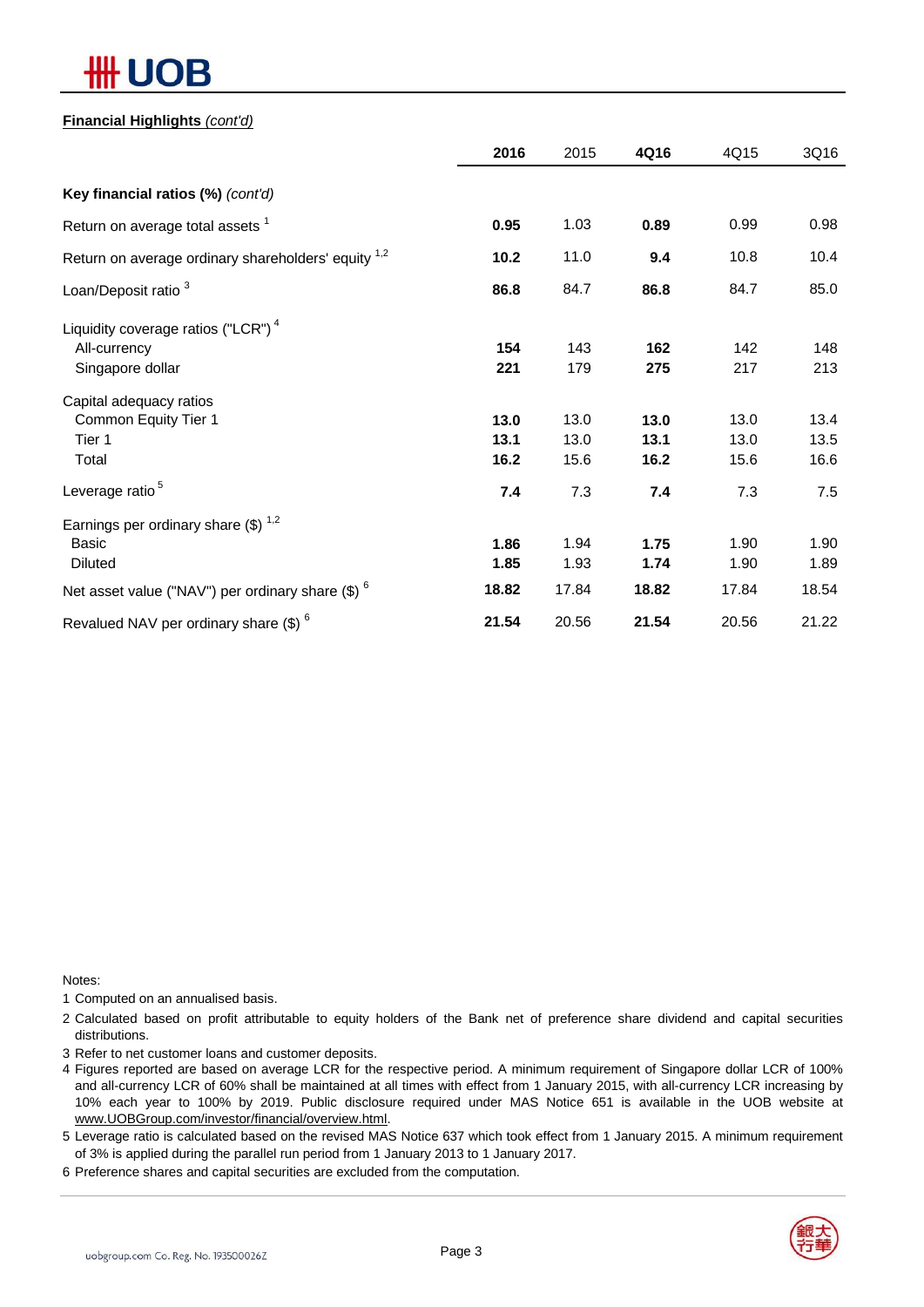# ## UOB

#### **Performance Review**

The financial statements have been prepared in accordance with Singapore Financial Reporting Standards ("FRS") as required by the Singapore Companies Act, with modification to FRS39 Financial Instruments: Recognition and Measurement in respect of loan loss provisioning, as provided in the Monetary Authority of Singapore ("MAS") Notice 612 Credit Files, Grading and Provisioning.

The revised FRS applicable to the Group with effect from 1 January 2016 are listed below. The adoption of these FRS is not expected to have a significant impact on the financial statements of the Group.

- Amendments to FRS1 Disclosure Initiative
- Amendments to FRS16 and FRS38 Clarification of Acceptable Methods of Depreciation and Amortisation
- Amendments to FRS27 Equity Method in Separate Financial Statements
- Amendments to FRS110, FRS112 and FRS28 Investment Entities: Applying the Consolidation Exception
- Amendments to FRS111 Accounting for Acquisitions of Interests in Joint Operations

#### **Full Year 2016 ("2016") performance**

#### **2016 versus 2015**

The Group reported net earnings of \$3.10 billion for FY16, 3.5% lower than a year ago.

Net interest income increased 1.3% to \$4.99 billion, led by healthy loan growth in the consumer and non-bank financial institution customer segments. Net interest margin decreased 6 basis points to 1.71%.

Non-interest income declined 1.6% to \$3.07 billion. Trading and investment income fell 8.1% to \$877 million due to lower gains from sale of investment securities, partially offset by higher trading income. Fee and commission income increased 2.5% to \$1.93 billion, driven by higher credit card and fund management fees.

Total expenses rose 2.8% to \$3.70 billion from a year ago, largely from revenue and IT-related expenses. The Group was disciplined in managing total headcount and it continues to invest in technology and infrastructure to sharpen its capabilities. The expense-to-income ratio for the year was 45.9%.

Total credit costs on loans were maintained at 32 basis points for the year. Specific allowance on loans increased \$577 million to \$969 million primarily from non-performing loans ("NPL") in oil and gas and shipping industries. Total allowance decreased 11.6% to \$594 million, due to lower specific allowance on other assets and a release in general allowance. The Group's general allowance remained strong at \$2.7 billion at the end of the year. The ratio of general allowance to gross loans stood at 1.2%.

#### **Four quarter 2016 ("4Q16") performance**

#### **4Q16 versus 4Q15**

The Group reported net earnings of \$739 million in 4Q16, 6.2% lower than 4Q15.

Net interest income remained stable at \$1.28 billion as the strong loan growth was offset by a 10 basis points decrease in net interest margin to 1.69%.

Non-interest income decreased 6.3% to \$753 million in 4Q16, driven by lower trading and investment income. However, fee and commission income grew 10.6% to \$531 million, contributed by higher credit card and wealth management fees.

Total expenses for 4Q16 were \$957 million, largely flat as compared with a year ago.

Specific allowance on loans increased \$313 million to \$428 million due to NPL in oil and gas and shipping industries. Total allowance decreased 31.4% to \$131 million in 4Q16, due to lower specific allowance on other assets and a release in general allowance.

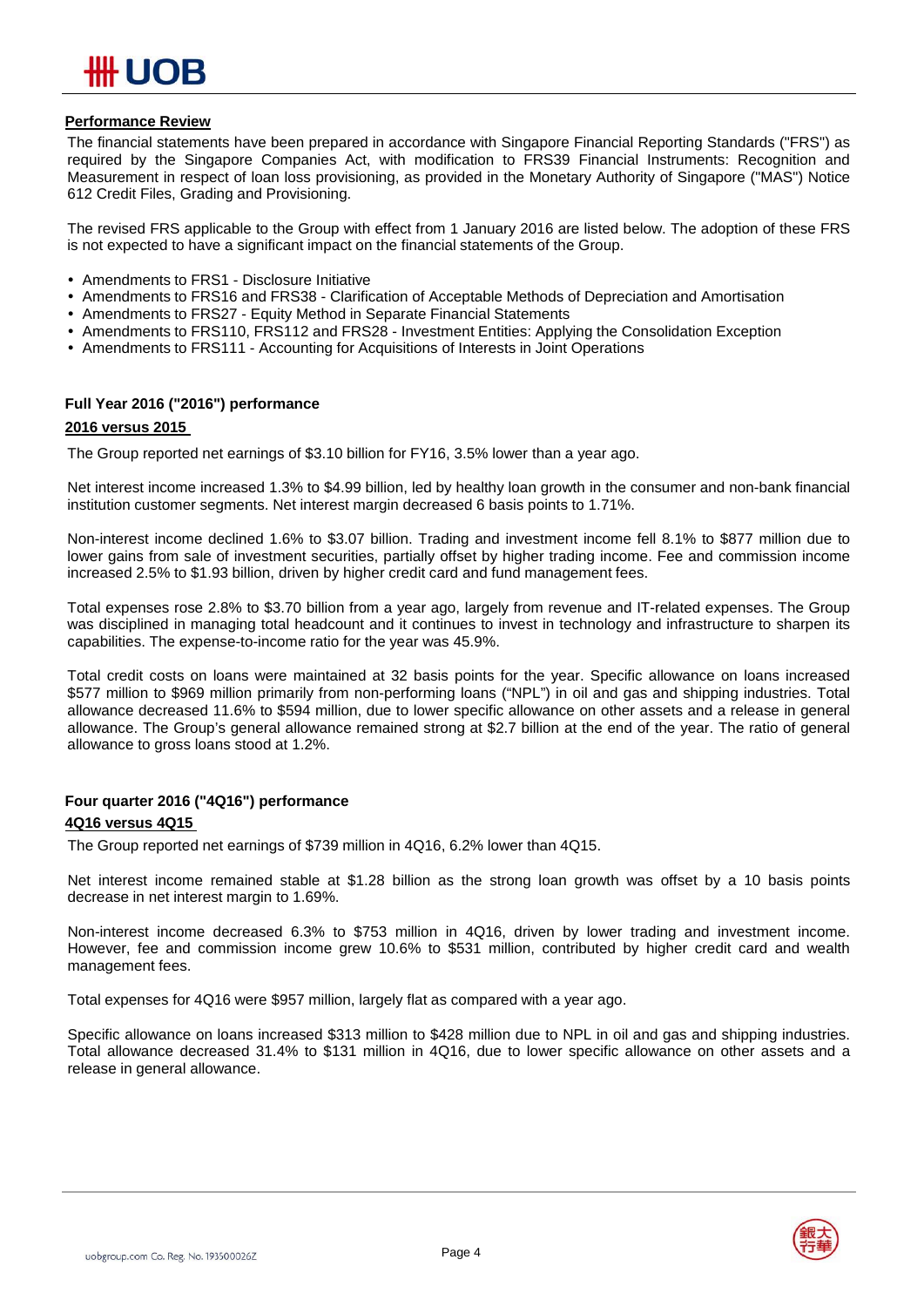#### **Performance Review** *(cont'd)*

#### **4Q16 versus 3Q16**

Compared with the previous quarter, net earnings were 6.6% lower at \$739 million.

Net interest income increased 3.7% to \$1.28 billion, largely driven by loan growth of 3.8%. Net interest margin was 1.69%, flat from last quarter.

Non-interest income dropped 7.1% to \$753 million quarter-on-quarter. Trading and investment income declined 32.6% to \$169 million due to lower trading gains. However, fee and commission income increased 7.8% on higher credit card and loan-related fees.

Total expenses increased 4.2% to \$957 million mainly on higher revenue-related expenses.

Total allowance decreased 29.5% to \$131 million, as higher specific allowance on loans was offset by a release in general allowance.

#### **Balance sheet and capital position**

The Group continued to maintain a strong funding and capital position. Gross loans amounted to \$226 billion at end of the year, an increase of 8.8% year-on-year and 3.8% compared to the previous quarter.

Year-on-year, customer deposits grew 6.1% to \$255 billion. As compared with 3Q16, deposits increased by 1.7%, led mainly by growth in Singapore dollar and US dollar deposits. The Group's loan-to-deposit ratio remained healthy at 86.8%. While staying predominantly deposit-funded, the Group has also tapped alternative sources of funding to diversify funding mix and to optimise overall funding costs. In 2016, the Group issued \$3.9 billion in debt and capital securities.

The average Singapore dollar and all-currency liquidity coverage ratios during the fourth quarter were 275% and 162% respectively, well above the corresponding regulatory requirements of 100% and 70%.

NPL ratio was 1.5% as at 31 December 2016, improving by 0.1 percentage point over the previous quarter. NPL coverage remained strong at 118.0%, or 262.4% after taking collateral into account.

Shareholders' equity increased by 6.8% from a year ago to \$32.9 billion as at 31 December 2016 due to retained earnings and strong shareholder take-up from the scrip dividend scheme. Compared with 3Q16, shareholders' equity rose 1.4% due to higher retained earnings. Return on equity eased slightly to 10.2% at the end of the year.

As at 31 December 2016, the Group's Common Equity Tier 1 and Total CAR remained strong at 13.0% and 16.2% respectively. On a fully-loaded basis, the Common Equity Tier 1 CAR stood at 12.1%. The Group's leverage ratio was 7.4%, well above Basel's minimum requirement of 3%.

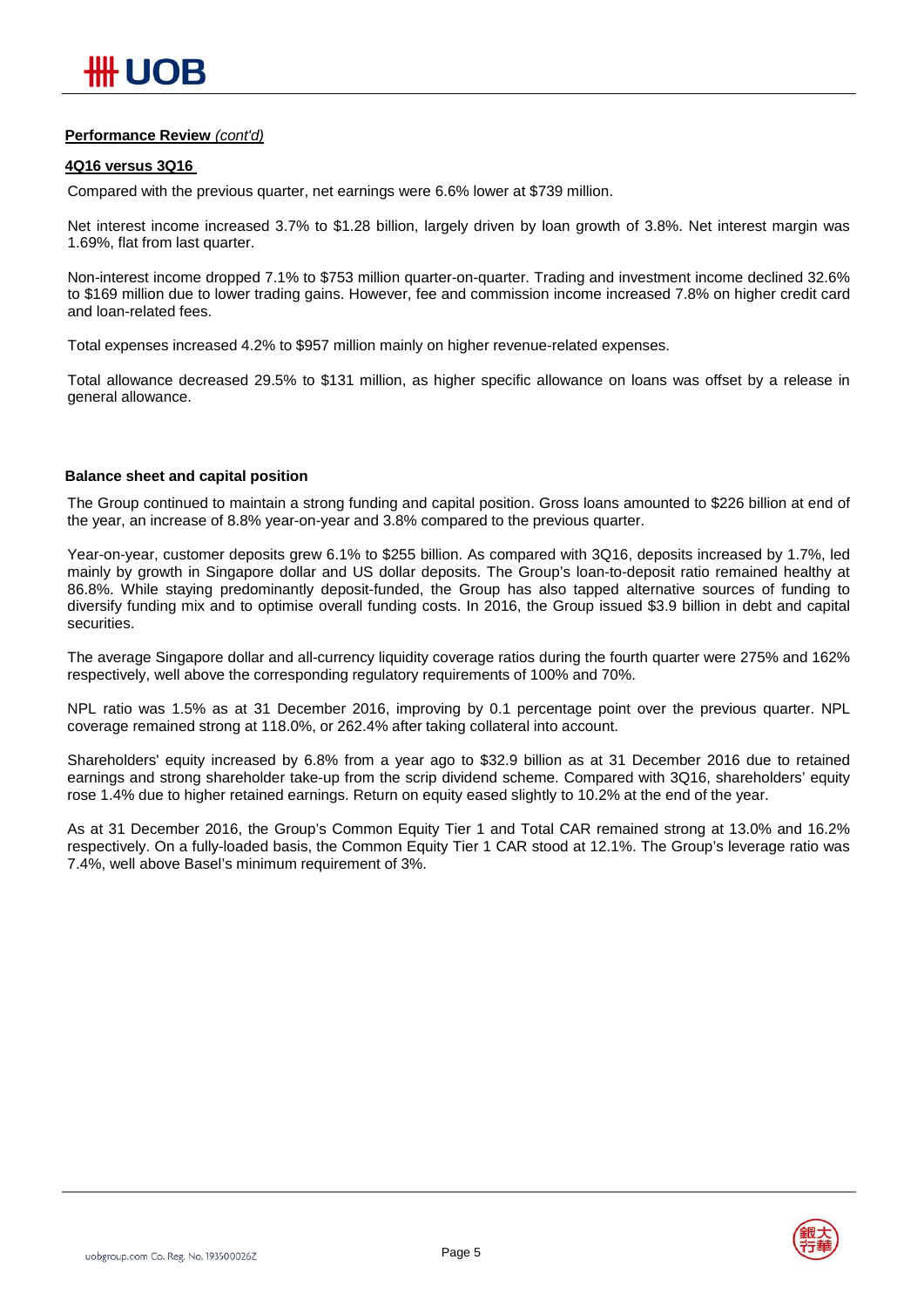#### **Net Interest Income**

#### **Net interest margin**

|                                     |         | 2016            |         | 2015          |               |         |  |
|-------------------------------------|---------|-----------------|---------|---------------|---------------|---------|--|
|                                     | Average |                 | Average | Average       |               | Average |  |
|                                     | balance | <b>Interest</b> | rate    | balance       | Interest      | rate    |  |
|                                     | \$m     | \$m             | %       | $\mathsf{Sm}$ | $\mathsf{Sm}$ | $\%$    |  |
| Interest bearing assets             |         |                 |         |               |               |         |  |
| Customer loans                      | 213,016 | 7,118           | 3.34    | 200,337       | 6,675         | 3.33    |  |
| Interbank balances                  | 49,656  | 637             | 1.28    | 52,318        | 627           | 1.20    |  |
| <b>Securities</b>                   | 29,135  | 536             | 1.84    | 25,441        | 524           | 2.06    |  |
| Total                               | 291,807 | 8,291           | 2.84    | 278,096       | 7,826         | 2.81    |  |
| <b>Interest bearing liabilities</b> |         |                 |         |               |               |         |  |
| Customer deposits                   | 252,293 | 2,878           | 1.14    | 239,674       | 2,559         | 1.07    |  |
| Interbank balances/others           | 32,054  | 422             | 1.32    | 30,208        | 341           | 1.13    |  |
| Total                               | 284,347 | 3,300           | 1.16    | 269,882       | 2,900         | 1.07    |  |
| Net interest margin                 |         |                 | 1.71    |               |               | 1.77    |  |

|                                | 4Q16    |                 |         |         | 4Q15     |         |         | 3Q16     |         |  |
|--------------------------------|---------|-----------------|---------|---------|----------|---------|---------|----------|---------|--|
|                                | Average |                 | Average | Average |          | Average | Average |          | Average |  |
|                                | balance | <b>Interest</b> | rate    | balance | Interest | rate    | balance | Interest | rate    |  |
|                                | \$m     | \$m             | $\%$    | \$m     | \$m      | $\%$    | \$m     | \$m      | %       |  |
| <b>Interest bearing assets</b> |         |                 |         |         |          |         |         |          |         |  |
| Customer loans                 | 221,293 | 1,787           | 3.21    | 203,430 | 1,747    | 3.41    | 214,158 | 1,756    | 3.26    |  |
| Interbank balances             | 48,888  | 171             | 1.39    | 52,865  | 159      | 1.19    | 45,308  | 152      | 1.34    |  |
| <b>Securities</b>              | 30,007  | 150             | 1.98    | 26,925  | 128      | 1.89    | 29,805  | 131      | 1.74    |  |
| Total                          | 300,187 | 2,108           | 2.79    | 283,221 | 2,034    | 2.85    | 289,271 | 2,039    | 2.80    |  |
| Interest bearing liabilities   |         |                 |         |         |          |         |         |          |         |  |
| Customer deposits              | 254,062 | 712             | 1.12    | 244,027 | 661      | 1.07    | 251,212 | 713      | 1.13    |  |
| Interbank balances/others      | 37,214  | 120             | 1.28    | 31,321  | 96       | 1.21    | 30,252  | 96       | 1.26    |  |
| Total                          | 291,276 | 832             | 1.14    | 275,348 | 757      | 1.09    | 281,463 | 809      | 1.14    |  |
| Net interest margin 1          |         |                 | 1.69    |         |          | 1.79    |         |          | 1.69    |  |
|                                |         |                 |         |         |          |         |         |          |         |  |

Note:

1 Net interest margin represents annualised net interest income as a percentage of total interest bearing assets.



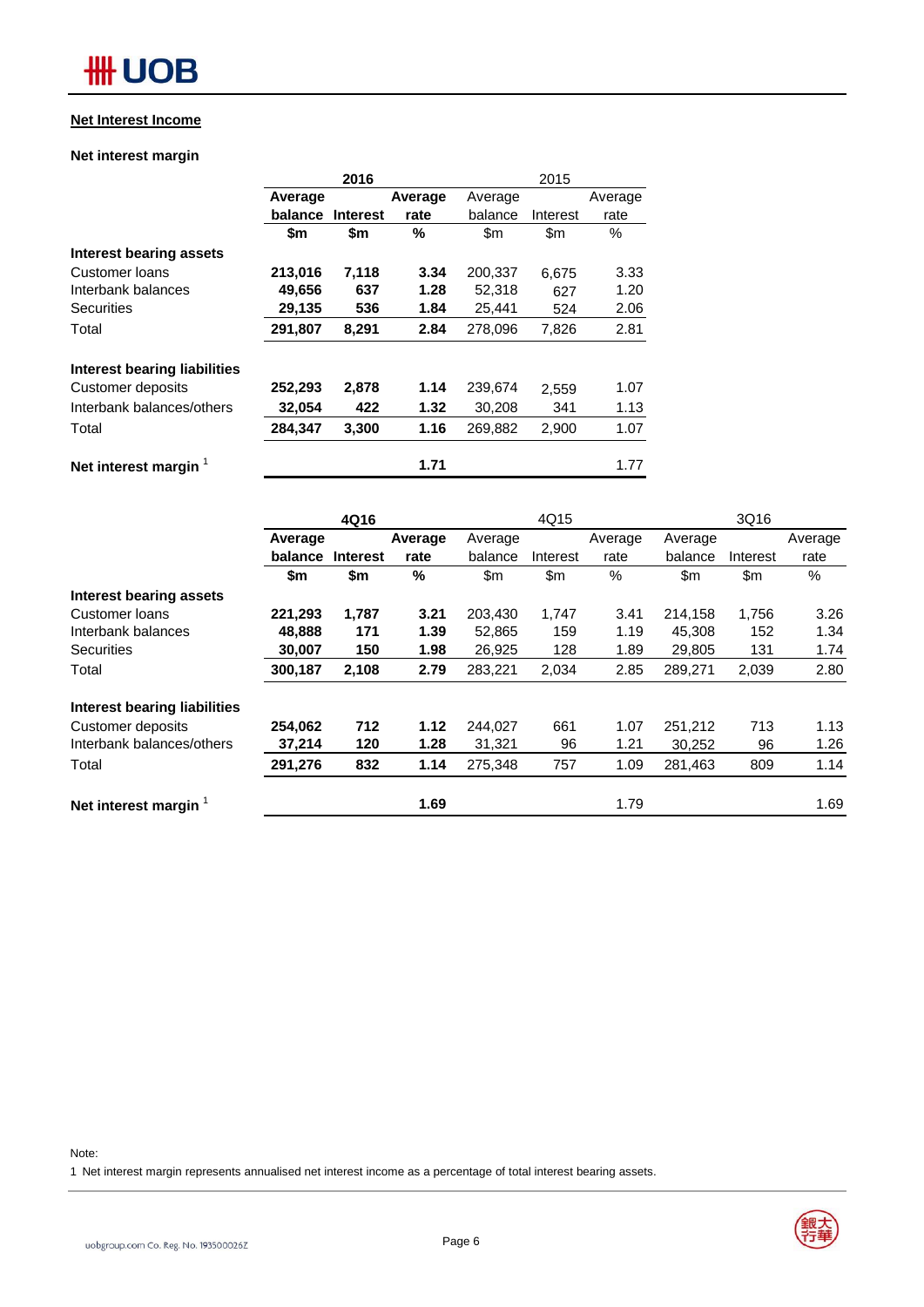#### **Net Interest Income** *(cont'd)*

#### **Volume and rate analysis**

|                           |        | 2016 vs 2015 |            |        | 4Q16 vs 4Q15 |            | 4Q16 vs 3Q16 |        |        |
|---------------------------|--------|--------------|------------|--------|--------------|------------|--------------|--------|--------|
|                           | Volume | Rate         | <b>Net</b> | Volume | Rate         | <b>Net</b> | Volume       | Rate   | Net    |
|                           | change | change       | change     | change | change       | change     | change       | change | change |
|                           | \$m\$  | \$m          | \$m        | \$m    | \$m          | \$m\$      | \$m          | \$m    | \$m    |
| Interest income           |        |              |            |        |              |            |              |        |        |
| Customer loans            | 422    | 21           | 443        | 153    | (109)        | 45         | 59           | (28)   | 31     |
| Interbank balances        | (32)   | 41           | 10         | (12)   | 25           | 13         | 12           |        | 19     |
| <b>Securities</b>         | 76     | (64)         | 12         | 15     | 7            | 22         |              | 18     | 19     |
| Total                     | 467    | (2)          | 464        | 156    | (77)         | 79         | 71           | (3)    | 69     |
| Interest expense          |        |              |            |        |              |            |              |        |        |
| Customer deposits         | 135    | 184          | 318        | 27     | 26           | 53         | 8            | (9)    | (1)    |
| Interbank balances/others | 28     | 54           | 82         | 22     | 2            | 24         | 23           |        | 24     |
| Total                     | 162    | 238          | 400        | 49     | 28           | 78         | 31           | (8)    | 23     |
| Change in number of days  |        |              |            |        | ٠            | (3)        |              |        |        |
| Net interest income       | 304    | (240)        | 64         | 107    | (105)        | (2)        | 40           | 5      | 46     |

For FY16, net interest income increased 1.3% to \$4.99 billion, led by healthy loan growth in the consumer and non-bank financial institution customer segments. Net interest margin decreased 6 basis points to 1.71%.

Net interest income remained stable at \$1.28 billion in 4Q16 as the strong loan growth was offset by a 10 basis points decrease in net interest margin to 1.69%.

Quarter-on-quarter, net interest income increased 3.7% to \$1.28 billion, largely driven by loan growth of 3.8%. Net interest margin was 1.69%, flat from last quarter.

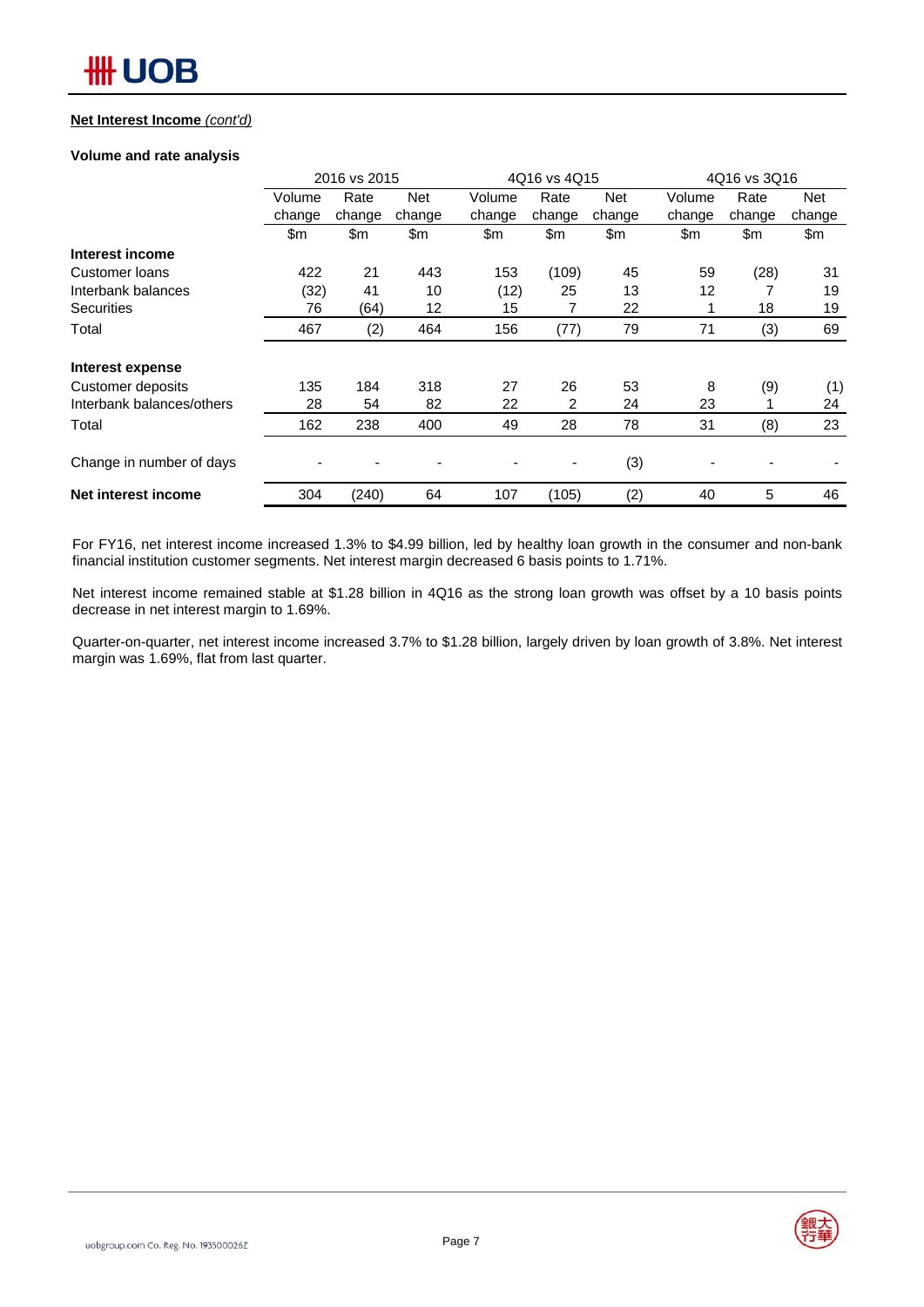# OB

#### **Non-Interest Income**

|                            | 2016  | 2015  | $+$ /(-) | 4Q16 | 4Q15  | $+$ /(-) | 3Q16  | $+/(-)$ |
|----------------------------|-------|-------|----------|------|-------|----------|-------|---------|
|                            | \$m   | \$m   | %        | \$m  | \$m\$ | %        | \$m\$ | %       |
| Fee and commission income  |       |       |          |      |       |          |       |         |
| Credit card                | 368   | 345   | 6.8      | 103  | 90    | 14.1     | 93    | 11.2    |
| Fund management            | 188   | 172   | 9.3      | 52   | 46    | 13.5     | 54    | (3.4)   |
| Wealth management          | 403   | 416   | (3.1)    | 110  | 94    | 17.1     | 102   | 8.2     |
| Loan-related <sup>1</sup>  | 482   | 498   | (3.2)    | 134  | 135   | (1.0)    | 124   | 8.0     |
| Service charges            | 134   | 121   | 10.1     | 39   | 35    | 12.5     | 33    | 17.7    |
| Trade-related <sup>2</sup> | 263   | 258   | 1.9      | 68   | 64    | 5.7      | 67    | 1.7     |
| <b>Others</b>              | 93    | 74    | 26.0     | 25   | 16    | 57.3     | 20    | 23.1    |
|                            | 1,931 | 1,883 | 2.5      | 531  | 480   | 10.6     | 492   | 7.8     |
| Other non-interest income  |       |       |          |      |       |          |       |         |
| Net trading income         | 776   | 641   | 21.1     | 168  | 211   | (20.3)   | 227   | (25.9)  |
| Net gain from investment   |       |       |          |      |       |          |       |         |
| securities                 | 101   | 313   | (67.9)   | 1    | 52    | (98.8)   | 24    | (97.3)  |
| Dividend income            | 31    | 34    | (10.6)   | 1    | 1     | 5.0      | 4     | (62.0)  |
| Rental income              | 118   | 117   | 0.9      | 30   | 30    | 1.8      | 30    | 1.7     |
| Other income               | 114   | 132   | (13.7)   | 21   | 29    | (26.6)   | 33    | (36.6)  |
|                            | 1,140 | 1,238 | (7.9)    | 222  | 323   | (31.3)   | 318   | (30.2)  |
| Total                      | 3,071 | 3,122 | (1.6)    | 753  | 803   | (6.3)    | 810   | (7.1)   |

Non-interest income declined 1.6% to \$3.07 billion. Trading and investment income fell 8.1% to \$877 million due to lower gains from sale of investment securities, partially offset by higher trading income. Fee and commission income increased 2.5% to \$1.93 billion, driven by higher credit card and fund management fees.

As compared to 4Q15, non-interest income decreased 6.3% to \$753 million, driven by lower trading and investment income in 4Q16. However, fee and commission income grew 10.6% to \$531 million, contributed by higher credit card and wealth management fees.

Quarter-on-quarter, non-interest income dropped 7.1% to \$753 million. Trading and investment income declined 32.6% to \$169 million due to lower trading gains. Fee and commission income increased 7.8% on higher credit card and loan-related fees.

Notes:

2 Trade-related fees include trade, remittance and guarantees related fees.



<sup>1</sup> Loan-related fees include fees earned from corporate finance activities.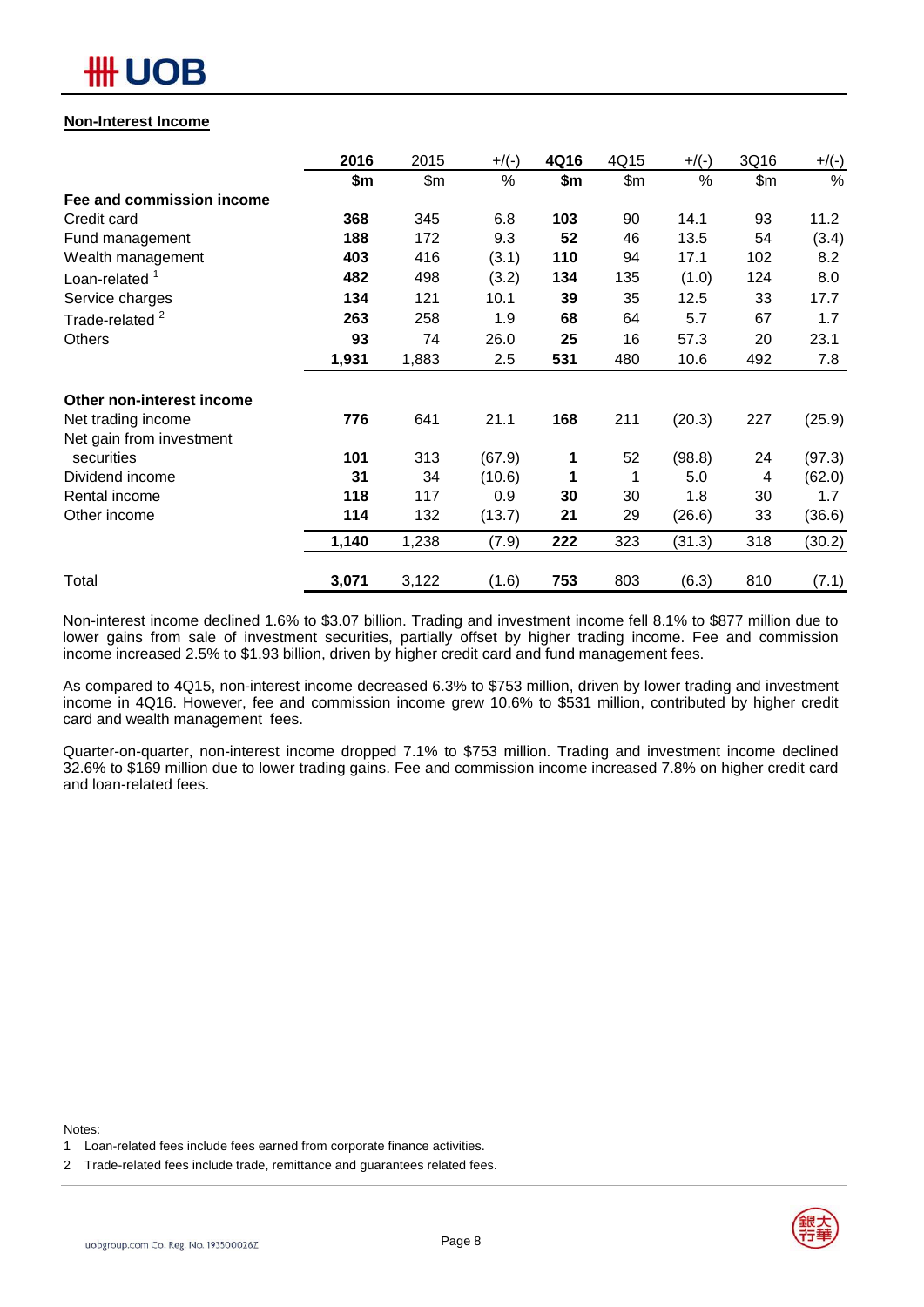

#### **Operating Expenses**

|                          | 2016   | 2015   | $+$ /(-) | 4Q16   | 4Q15   | $+$ /(-) | 3Q16   | $+/(-)$       |
|--------------------------|--------|--------|----------|--------|--------|----------|--------|---------------|
|                          | \$m    | \$m\$  | %        | \$m    | \$m\$  | %        | \$m    | $\frac{0}{0}$ |
| <b>Staff costs</b>       | 2,050  | 2,064  | (0.7)    | 514    | 522    | (1.6)    | 510    | 0.8           |
| Other operating expenses |        |        |          |        |        |          |        |               |
| Revenue-related          | 826    | 796    | 3.8      | 227    | 246    | (7.4)    | 209    | 9.0           |
| Occupancy-related        | 324    | 311    | 4.1      | 80     | 80     | 0.2      | 79     | 1.4           |
| IT-related               | 286    | 242    | 18.4     | 70     | 59     | 17.5     | 69     | 1.2           |
| Others                   | 210    | 184    | 14.0     | 66     | 57     | 15.9     | 52     | 26.7          |
|                          | 1,646  | 1,533  | 7.4      | 443    | 442    | 0.3      | 409    | 8.5           |
| Total                    | 3,696  | 3,597  | 2.8      | 957    | 964    | (0.7)    | 918    | 4.2           |
| Of which,                |        |        |          |        |        |          |        |               |
| Depreciation of assets   | 222    | 182    | 22.1     | 59     | 47     | 25.8     | 55     | 6.9           |
| Manpower (number)        | 24,853 | 25,025 | (172)    | 24,853 | 25,025 | (172)    | 24,679 | 174           |

Total expenses rose 2.8% to \$3.70 billion from a year ago, largely from revenue and IT-related expenses. The Group was disciplined in managing total headcount and it continues to invest in technology and infrastructure to sharpen its capabilities. The expense-to-income ratio for the year was 45.9%.

Total expenses for 4Q16 were \$957 million, largely flat as compared with a year ago.

Quarter-on-quarter, total expenses increased 4.2% to \$957 million mainly on higher revenue-related expenses.

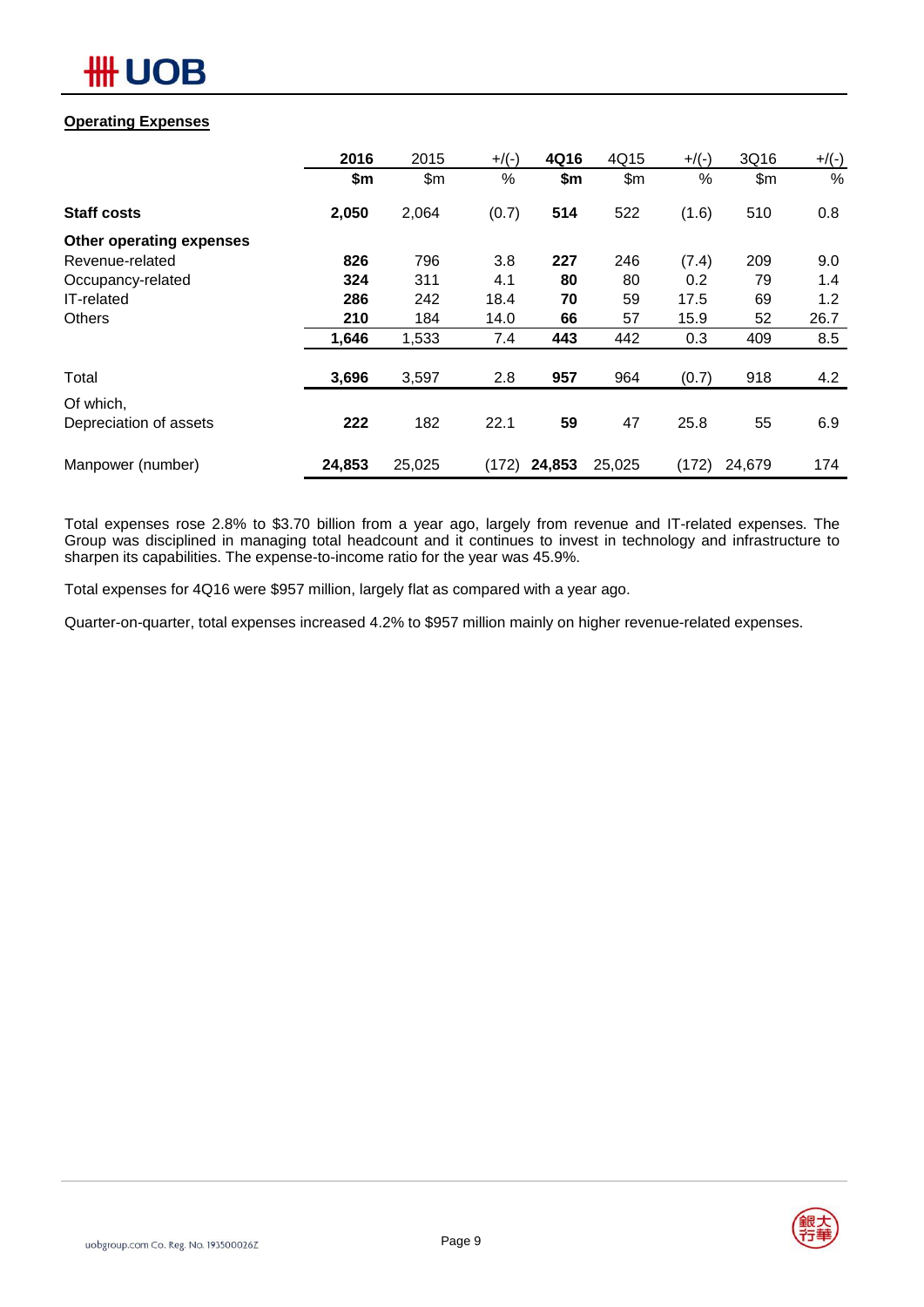# ## UOB

#### **Allowance for Credit and Other Losses**

|                                          | 2016  | 2015  | $+$ /(-) | 4Q16  | 4Q15 | $+$ /(-)   | 3Q16  | $+$ /(-)   |
|------------------------------------------|-------|-------|----------|-------|------|------------|-------|------------|
|                                          | \$m   | \$m\$ | %        | \$m   | \$m  | %          | \$m\$ | $\%$       |
| Specific allowance on loans <sup>1</sup> |       |       |          |       |      |            |       |            |
| Singapore                                | 516   | 108   | >100.0   | 171   | 40   | >100.0     | 217   | (21.1)     |
| Malaysia                                 | 57    | 33    | 74.0     | 33    | 7    | >100.0     | 4     | >100.0     |
| Thailand                                 | 88    | 80    | 9.5      | 37    | 18   | >100.0     | 20    | 89.7       |
| Indonesia                                | 125   | 140   | (10.7)   | 65    | 32   | >100.0     | 3     | >100.0     |
| Greater China <sup>2</sup>               | 168   | 40    | >100.0   | 107   | 19   | >100.0     | 37    | >100.0     |
| <b>Others</b>                            | 15    | (9)   | >100.0   | 14    | (0)  | >100.0     | 9     | 65.0       |
|                                          | 969   | 392   | >100.0   | 428   | 115  | >100.0     | 288   | 48.3       |
| Specific allowance on                    |       |       |          |       |      |            |       |            |
| securities and others                    | 22    | 84    | (73.6)   | 13    | 37   | (65.2)     | 10    | 26.5       |
| <b>General allowance</b>                 | (398) | 196   | (>100.0) | (310) | 38   | ( > 100.0) | (113) | ( > 100.0) |
| Total                                    | 594   | 672   | (11.6)   | 131   | 190  | (31.4)     | 185   | (29.5)     |

Total credit costs on loans were maintained at 32 basis points for the year. Specific allowance on loans increased \$577 million to \$969 million primarily from non-performing loans ("NPL") in oil and gas and shipping industries. Total allowance decreased 11.6% to \$594 million, due to lower specific allowance on other assets and a release in general allowance. The Group's general allowance stood at \$2.7 billion at the end of the year. The ratio of general allowance to gross loans stood at 1.2%.

In 4Q16, specific allowance on loans increased \$313 million to \$428 million due to NPL in oil and gas and shipping industries. Total allowance decreased 31.4% to \$131 million this quarter, due to lower specific allowance on other assets and a release in general allowance.

Compared to last quarter, total allowance decreased 29.5%, as higher specific allowance on loans was offset by a release in general allowance.

Notes:

- 1 Specific allowance on loans by geography are classified according to where credit risks reside, largely represented by the borrower's country of incorporation/operation (for non-individuals) and residence (for individuals).
- 2 Comprise China, Hong Kong and Taiwan.

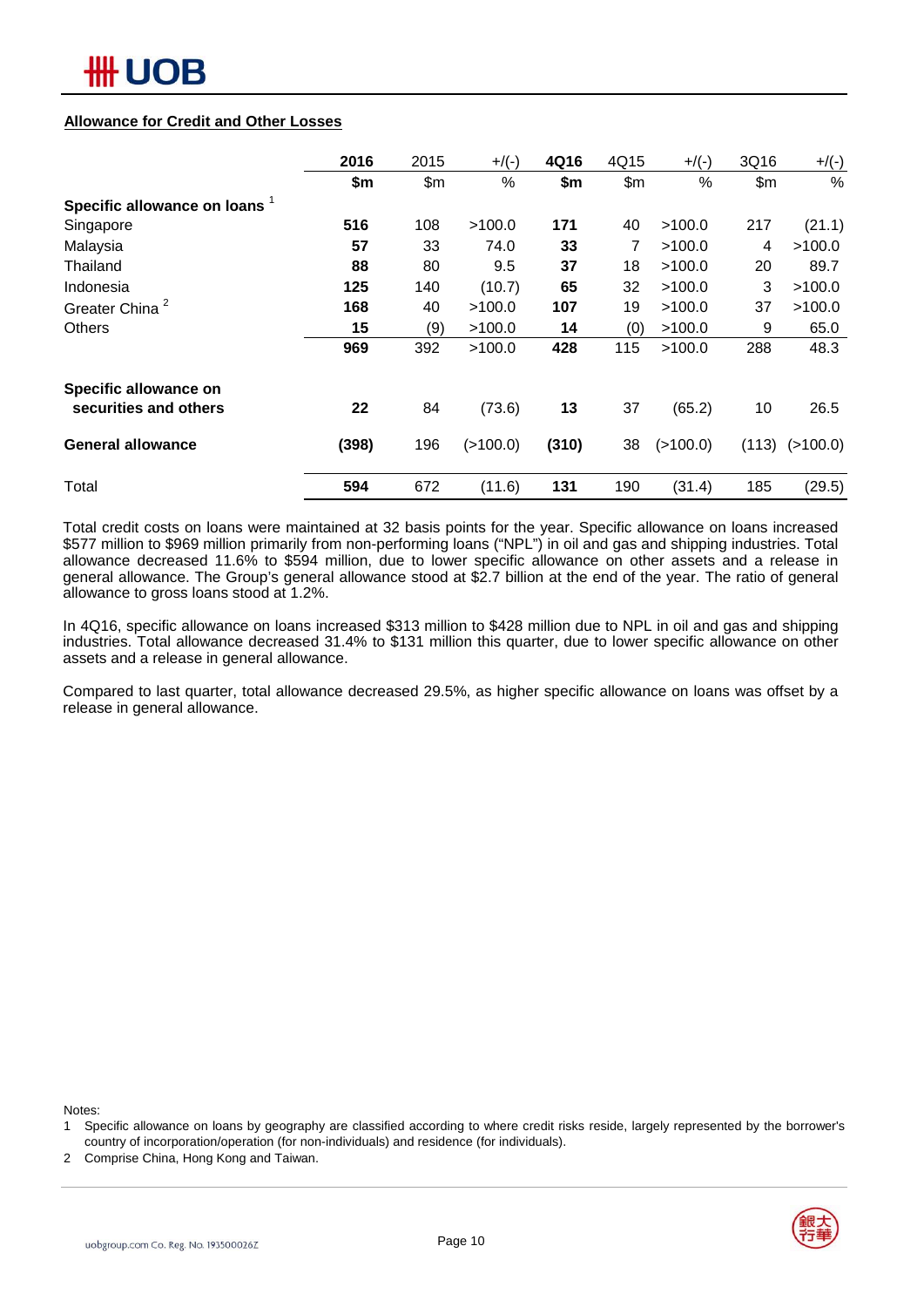# **OB**

#### **Customer Loans**

|                                                          | <b>Dec-16</b> | Sep-16  | Dec-15  |
|----------------------------------------------------------|---------------|---------|---------|
|                                                          | \$m           | \$m\$   | \$m     |
| Gross customer loans                                     | 225,662       | 217,395 | 207,371 |
| Less: Specific allowance                                 | 1,219         | 975     | 773     |
| General allowance                                        | 2,709         | 2,954   | 2,987   |
| Net customer loans                                       | 221,734       | 213,465 | 203,611 |
| <b>By industry</b>                                       |               |         |         |
| Transport, storage and communication                     | 9,780         | 9,357   | 10,019  |
| Building and construction                                | 52,281        | 50,514  | 45,211  |
| Manufacturing                                            | 15,747        | 16,185  | 15,803  |
| Financial institutions, investment and holding companies | 15,519        | 14,673  | 14,282  |
| General commerce                                         | 30,269        | 28,275  | 28,302  |
| Professionals and private individuals                    | 26,950        | 26,414  | 25,950  |
| Housing loans                                            | 61,451        | 59,981  | 56,385  |
| <b>Others</b>                                            | 13,665        | 11,996  | 11,419  |
| Total (gross)                                            | 225,662       | 217,395 | 207,371 |
| <b>By currency</b>                                       |               |         |         |
| Singapore dollar                                         | 112,160       | 110,481 | 108,323 |
| US dollar                                                | 45,079        | 40,463  | 35,953  |
| Malaysian ringgit                                        | 22,993        | 23,168  | 22,375  |
| Thai baht                                                | 12,423        | 11,630  | 10,935  |
| Indonesian rupiah                                        | 5,401         | 5,329   | 5,157   |
| <b>Others</b>                                            | 27,606        | 26,324  | 24,628  |
| Total (gross)                                            | 225,662       | 217,395 | 207,371 |
| <b>By maturity</b>                                       |               |         |         |
| Within 1 year                                            | 85,002        | 78,965  | 70,864  |
| Over 1 year but within 3 years                           | 43,665        | 44,208  | 40,335  |
| Over 3 years but within 5 years                          | 27,655        | 26,115  | 26,194  |
| Over 5 years                                             | 69,340        | 68,107  | 69,979  |
| Total (gross)                                            | 225,662       | 217,395 | 207,371 |
| By geography $1$                                         |               |         |         |
| Singapore                                                | 125,529       | 120,388 | 116,087 |
| Malaysia                                                 | 25,767        | 25,658  | 24,605  |
| Thailand                                                 | 13,226        | 12,362  | 11,481  |
| Indonesia                                                | 11,857        | 11,631  | 11,543  |
| <b>Greater China</b>                                     | 27,232        | 26,120  | 25,217  |
| <b>Others</b>                                            | 22,051        | 21,237  | 18,438  |
| Total (gross)                                            | 225,662       | 217,395 | 207,371 |

Gross customer loans registered a strong growth of 8.8% from a year ago and 3.8% over the previous quarter to \$226 billion as at 31 December 2016.

The customer loan base from Singapore grew 8.1% year-on-year and 4.3% quarter-on-quarter to \$126 billion.

Note:

1 Loans by geography are classified according to where credit risks reside, largely represented by the borrower's country of incorporation/operation (for non-individuals) and residence (for individuals).

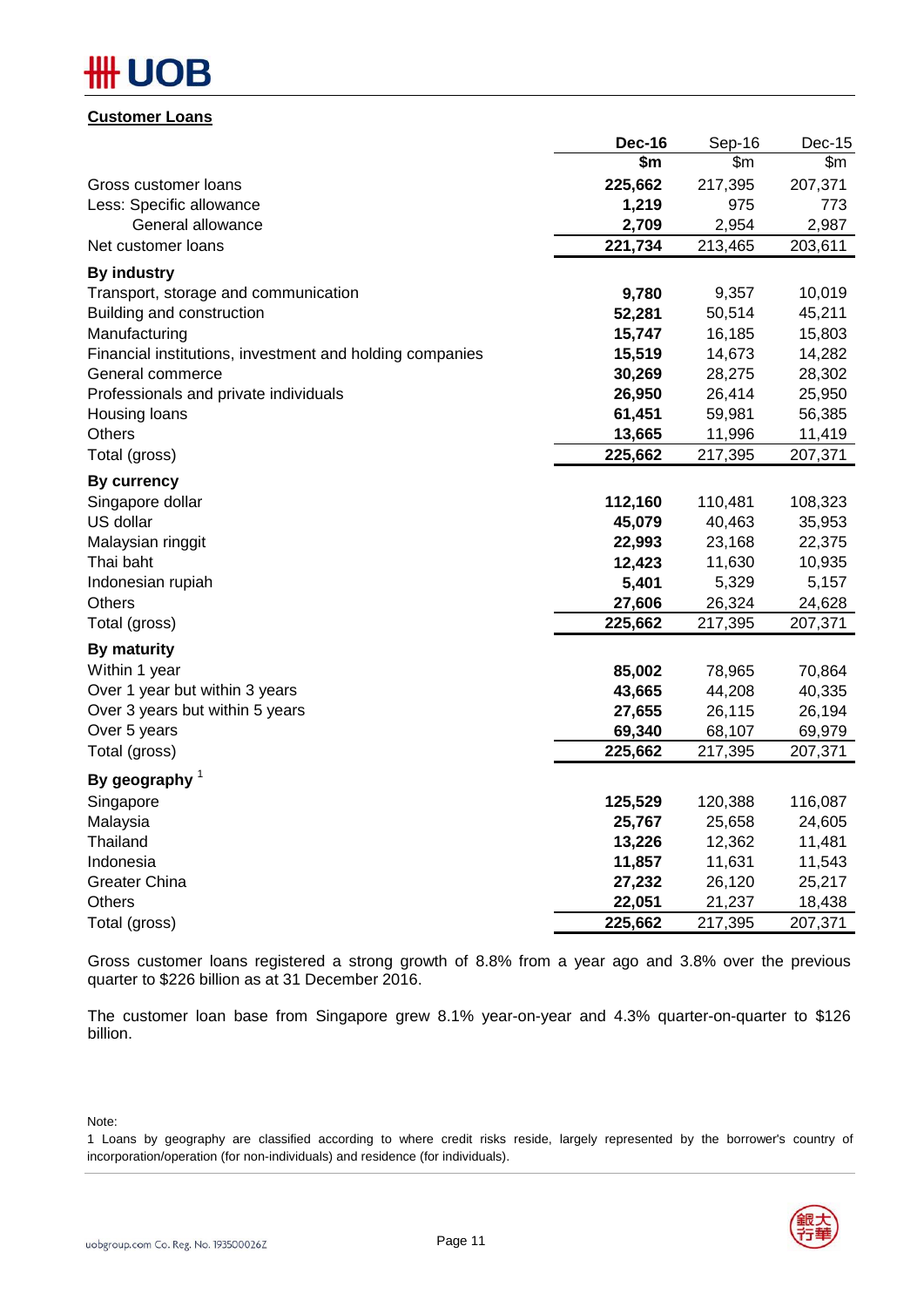

| <b>Non-Performing Assets</b>                             |            |               |            |            |            |            |
|----------------------------------------------------------|------------|---------------|------------|------------|------------|------------|
|                                                          |            | <b>Dec-16</b> |            | Sep-16     |            | Dec-15     |
|                                                          |            | \$m           |            | \$m        |            | \$m        |
| Loans ("NPL")                                            |            | 3,328         |            | 3,496      |            | 2,882      |
| Debt securities and others                               |            | 152           |            | 136        |            | 184        |
| Non-Performing Assets ("NPA")                            |            | 3,480         |            | 3,632      |            | 3,066      |
| By grading                                               |            |               |            |            |            |            |
| Substandard                                              |            | 2,185         |            | 2,500      |            | 2,255      |
| Doubtful                                                 |            | 270           |            | 517        |            | 160        |
| Loss                                                     |            | 1,025         |            | 615        |            | 651        |
| Total                                                    |            | 3,480         |            | 3,632      |            | 3,066      |
| <b>By security</b>                                       |            |               |            |            |            |            |
| Secured by collateral type:                              |            |               |            |            |            |            |
| Properties                                               |            | 1,177         |            | 1,207      |            | 1,145      |
| Shares and debentures                                    |            | 39            |            | 9          |            | 26         |
| <b>Fixed deposits</b><br>Others <sup>1</sup>             |            | 11<br>613     |            | 6<br>804   |            | 6<br>520   |
|                                                          |            | 1,840         |            | 2,026      |            | 1,697      |
| Unsecured                                                |            | 1,640         |            | 1,606      |            | 1,369      |
| Total                                                    |            | 3,480         |            | 3,632      |            | 3,066      |
| <b>By ageing</b>                                         |            |               |            |            |            |            |
| Current                                                  |            | 343           |            | 452        |            | 462        |
| Within 90 days                                           |            | 285           |            | 453        |            | 370        |
| Over 90 to 180 days                                      |            | 646           |            | 676        |            | 417        |
| Over 180 days                                            |            | 2,206         |            | 2,051      |            | 1,817      |
| Total                                                    |            | 3,480         |            | 3,632      |            | 3,066      |
| <b>Total Allowance</b>                                   |            |               |            |            |            |            |
| Specific                                                 |            | 1,322         |            | 1,063      |            | 934        |
| General                                                  |            | 2,724         |            | 2,983      |            | 3,074      |
| Total                                                    |            | 4,046         |            | 4,046      |            | 4,008      |
|                                                          |            | <b>NPL</b>    |            | <b>NPL</b> |            | <b>NPL</b> |
|                                                          | <b>NPL</b> | ratio         | <b>NPL</b> | ratio      | <b>NPL</b> | ratio      |
| <b>NPL by industry</b>                                   | \$m        | $\%$          | \$m        | $\%$       | \$m\$      | $\%$       |
| Transport, storage and communication                     | 965        | 9.9           | 1,063      | 11.4       | 977        | 9.8        |
| Building and construction                                | 210        | 0.4           | 179        | 0.4        | 250        | 0.6        |
| Manufacturing                                            | 316        | 2.0           | 298        | 1.8        | 287        | 1.8        |
|                                                          |            |               |            |            |            |            |
| Financial institutions, investment and holding companies | 76         | 0.5           | $77\,$     | 0.5        | 102        | 0.7        |
| General commerce                                         | 451        | 1.5           | 643        | 2.3        | 388        | 1.4        |
| Professionals and private individuals                    | 284        | 1.1           | 304        | 1.2        | 287        | 1.1        |
| Housing loans                                            | 618        | 1.0           | 601        | 1.0        | 550        | 1.0        |
| Others                                                   | 408        | 3.0           | 331        | 2.8        | 41         | 0.4        |

Note:

1 Comprise mainly of shipping vessels.



Total **3,328 1.5** 3,496 1.6 2,882 1.4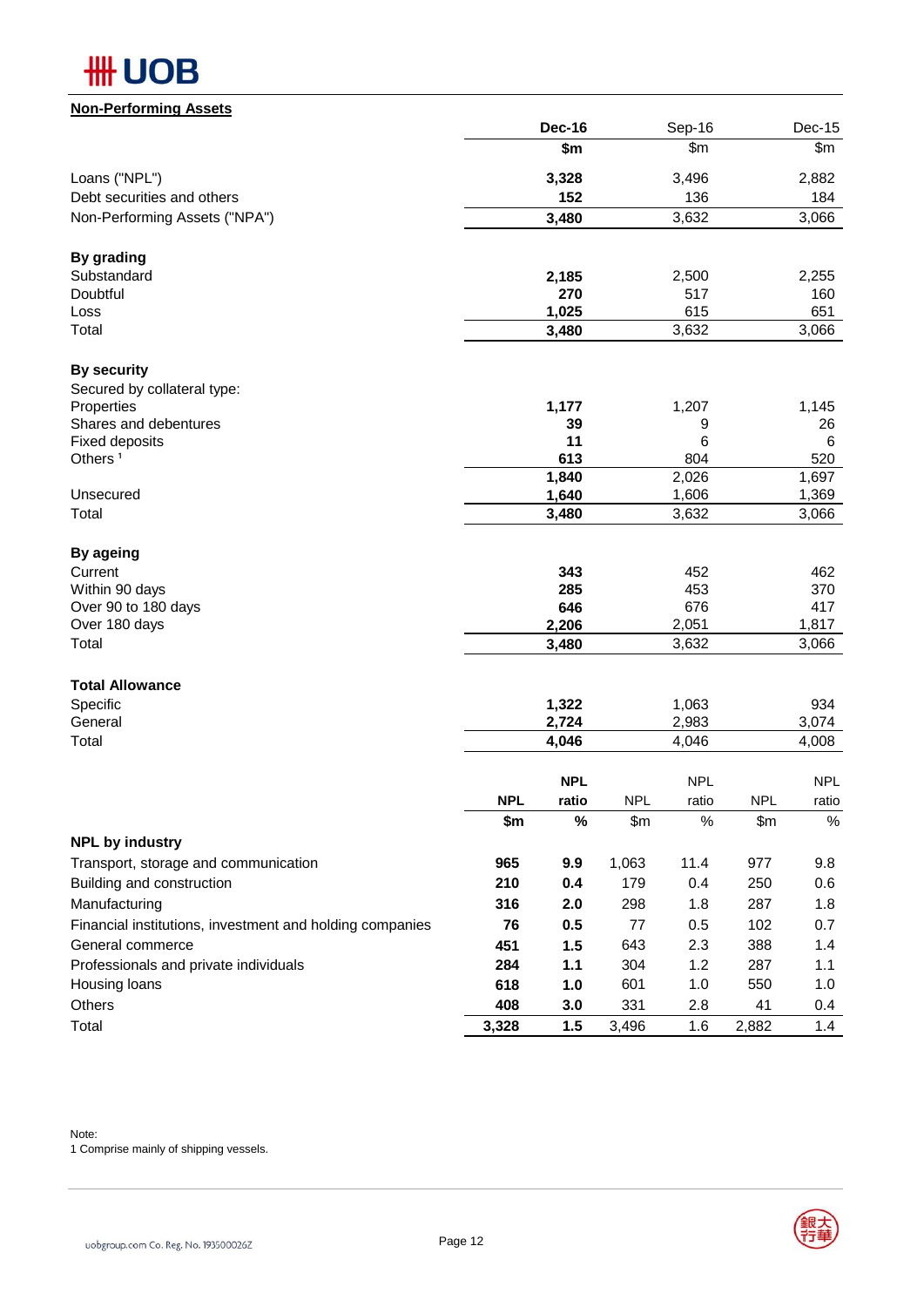# **#H UOB**

#### **Non-Performing Assets** *(cont'd)*

|                            |                |                     |                              | <b>Total allowance</b>        |                                |  |  |
|----------------------------|----------------|---------------------|------------------------------|-------------------------------|--------------------------------|--|--|
|                            | <b>NPA/NPL</b> | <b>NPL</b><br>ratio | <b>Specific</b><br>allowance | as a $%$ of<br><b>NPA/NPL</b> | as a % of<br>unsecured NPA/NPL |  |  |
| NPL by geography $1$       | \$m            | $\%$                | \$m                          | $\frac{9}{6}$                 | $\%$                           |  |  |
| Singapore                  |                |                     |                              |                               |                                |  |  |
| Dec-16                     | 1,291          | 1.0                 | 468                          | 179.6                         | 387.0                          |  |  |
| Sep-16                     | 1,614          | 1.3                 | 438                          | 157.5                         | 362.6                          |  |  |
| Dec-15                     | 1,116          | 1.0                 | 258                          | 220.3                         | 646.8                          |  |  |
| Malaysia                   |                |                     |                              |                               |                                |  |  |
| <b>Dec-16</b>              | 487            | 1.9                 | 82                           | 103.7                         | 376.9                          |  |  |
| Sep-16                     | 466            | 1.8                 | 57                           | 108.6                         | 404.8                          |  |  |
| Dec-15                     | 386            | 1.6                 | 58                           | 125.1                         | 525.0                          |  |  |
| Thailand                   |                |                     |                              |                               |                                |  |  |
| <b>Dec-16</b>              | 360            | 2.7                 | 134                          | 106.4                         | 267.8                          |  |  |
| Sep-16                     | 293            | 2.4                 | 105                          | 119.1                         | 314.4                          |  |  |
| Dec-15                     | 249            | 2.2                 | 91                           | 121.7                         | 312.4                          |  |  |
| Indonesia                  |                |                     |                              |                               |                                |  |  |
| Dec-16                     | 638            | 5.4                 | 208                          | 44.8                          | 134.3                          |  |  |
| Sep-16                     | 565            | 4.9                 | 173                          | 40.5                          | 106.0                          |  |  |
| Dec-15                     | 569            | 4.9                 | 175                          | 39.9                          | 110.2                          |  |  |
| Greater China              |                |                     |                              |                               |                                |  |  |
| <b>Dec-16</b>              | 307            | 1.1                 | 230                          | 106.5                         | 140.3                          |  |  |
| Sep-16                     | 303            | 1.2                 | 114                          | 69.0                          | 142.2                          |  |  |
| Dec-15                     | 218            | 0.9                 | 97                           | 87.2                          | 131.0                          |  |  |
| Others                     |                |                     |                              |                               |                                |  |  |
| <b>Dec-16</b>              | 245            | 1.1                 | 97                           | 44.5                          | 62.3                           |  |  |
| Sep-16                     | 255            | 1.2                 | 88                           | 36.9                          | 53.1                           |  |  |
| Dec-15                     | 344            | 1.9                 | 94                           | 28.8                          | 36.5                           |  |  |
| <b>Group NPL</b>           |                |                     |                              |                               |                                |  |  |
| Dec-16                     | 3,328          | 1.5                 | 1,219                        | 118.0                         | 262.4                          |  |  |
| Sep-16                     | 3,496          | 1.6                 | 975                          | 112.4                         | 266.0                          |  |  |
| Dec-15                     | 2,882          | 1.4                 | 773                          | 130.5                         | 315.7                          |  |  |
| Debt securities and others |                |                     |                              |                               |                                |  |  |
| <b>Dec-16</b>              | 152            |                     | 103                          | 77.6                          | 82.4                           |  |  |
| Sep-16                     | 136            |                     | 88                           | 85.7                          | 90.3                           |  |  |
| Dec-15                     | 184            |                     | 161                          | 134.8                         | 139.3                          |  |  |
| <b>Group NPA</b>           |                |                     |                              |                               |                                |  |  |
| Dec-16                     | 3,480          |                     | 1,322                        | 116.3                         | 246.7                          |  |  |
| Sep-16                     | 3,632          |                     | 1,063                        | 111.4                         | 251.9                          |  |  |
| Dec-15                     | 3,066          |                     | 934                          | 130.7                         | 292.8                          |  |  |

Non-performing loans ("NPL") ratio was 1.5% as at 31 December 2016, improving by 0.1 percentage point over the previous quarter. NPL coverage remained strong at 118.0% or 262.4% after taking collateral into account.

Group NPL increased 15.5% from a year ago to \$3.33 billion attributable to new NPLs from the oil and gas and shipping industries. As compared to the previous quarter, Group NPL decreased by \$168 million mainly due to payments made from non-performing accounts this quarter.

Note:

1 Non-performing loans by geography are classified according to where credit risks reside, largely represented by the borrower's country of incorporation/operation (for non-individuals) and residence (for individuals).

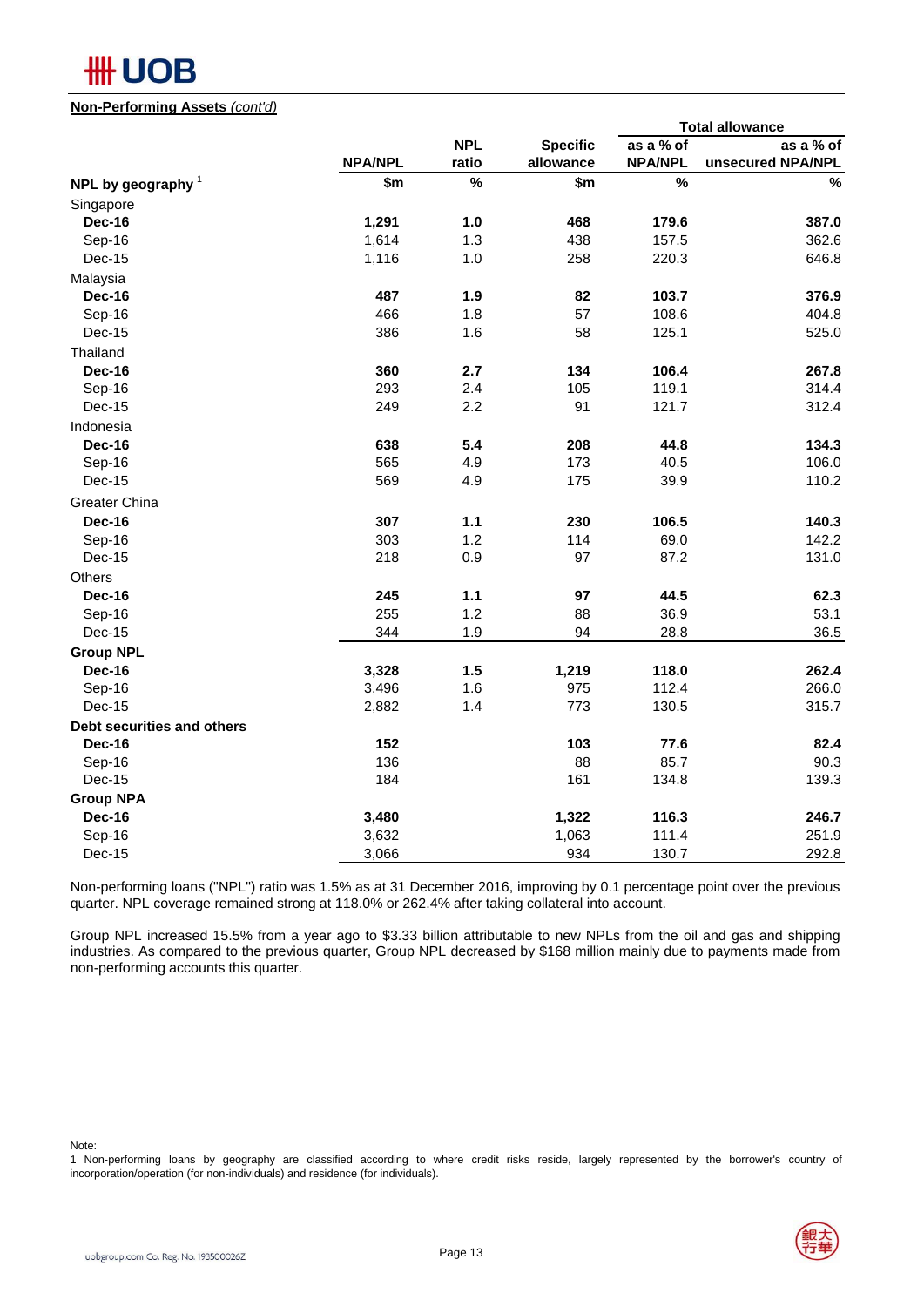# OB

### **Customer Deposits**

|                                         | <b>Dec-16</b> | Sep-16  | Dec-15  |
|-----------------------------------------|---------------|---------|---------|
|                                         | \$m           | \$m     | \$m     |
| By product                              |               |         |         |
| <b>Fixed deposits</b>                   | 133,966       | 130,724 | 125,486 |
| Savings deposits                        | 61,951        | 59,271  | 55,966  |
| <b>Current accounts</b>                 | 51,690        | 52,401  | 51,221  |
| <b>Others</b>                           | 7,707         | 8,601   | 7,852   |
| Total                                   | 255,314       | 250,999 | 240,524 |
| By maturity                             |               |         |         |
| Within 1 year                           | 249,750       | 242,339 | 234,414 |
| Over 1 year but within 3 years          | 3,589         | 6,704   | 4,130   |
| Over 3 years but within 5 years         | 978           | 954     | 723     |
| Over 5 years                            | 997           | 1,001   | 1,258   |
| Total                                   | 255,314       | 250,999 | 240,524 |
| By currency                             |               |         |         |
| Singapore dollar                        | 122,736       | 120,614 | 115,650 |
| US dollar                               | 59,425        | 58,481  | 54,236  |
| Malaysian ringgit                       | 25,295        | 25,354  | 24,122  |
| Thai baht                               | 13,049        | 12,336  | 11,782  |
| Indonesian rupiah                       | 5,741         | 5,428   | 5,252   |
| <b>Others</b>                           | 29,068        | 28,786  | 29,483  |
| Total                                   | 255,314       | 250,999 | 240,524 |
| Group Loan/Deposit ratio (%)            | 86.8          | 85.0    | 84.7    |
| Singapore dollar Loan/Deposit ratio (%) | 89.7          | 89.7    | 91.7    |
| US dollar Loan/Deposit ratio (%)        | 74.6          | 68.3    | 65.6    |

Customer deposits rose by 6.1% from a year ago to \$255 billion. As compared with 3Q16, deposits increased by 1.7%, led mainly by growth in Singapore dollar and US dollar deposits.

As at 31 December 2016, the Group's loan-to-deposit ratio and Singapore dollar loan-to-deposit ratio stayed healthy at 86.8% and 89.7% respectively.

#### **Debts Issued**

| <b>Dec-16</b> | Sep-16 | Dec-15 |
|---------------|--------|--------|
| \$m           | \$m    | \$m    |
|               |        |        |
| 5,926         | 5,769  | 4,878  |
| 14,364        | 7,688  | 9,666  |
| 3,408         | 3,479  | 3,785  |
| 1,687         | 1,690  | 1,959  |
|               |        |        |
| 758           | 762    | ۰      |
| 26,143        | 19,388 | 20,288 |
| 16,172        | 10,048 | 12,143 |
| 9,971         | 9,340  | 8,146  |
| 26,143        | 19,388 | 20,288 |
|               |        |        |

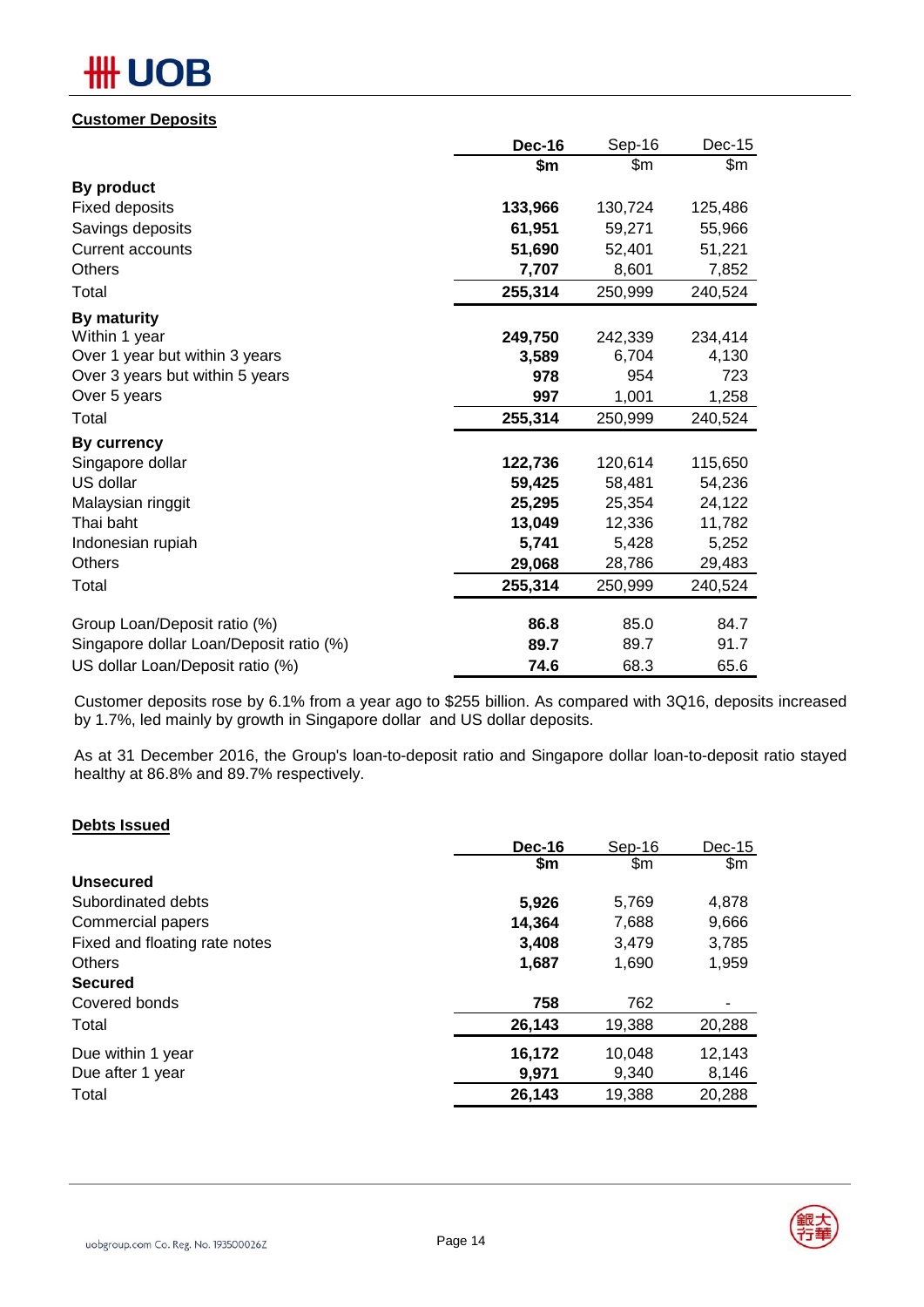

#### **Shareholders' Equity**

|                                                    | Dec-16 | $Sep-16$ | Dec-15 |
|----------------------------------------------------|--------|----------|--------|
|                                                    | \$m    | \$m      | \$m    |
| Shareholders' equity                               | 32,873 | 32.418   | 30.768 |
| Add: Revaluation surplus                           | 4.456  | 4.369    | 4.357  |
| Shareholders' equity including revaluation surplus | 37,329 | 36,786   | 35,126 |

Shareholders' equity rose 6.8% year-on-year to \$32.9 billion as at 31 December 2016 due to retained earnings and strong shareholder take-up from the scrip dividend scheme. Compared with 3Q16, shareholders' equity rose 1.4% due to higher retained earnings.

As at 31 December 2016, revaluation surplus of \$4.45 billion relating to the Group's properties, is not recognised in the financial statements.

#### **Changes in Issued Shares of the Bank**

|                                           | <b>Number of shares</b> |           |           |           |  |  |
|-------------------------------------------|-------------------------|-----------|-----------|-----------|--|--|
|                                           | 2016                    | 2015      | 4Q16      | 4Q15      |  |  |
|                                           | '000                    | '000      | '000      | '000'     |  |  |
| <b>Ordinary shares</b>                    |                         |           |           |           |  |  |
| Balance at beginning of period            | 1,614,544               | 1,614,544 | 1,646,966 | 1,614,544 |  |  |
| Shares issued under scrip dividend scheme | 32,422                  |           |           |           |  |  |
| Balance at end of period                  | 1,646,966               | 1,614,544 | 1,646,966 | 1,614,544 |  |  |
| <b>Treasury shares</b>                    |                         |           |           |           |  |  |
| Balance at beginning of period            | (12, 281)               | (11, 857) | (11,799)  | (12, 257) |  |  |
| Shares re-purchased - held in treasury    |                         | (1,740)   |           | (928)     |  |  |
| Shares issued under share-based           |                         |           |           |           |  |  |
| compensation plans                        | 1,007                   | 1,316     | 525       | 904       |  |  |
| Balance at end of period                  | (11, 274)               | (12, 281) | (11, 274) | (12, 281) |  |  |
| Ordinary shares net of treasury shares    | 1,635,692               | 1,602,263 | 1,635,692 | 1,602,263 |  |  |
|                                           |                         |           |           |           |  |  |

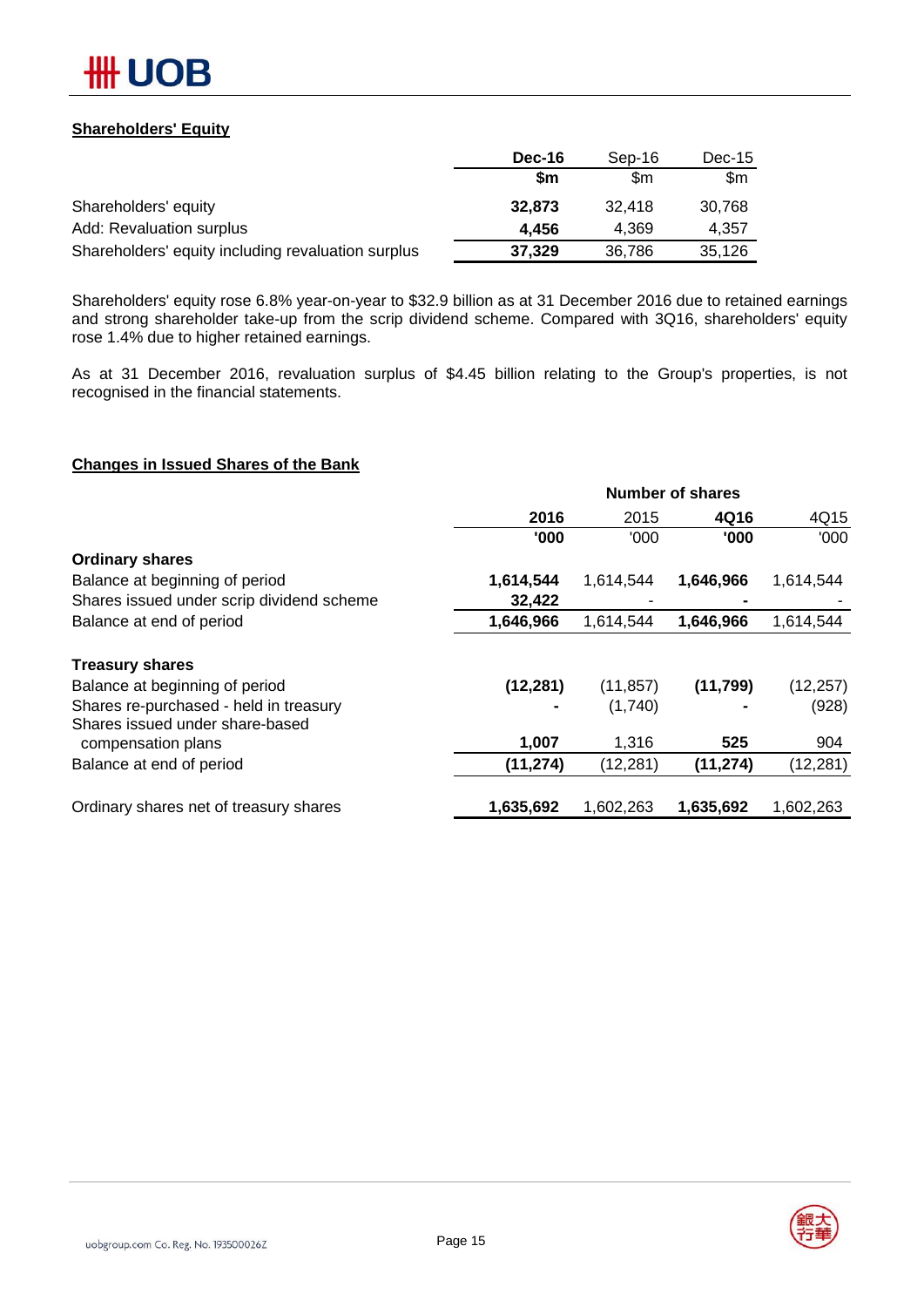

#### **Performance by Business Segment**

Segmental reporting is prepared based on the Group's internal organisational structure. The Banking Group is organised into three major business segments – Group Retail, Group Wholesale Banking and Global Markets. Others segment includes non-banking activities and corporate functions.

Due to business reorganisations during the year, Investment Management and Central Treasury (previously included in Global Markets and Investment Management) are now reported under the Others segment.

Comparative segment information for prior periods had been restated to be consistent with the current period's segment definition.

#### **Group Retail ("GR")**

GR segment covers personal and small enterprise customers.

Customers have access to a diverse range of products and services, including deposits, insurance, card, wealth management, investment, loan and trade financing products which are available across the Group's global branch network.

Profit before tax increased 17% to \$1,632 million as compared to a year ago. The double-digit growth was supported by higher net interest income on the back of healthy loan growth. Operating expenses grew 2% against last year, mainly from revenue-related expenses. Compared to 4Q15, profit before tax increased 9% to \$401 million led by higher net interest income while non-interest income supported by growth in credit cards and wealth management. Profit before tax decreased 7% quarter-on-quarter, primarily from higher revenue-related expenses and allowances for credit losses.

#### **Group Wholesale Banking ("GWB")**

GWB encompasses corporate and institutional client segments which include medium and large enterprises, local corporations, multi-national corporations, financial institutions, government-linked entities, financial sponsors and property funds.

GWB provides customers with a broad range of products and services, including financing, trade services, cash management, capital markets solutions and advisory, treasury products and bank notes.

Operating income grew 3% to \$3,542 million, supported by higher net interest income from strong loan growth. Total expenses rose 3% to \$795 million on continued investment in product capabilities and hiring of new talents as the business expanded regionally. Profit before tax was \$1,922 million in 2016, 20% lower than a year ago due to higher allowances for credit and other losses, largely from shipping and oil and gas sectors. Compared to the previous quarters, profit before tax declined to \$311 million as improvements in operating income was offset by allowances for credit and other losses.

#### **Global Markets ("GM")**

GM provides a comprehensive suite of treasury products and services across multi asset classes which includes foreign exchange, interest rate, credit, commodities, equities and structured investment products to help customers manage market risks and volatility. GM also engages in market making activities and management of funding and liquidity.

Income from products and services offered to customers of Group Retail and Group Wholesale Banking are reflected in the respective client segments.

Profit before tax declined 17% to \$232 million as compared to a year ago. Operating income decreased 2% to \$519 million as net interest income affected by higher cost of funding, partly offset by higher income from market making activities. Total expenses increased 17%, mainly from higher revenue-related expenses and continued investments in staff and product capabilities. Compared to the previous quarters, profit before tax declined to \$35 million due to lower trading and investment income.

#### **Others**

Others segment includes corporate support functions and decisions not attributable to business segments mentioned above and other activities, which comprises property, insurance and investment management.

Other segment recorded a net loss of \$9 million in 2016, due to lower income from investments, central treasury activities and share of associates' loss. This was offset by write back of general allowance for credit and other losses. 4Q16 profit before tax of \$173 million as compared to the previous quarters included higher write back of general allowance.

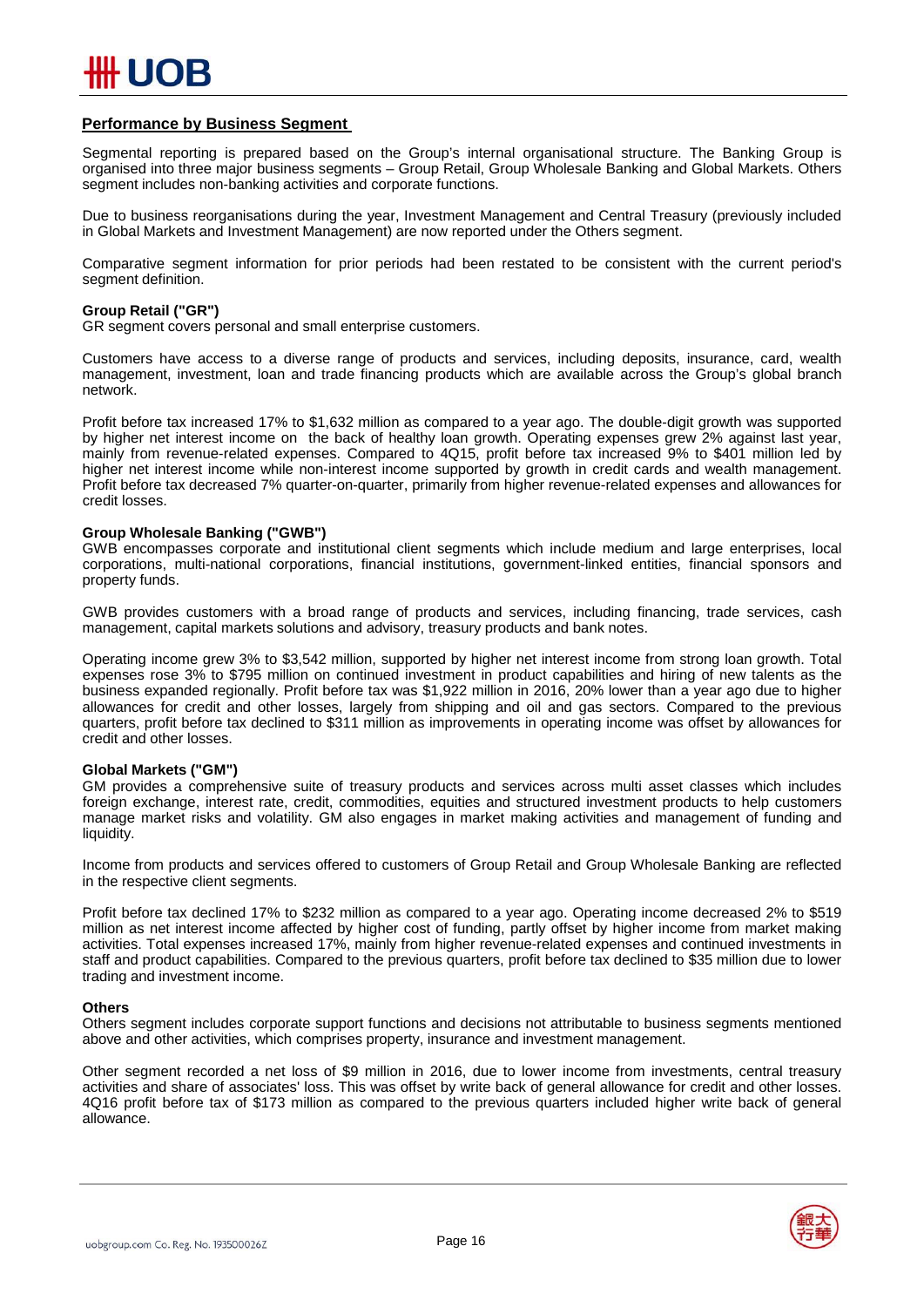# **Performance by Business Segment** <sup>1</sup> *(cont'd)*

| Selected income statement items                  | <b>GR</b> | <b>GWB</b>    | <b>GM</b> | <b>Others</b> | <b>Total</b> |
|--------------------------------------------------|-----------|---------------|-----------|---------------|--------------|
|                                                  | \$m       | $\frac{2}{3}$ | \$m       | \$m           | \$m          |
| 2016                                             |           |               |           |               |              |
| Net interest income                              | 2,435     | 2,445         | 126       | (15)          | 4,991        |
| Non-interest income                              | 1,210     | 1,097         | 393       | 371           | 3,071        |
| Operating income                                 | 3,645     | 3,542         | 519       | 355           | 8,061        |
| Operating expenses                               | (1,824)   | (795)         | (291)     | (786)         | (3,696)      |
| Allowance for credit and other losses            | (189)     | (827)         | 4         | 418           | (594)        |
| Share of profit of associates and joint ventures |           | 2             |           | 4             | 6            |
| Profit before tax                                | 1,632     | 1,922         | 232       | (9)           | 3,777        |
| Tax                                              |           |               |           |               | (669)        |
| Profit for the financial year                    |           |               |           |               | 3,108        |
| <b>Other information:</b>                        |           |               |           |               |              |
| Capital expenditure                              | 28        | 27            | 13        | 315           | 383          |
| Depreciation of assets                           | 16        | 9             | 5         | 192           | 222          |
|                                                  |           |               |           |               |              |
| 2015                                             |           |               |           |               |              |
| Net interest income                              | 2,157     | 2,332         | 230       | 207           | 4,926        |
| Non-interest income                              | 1,201     | 1,101         | 299       | 521           | 3,122        |
| Operating income                                 | 3,358     | 3,433         | 529       | 728           | 8,048        |
| Operating expenses                               | (1,785)   | (773)         | (249)     | (790)         | (3, 597)     |
| Allowance for credit and other losses            | (176)     | (270)         |           | (226)         | (672)        |
| Share of profit of associates and joint ventures |           | (2)           |           | 92            | 90           |
| Profit before tax                                | 1,397     | 2,389         | 280       | (197)         | 3,869        |
| Tax                                              |           |               |           |               | (649)        |
| Profit for the financial year                    |           |               |           |               | 3,220        |
| Other information:                               |           |               |           |               |              |
| Capital expenditure                              | 27        | 24            | 20        | 621           | 692          |
| Depreciation of assets                           | 12        | 7             | 4         | 159           | 182          |

Note:

1 Transfer prices between operating segments are on arm's length basis in a manner similar to transactions with third parties.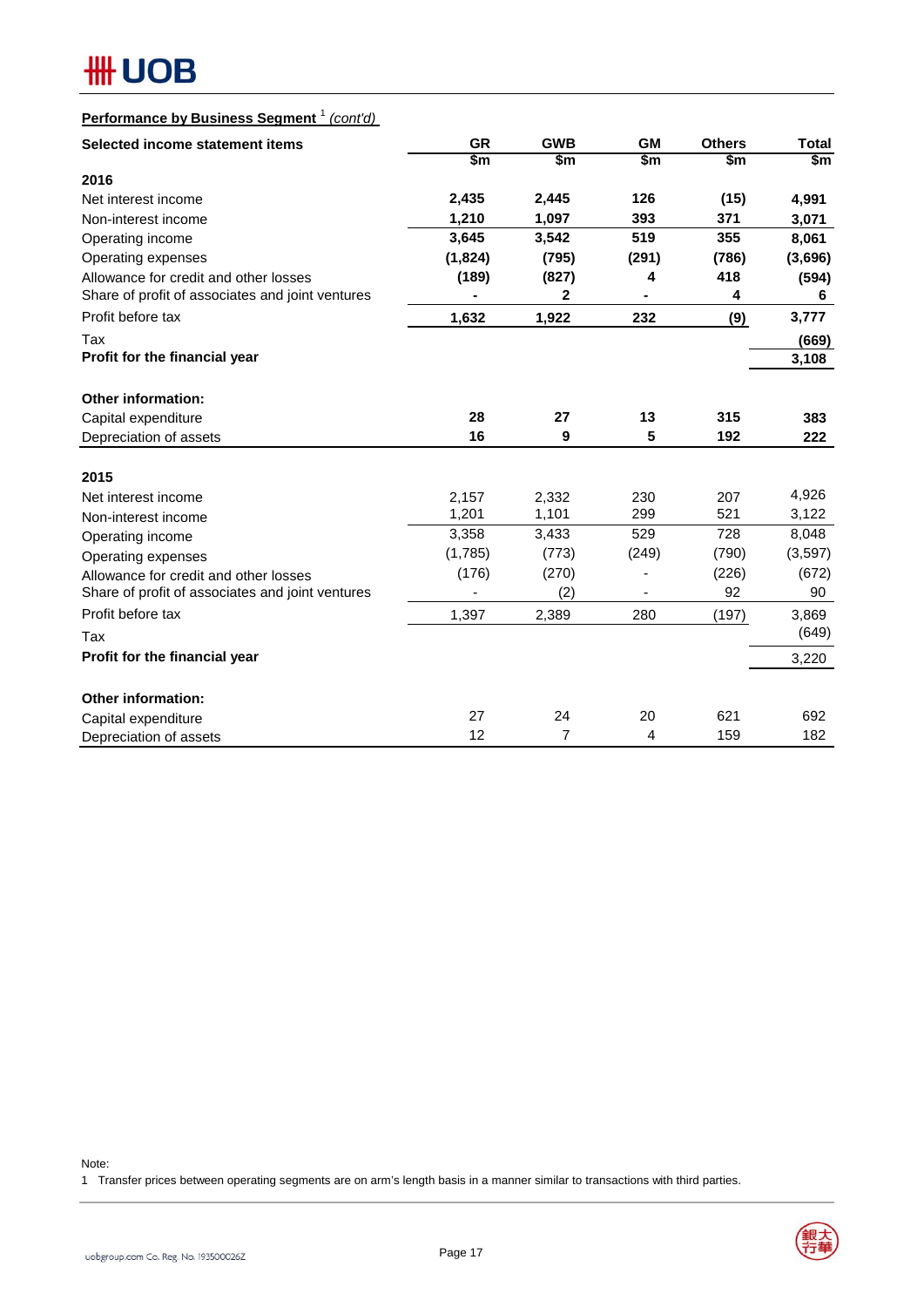# **Performance by Business Segment** <sup>1</sup> *(cont'd)*

| Selected income statement items                                                           | <b>GR</b>     | <b>GWB</b>     | <b>GM</b>                    | <b>Others</b> | <b>Total</b>  |
|-------------------------------------------------------------------------------------------|---------------|----------------|------------------------------|---------------|---------------|
|                                                                                           | \$m           | \$m            | \$m                          | \$m           | \$m\$         |
| 4Q16                                                                                      |               |                |                              |               |               |
| Net interest income                                                                       | 627           | 618            | 45                           | (14)          | 1,276         |
| Non-interest income                                                                       | 322           | 293            | 59                           | 79            | 753           |
| Operating income                                                                          | 949           | 911            | 104                          | 64            | 2,028         |
| Operating expenses                                                                        | (487)<br>(61) | (200)<br>(399) | (69)                         | (201)<br>329  | (957)         |
| Allowance for credit and other losses<br>Share of profit of associates and joint ventures |               | (1)            | $\blacksquare$               | (20)          | (131)<br>(21) |
| Profit before tax                                                                         | 401           | 311            | 35                           | 173           | 920           |
| Tax                                                                                       |               |                |                              |               | (177)         |
| Profit for the financial period                                                           |               |                |                              |               | 742           |
| <b>Other information:</b>                                                                 |               |                |                              |               |               |
| Capital expenditure                                                                       | 11            | 9              | 4                            | 103           | 127           |
| Depreciation of assets                                                                    | 4             | 3              | 1                            | 51            | 59            |
| 4Q15                                                                                      |               |                |                              |               |               |
| Net interest income                                                                       | 582           | 627            | 47                           | 21            | 1,277         |
| Non-interest income                                                                       | 288           | 297            | 98                           | 120           | 803           |
| Operating income                                                                          | 870           | 924            | 145                          | 141           | 2,081         |
| Operating expenses                                                                        | (455)         | (206)          | (56)                         | (247)         | (964)         |
| Allowance for credit and other losses                                                     | (47)          | (96)           |                              | (47)          | (190)         |
| Share of profit of associates and joint ventures                                          |               |                |                              | 18            | 18            |
| Profit before tax                                                                         | 368           | 622            | 89                           | (136)         | 944           |
| Tax                                                                                       |               |                |                              |               | (154)         |
| Profit for the financial period                                                           |               |                |                              |               | 790           |
| <b>Other information:</b>                                                                 |               |                |                              |               |               |
| Capital expenditure                                                                       | 8             | 8              | 5                            | 146           | 167           |
| Depreciation of assets                                                                    | 3             | $\overline{c}$ | 1                            | 40            | 47            |
|                                                                                           |               |                |                              |               |               |
| 3Q16                                                                                      | 615           | 603            | 34                           | (22)          | 1,230         |
| Net interest income                                                                       | 313           | 281            | 100                          | 116           | 810           |
| Non-interest income<br>Operating income                                                   | 928           | 884            | 134                          | 94            | 2,040         |
| Operating expenses                                                                        | (452)         | (198)          | (70)                         | (198)         | (918)         |
| Allowance for credit and other losses                                                     | (43)          | (259)          | 4                            | 113           | (185)         |
| Share of profit of associates and joint ventures                                          |               | 1              | $\qquad \qquad \blacksquare$ | 24            | 25            |
| Profit before tax                                                                         | 433           | 429            | 68                           | 32            | 962           |
| Tax                                                                                       |               |                |                              |               | (169)         |
| Profit for the financial period                                                           |               |                |                              |               | 793           |
| Other information:                                                                        |               |                |                              |               |               |
| Capital expenditure                                                                       | 7             | 7              | $\overline{c}$               | 61            | 78            |
| Depreciation of assets                                                                    | 4             | $\overline{c}$ | 1                            | 47            | 55            |

Note:

1 Transfer prices between operating segments are on arm's length basis in a manner similar to transactions with third parties.

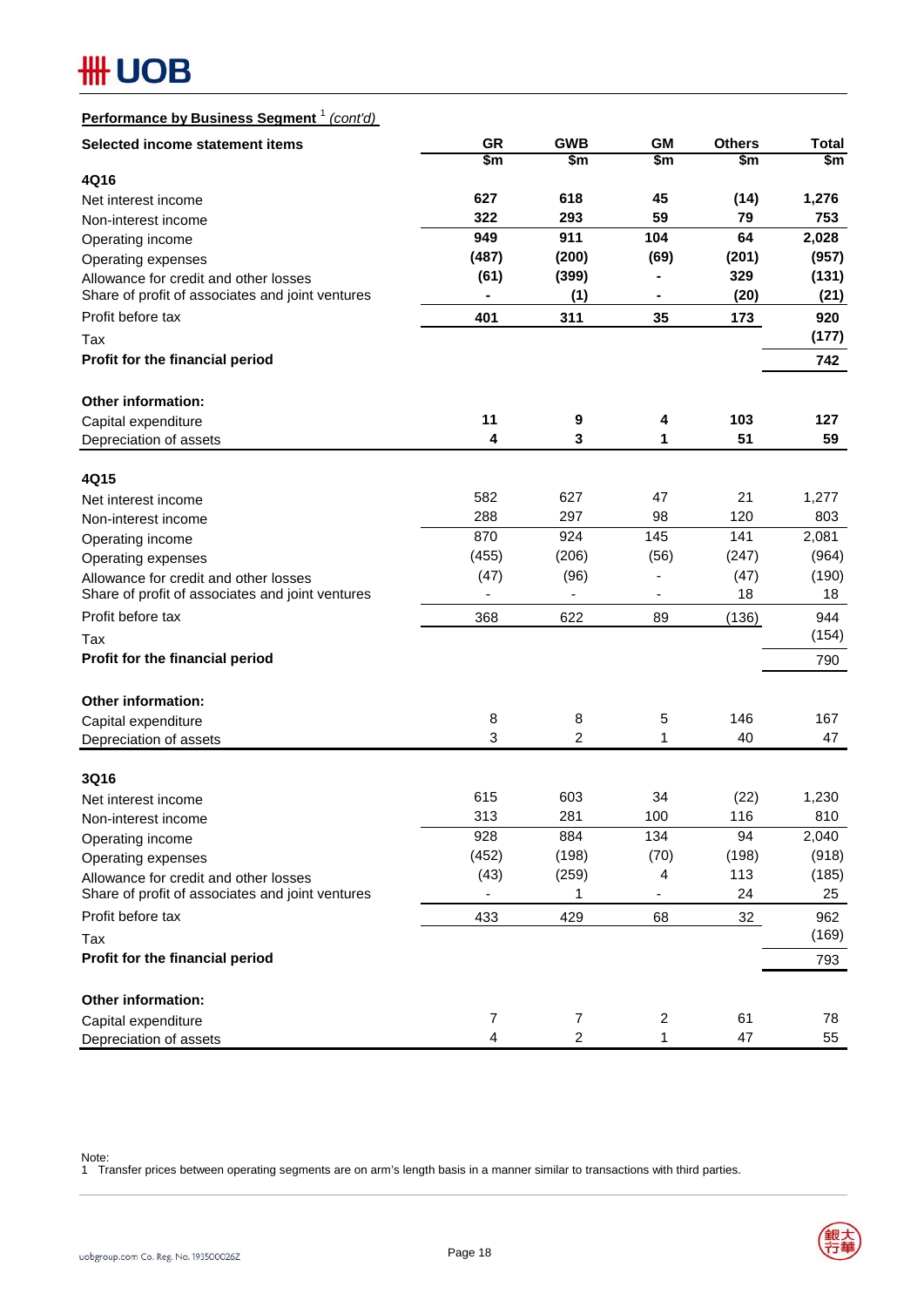# **Performance by Business Segment** <sup>1</sup> *(cont'd)*

| Selected balance sheet items                                     | <b>GR</b> | <b>GWB</b> | <b>GM</b>                | <b>Others</b> | <b>Total</b> |  |
|------------------------------------------------------------------|-----------|------------|--------------------------|---------------|--------------|--|
|                                                                  | \$m       | \$m        | $\mathsf{sm}$            | \$m           | \$m\$        |  |
| At 31 December 2016                                              |           |            |                          |               |              |  |
| <b>Segment assets</b>                                            | 97,713    | 153,301    | 44,515                   | 39,239        | 334,768      |  |
| Intangible assets                                                | 1,319     | 2,090      | 661                      | 81            | 4,151        |  |
| Investment in associates and joint ventures                      |           | 80         |                          | 1,029         | 1,109        |  |
| <b>Total assets</b>                                              | 99,032    | 155,471    | 45,176                   | 40,349        | 340,028      |  |
| <b>Segment liabilities</b>                                       | 127,070   | 127,524    | 33,577                   | 18,815        | 306,986      |  |
| <b>Other information:</b>                                        |           |            |                          |               |              |  |
| Gross customer loans                                             | 97,511    | 128,015    | 128                      | 8             | 225,662      |  |
| Non-performing assets                                            | 1,059     | 2,400      | 16                       | 5             | 3,480        |  |
| At 30 September 2016                                             |           |            |                          |               |              |  |
| <b>Segment assets</b>                                            | 95,565    | 142,351    | 47,403                   | 37,266        | 322,585      |  |
| Intangible assets                                                | 1,318     | 2,088      | 660                      | 81            | 4,147        |  |
| Investment in associates and joint ventures                      |           | 44         | $\overline{\phantom{a}}$ | 1,050         | 1,094        |  |
| <b>Total assets</b>                                              | 96,883    | 144,483    | 48,063                   | 38,396        | 327,826      |  |
| <b>Segment liabilities</b>                                       | 123,836   | 127,083    | 27,258                   | 17,066        | 295,243      |  |
| <b>Other information:</b>                                        |           |            |                          |               |              |  |
| Gross customer loans                                             | 95,347    | 121,873    | 167                      | 8             | 217,395      |  |
| Non-performing assets                                            | 1,055     | 2,556      | 16                       | 5             | 3,632        |  |
| At 31 December 2015                                              |           |            |                          |               |              |  |
| <b>Segment assets</b>                                            | 90,971    | 135,115    | 45,723                   | 38,952        | 310,761      |  |
|                                                                  | 1,317     | 2,087      | 660                      | 80            | 4,144        |  |
| Intangible assets<br>Investment in associates and joint ventures |           | 7          |                          | 1,099         | 1,106        |  |
| <b>Total assets</b>                                              | 92,288    | 137,209    | 46,383                   | 40,131        | 316,011      |  |
|                                                                  |           |            |                          |               |              |  |
| <b>Segment liabilities</b>                                       | 116,121   | 125,232    | 25,487                   | 18,247        | 285,087      |  |
| <b>Other information:</b>                                        |           |            |                          |               |              |  |
| Gross customer loans                                             | 90,840    | 116,476    | 46                       | 9             | 207,371      |  |
| Non-performing assets                                            | 936       | 2,046      | 16                       | 68            | 3,066        |  |

Note:

1 Transfer prices between operating segments are on arm's length basis in a manner similar to transactions with third parties.

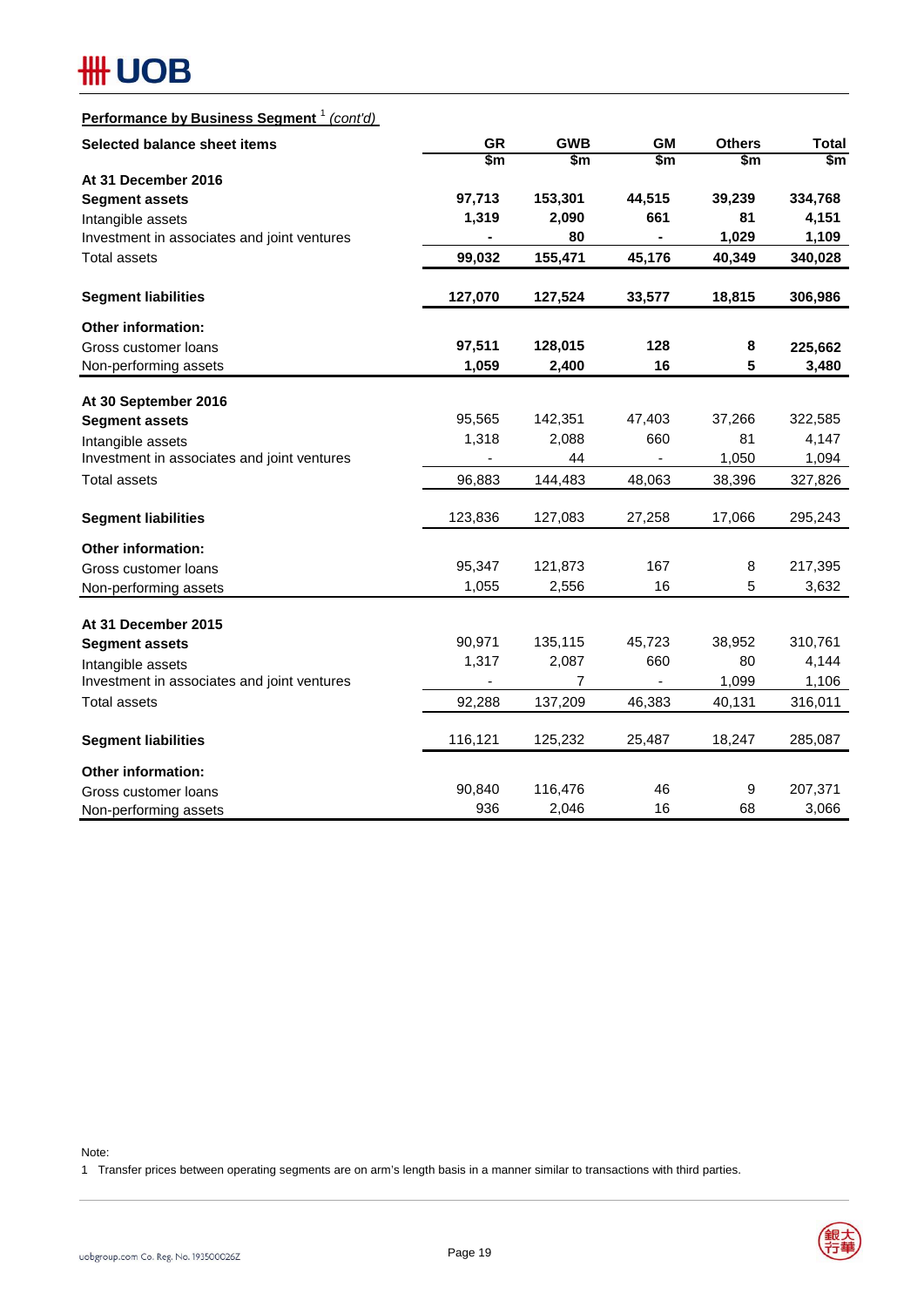

### **Performance by Geographical Segment** <sup>1</sup>

|                               | 2016  | 2015  | 4Q16  | 4Q15  | 3Q16  |
|-------------------------------|-------|-------|-------|-------|-------|
|                               | \$m   | \$m\$ | \$m   | \$m\$ | \$m\$ |
| <b>Total operating income</b> |       |       |       |       |       |
| Singapore                     | 4,590 | 4,658 | 1,118 | 1,217 | 1,149 |
| Malaysia                      | 986   | 1,006 | 245   | 249   | 250   |
| Thailand                      | 830   | 790   | 220   | 198   | 214   |
| Indonesia                     | 476   | 410   | 124   | 111   | 120   |
| <b>Greater China</b>          | 648   | 706   | 173   | 182   | 170   |
| <b>Others</b>                 | 531   | 478   | 149   | 124   | 137   |
| Total                         | 8,061 | 8,048 | 2,028 | 2,081 | 2,040 |
|                               |       |       |       |       |       |
| <b>Profit before tax</b>      |       |       |       |       |       |
| Singapore                     | 2,364 | 2,363 | 581   | 601   | 563   |
| Malaysia                      | 548   | 537   | 136   | 132   | 150   |
| Thailand                      | 193   | 175   | 49    | 31    | 49    |
| Indonesia                     | 71    | 61    | 4     | 15    | 28    |
| <b>Greater China</b>          | 300   | 366   | 91    | 75    | 76    |
| <b>Others</b>                 | 301   | 367   | 59    | 90    | 96    |
| Total                         | 3,777 | 3,869 | 920   | 944   | 962   |

The Group's total operating income remained stable from a year ago to \$8.06 billion. Compared to 3Q16 and 4Q15, total operating income declined 0.6% and 2.5% respectively. Regional countries continued to grow 0.9% year-on-year and 2.8% from 4Q15.

Profit before tax for regional countries decreased 2.3% from a year ago mainly due to lower contributions from Greater China. Compared with 4Q15, regional countries' contributions were largely stable. Quarteron-quarter increase in Singapore contribution was due to write-back of general allowance.

|                      | <b>Dec-16</b> | Sep-16        | $Dec-15$ |
|----------------------|---------------|---------------|----------|
|                      | \$m           | $\mathsf{Sm}$ | \$m\$    |
| <b>Total assets</b>  |               |               |          |
| Singapore            | 210,937       | 204,339       | 197,929  |
| Malaysia             | 33,845        | 33,247        | 32,669   |
| Thailand             | 18,031        | 16,305        | 16,643   |
| Indonesia            | 9,840         | 8,750         | 8,550    |
| <b>Greater China</b> | 40,233        | 38,512        | 32,982   |
| <b>Others</b>        | 22,991        | 22,525        | 23,094   |
|                      | 335,877       | 323,680       | 311,867  |
| Intangible assets    | 4,151         | 4,147         | 4,144    |
| Total                | 340,028       | 327,826       | 316,011  |

Note:

1 Based on the location where the transactions and assets are booked, which approximates that based on the location of the customers and assets. Information is stated after elimination of inter-segment transactions.

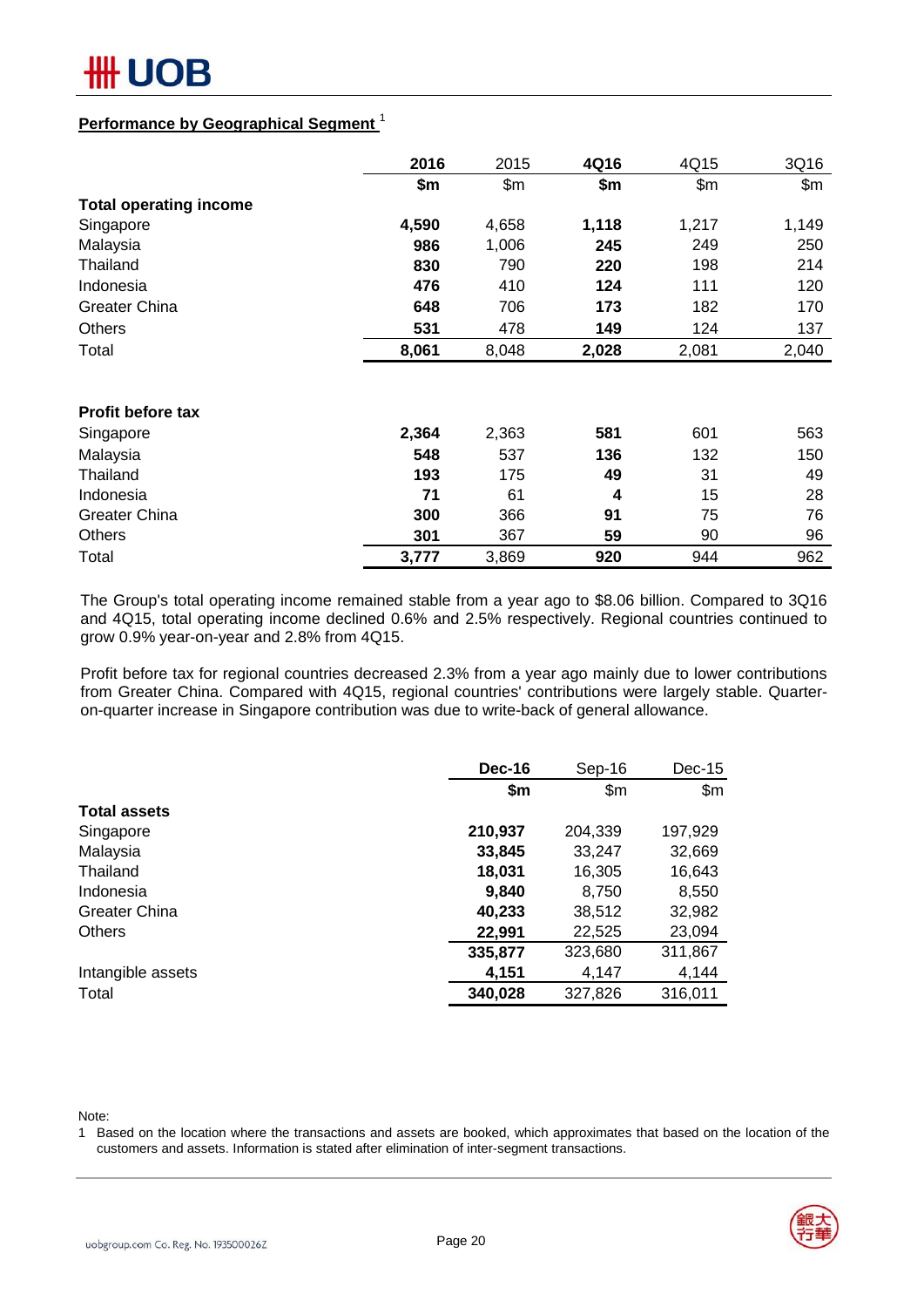# JOB

## **Capital Adequacy and Leverage Ratios** 1,2,3

|                                                               | Dec-16  | Sep-16        | Dec-15        |
|---------------------------------------------------------------|---------|---------------|---------------|
|                                                               | \$m     | $\mathsf{Sm}$ | $\mathsf{Sm}$ |
| Share capital                                                 | 4,257   | 4,246         | 3,704         |
| Disclosed reserves/others                                     | 26,384  | 25,942        | 24,762        |
| Regulatory adjustments                                        | (2,685) | (2,749)       | (2, 448)      |
| <b>Common Equity Tier 1 Capital ("CET1")</b>                  | 27,956  | 27,439        | 26,018        |
| Perpetual capital securities/others                           | 2,096   | 2,096         | 2,179         |
| Regulatory adjustments - capped                               | (1,772) | (1,767)       |               |
| <b>Additional Tier 1 Capital ("AT1")</b>                      | 324     | 330           | (2, 179)      |
|                                                               |         |               |               |
| <b>Tier 1 Capital</b>                                         | 28,280  | 27,768        | 26,018        |
| Subordinated notes                                            | 5,546   | 5,391         | 4,505         |
| Provisions/others                                             | 1,122   | 1,055         | 1,028         |
| Regulatory adjustments                                        | (22)    | (70)          | (201)         |
| <b>Tier 2 Capital</b>                                         | 6,646   | 6,376         | 5,332         |
| <b>Eligible Total Capital</b>                                 | 34,926  | 34,145        | 31,350        |
| <b>Risk-Weighted Assets ("RWA")</b>                           | 215,559 | 205,138       | 200,654       |
| <b>Capital Adequacy Ratios ("CAR")</b>                        |         |               |               |
| CET <sub>1</sub>                                              | 13.0%   | 13.4%         | 13.0%         |
| Tier 1                                                        | 13.1%   | 13.5%         | 13.0%         |
| Total                                                         | 16.2%   | 16.6%         | 15.6%         |
| Fully-loaded CET1 (based on final rules effective 1 Jan 2018) | 12.1%   | 12.4%         | 11.7%         |
| <b>Leverage Exposure</b>                                      | 380,238 | 367,848       | 355,932       |
| <b>Leverage Ratio</b>                                         | 7.4%    | 7.5%          | 7.3%          |

The Group's CET1, Tier 1 and Total CAR as at 31 December 2016 were well above the regulatory minimum requirements.

Compared to a year ago, total capital increased mainly from retained earnings, issuance of shares pursuant to the scrip dividend scheme and issuance of capital instruments. Compared with 30 September 2016, total capital increased mainly from retained earnings. RWA was higher at 31 December 2016 as a result of business and asset growth.

As at 31 December 2016, the Group's leverage ratio stood at 7.4%. The decrease was due to a higher asset base.

Notes:

2 Leverage ratio is calculated based on the revised MAS Notice 637 which took effect from 1 January 2015. A minimum requirement of 3% is applied during the parallel run period from 1 January 2013 to 1 January 2017.

3 More information on regulatory disclosure is available on the UOB website at www.UOBGroup.com/investor/financial/overview.html.



<sup>1</sup> For year 2016, Singapore-incorporated banks are to maintain minimum CAR of CET1 at 6.5%, Tier 1 at 8% and Total at 10%. In addition, with the phased-in implementation of the capital conservation buffer (CCB) and the countercyclical capital buffer (CCyB) with effect from 1 January 2016, the Group is required to maintain CET1 capital to meet CCB of 0.625% and CCyB (computed as the weighted average of effective CCyB in jurisidictions to which the Group has private sector exposures) of up to 0.625%.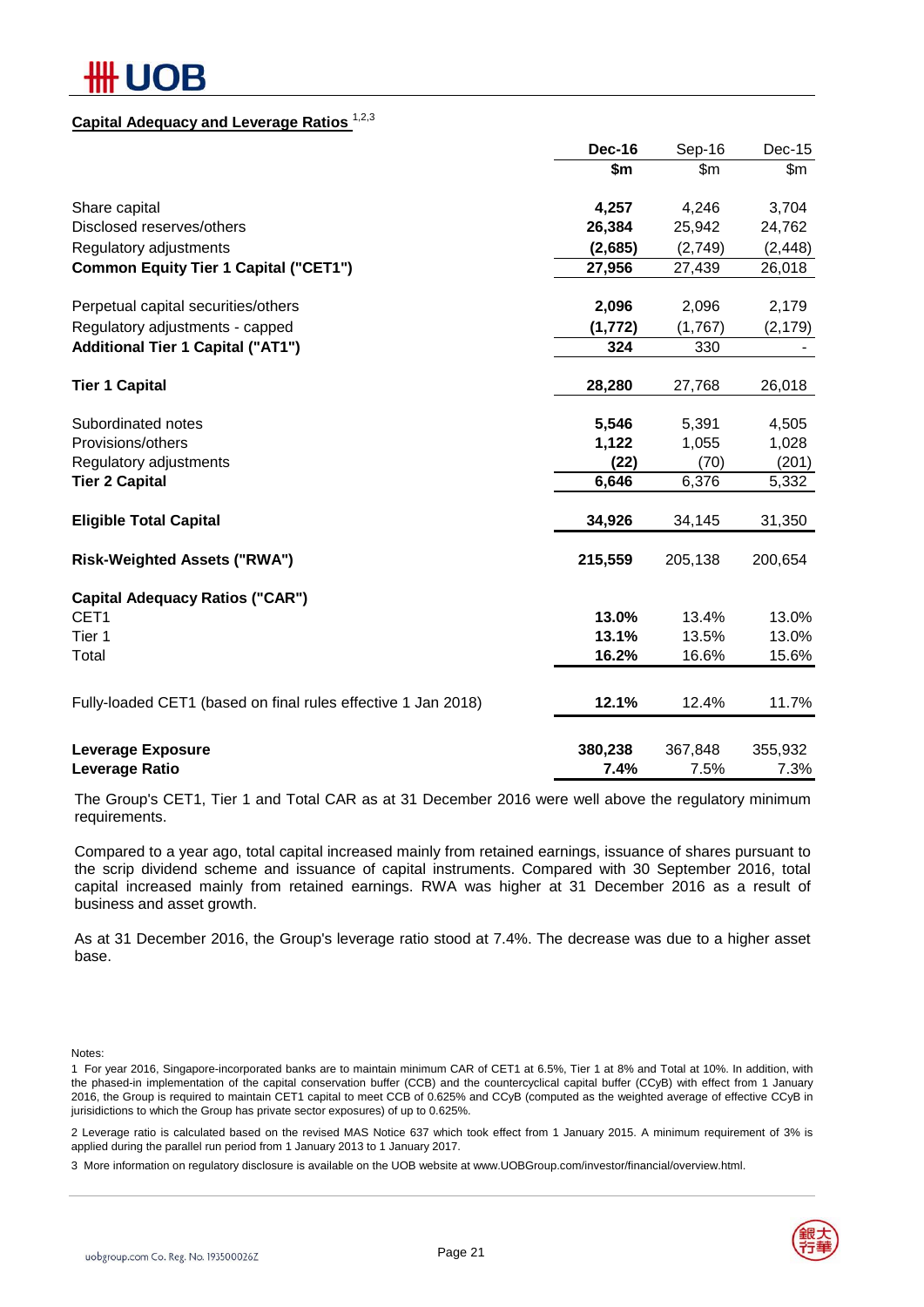## **Consolidated Income Statement (Audited)**

|                                          | 2016    | 2015  | $+$ /(-) | 1<br>4Q16 | $4Q15$ <sup>1</sup> | $+$ /(-) | 3Q16  | $+/(-)$  |
|------------------------------------------|---------|-------|----------|-----------|---------------------|----------|-------|----------|
|                                          | \$m     | \$m\$ | $\%$     | \$m       | \$m                 | %        | \$m\$ | $\%$     |
| Interest income                          | 8,291   | 7,826 | 5.9      | 2,108     | 2,034               | 3.6      | 2,039 | 3.4      |
| Less: Interest expense                   | 3,300   | 2,900 | 13.8     | 832       | 757                 | 10.0     | 809   | 2.9      |
| Net interest income                      | 4,991   | 4,926 | 1.3      | 1,276     | 1,277               | (0.1)    | 1,230 | 3.7      |
| Fee and commission income                | 1,931   | 1,883 | 2.5      | 531       | 480                 | 10.6     | 492   | 7.8      |
| Dividend income                          | 31      | 34    | (10.6)   | 1         | 1                   | 5.0      | 4     | (62.0)   |
| Rental income                            | 118     | 117   | 0.9      | 30        | 30                  | 1.8      | 30    | 1.7      |
| Net trading income                       | 776     | 641   | 21.1     | 168       | 211                 | (20.3)   | 227   | (25.9)   |
| Net gain from investment securities      | 101     | 313   | (67.9)   | 1         | 52                  | (98.8)   | 24    | (97.3)   |
| Other income                             | 114     | 132   | (13.7)   | 21        | 29                  | (26.6)   | 33    | (36.6)   |
| <b>Non-interest income</b>               | 3,071   | 3,122 | (1.6)    | 753       | 803                 | (6.3)    | 810   | (7.1)    |
| <b>Total operating income</b>            | 8,061   | 8,048 | 0.2      | 2,028     | 2,081               | (2.5)    | 2,040 | (0.6)    |
| Less: Staff costs                        | 2,050   | 2,064 | (0.7)    | 514       | 522                 | (1.6)    | 510   | 0.8      |
| Other operating expenses                 | 1,646   | 1,533 | 7.4      | 443       | 442                 | 0.3      | 409   | 8.5      |
| <b>Total operating expenses</b>          | 3,696   | 3,597 | 2.8      | 957       | 964                 | (0.7)    | 918   | 4.2      |
| <b>Operating profit before</b>           |         |       |          |           |                     |          |       |          |
| allowance                                | 4,365   | 4,451 | (1.9)    | 1,071     | 1,116               | (4.0)    | 1,122 | (4.5)    |
| Less: Allowance for credit               |         |       |          |           |                     |          |       |          |
| and other losses                         | 594     | 672   | (11.6)   | 131       | 190                 | (31.4)   | 185   | (29.5)   |
| <b>Operating profit after</b>            |         |       |          |           |                     |          |       |          |
| allowance                                | 3,771   | 3,779 | (0.2)    | 941       | 926                 | 1.6      | 937   | 0.4      |
| Share of profit of associates            |         |       |          |           |                     |          |       |          |
| and joint ventures                       | $\bf 6$ | 90    | (93.4)   | (21)      | 18                  | (>100.0) | 25    | (>100.0) |
| <b>Profit before tax</b>                 | 3,777   | 3,869 | (2.4)    | 920       | 944                 | (2.6)    | 962   | (4.4)    |
| Less: Tax                                | 669     | 649   | 3.1      | 177       | 154                 | 15.2     | 169   | 5.1      |
| Profit for the financial period          | 3,108   | 3,220 | (3.5)    | 742       | 790                 | (6.0)    | 793   | (6.5)    |
| Attributable to:                         |         |       |          |           |                     |          |       |          |
| <b>Equity holders of the Bank</b>        | 3,096   | 3,209 | (3.5)    | 739       | 788                 | (6.2)    | 791   | (6.6)    |
| Non-controlling interests                | 12      | 11    | 4.8      | 3         | $\overline{2}$      | 85.9     | 3     | 25.2     |
|                                          | 3,108   | 3,220 | (3.5)    | 742       | 790                 | (6.0)    | 793   | (6.5)    |
|                                          |         |       |          |           |                     |          |       |          |
| <b>Total operating income</b>            |         |       |          |           |                     |          |       |          |
| First half                               | 3,993   | 3,882 | 2.8      |           |                     |          |       |          |
| Second half                              | 4,069   | 4,165 | (2.3)    |           |                     |          |       |          |
| Profit for the financial year attributed |         |       |          |           |                     |          |       |          |
| to equity holders of the Bank            |         |       |          |           |                     |          |       |          |
| First half                               | 1,566   | 1,563 | 0.2      |           |                     |          |       |          |
| Second half                              | 1,530   | 1,646 | (7.1)    |           |                     |          |       |          |

Note:

1 Unaudited.

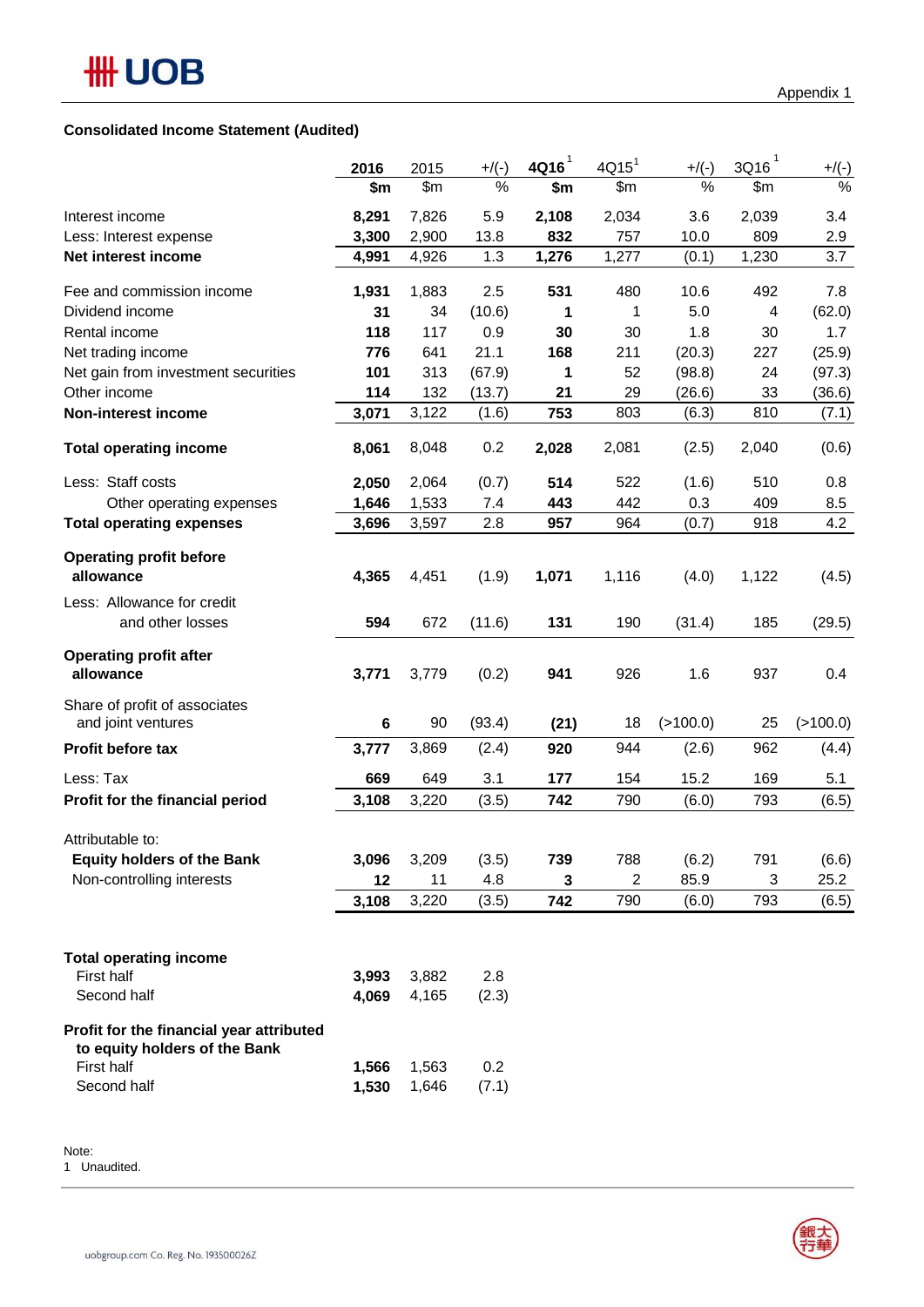#### **Consolidated Statement of Comprehensive Income (Audited)**

|                                                                    | 2016  | 2015          | $+$ /(-)           | $4Q16$ <sup>1</sup> | 4Q15 <sup>1</sup> | $+$ /(-)    | $\underline{3Q16}^1$ | $+$ /(-)  |
|--------------------------------------------------------------------|-------|---------------|--------------------|---------------------|-------------------|-------------|----------------------|-----------|
|                                                                    | \$m   | $\mathsf{Sm}$ | $\%$               | \$m                 | \$m\$             | %           | \$m                  | %         |
| Profit for the financial period                                    | 3,108 | 3,220         | (3.5)              | 742                 | 790               | (6.0)       | 793                  | (6.5)     |
| Other comprehensive income <sup>2</sup>                            |       |               |                    |                     |                   |             |                      |           |
| Currency translation adjustments                                   | 109   | (339)         | >100.0             | 85                  | 37                | >100.0      | 68                   | 24.4      |
| Change in available-for-sale/other reserves                        |       |               |                    |                     |                   |             |                      |           |
| Change in fair value<br>Transfer to income statement               | (228) | 500           | (>100.0)           | (385)               | 135               | (>100.0)    | 466                  | (>100.0)  |
| on disposal/impairment                                             | (155) | (275)         | 43.5               | (14)                | (47)              | 69.6        | (21)                 | 33.2      |
| Tax relating to available-for-sale                                 |       |               |                    |                     |                   |             |                      |           |
| reserve                                                            | 24    | (1)           | >100.0             | 29                  | (1)               | >100.0      | (27)                 | >100.0    |
| Change in shares of other comprehensive                            |       |               |                    |                     |                   |             |                      |           |
| income of associates and joint ventures                            | (5)   | 10            | (>100.0)           | 13                  | 7                 | 84.4        | $\overline{2}$       | >100.0    |
| Remeasurement of defined benefit obligation 3                      | 4     | (10)          | >100.0             | $\overline{7}$      | (10)              | >100.0      |                      | <b>NM</b> |
| Other comprehensive income for<br>the financial period, net of tax | (252) |               | $(115)$ $(>100.0)$ | (265)               | 120               | $($ >100.0) | 489                  | (>100.0)  |
|                                                                    |       |               |                    |                     |                   |             |                      |           |
| Total comprehensive income for                                     |       |               |                    |                     |                   |             |                      |           |
| the financial period, net of tax                                   | 2,856 | 3,105         | (8.0)              | 477                 | 910               | (47.6)      | 1,282                | (62.8)    |
| Attributable to:                                                   |       |               |                    |                     |                   |             |                      |           |
| <b>Equity holders of the Bank</b>                                  | 2,840 | 3,096         | (8.3)              | 474                 | 903               | (47.5)      | 1,276                | (62.9)    |
| Non-controlling interests                                          | 17    | 9             | 83.5               | 3                   | 7                 | (58.0)      | 6                    | (51.1)    |
|                                                                    | 2,856 | 3,105         | (8.0)              | 477                 | 910               | (47.6)      | 1,282                | (62.8)    |

Notes:

1 Unaudited.

2 Other comprehensive income will be reclassified subsequently to Income Statement when specific conditions are met.

3 Refers to item that will not be reclassified subsequently to Income Statement.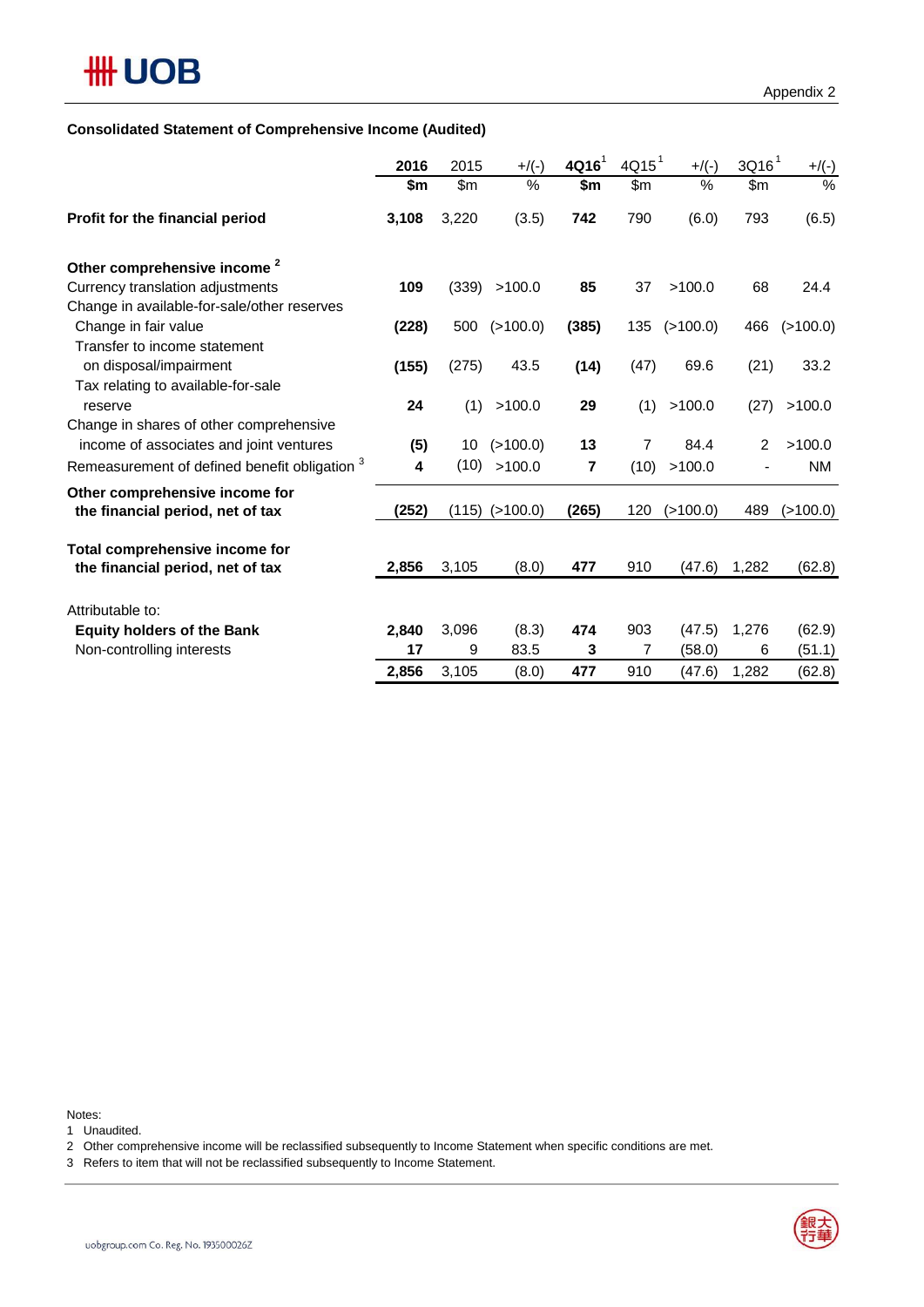## **Consolidated Balance Sheet (Audited)**

|                                                    | <b>Dec-16</b> | Sep-16 $1$ | Dec-15  |
|----------------------------------------------------|---------------|------------|---------|
|                                                    | \$m           | \$m        | \$m     |
| <b>Equity</b>                                      |               |            |         |
| Share capital and other capital                    | 6,351         | 6,341      | 5,881   |
| Retained earnings                                  | 17,334        | 16,628     | 15,463  |
| Other reserves                                     | 9,189         | 9,449      | 9,424   |
| Equity attributable to equity holders of the Bank  | 32,873        | 32,418     | 30,768  |
| Non-controlling interests                          | 169           | 166        | 155     |
| Total                                              | 33,042        | 32,583     | 30,924  |
|                                                    |               |            |         |
| <b>Liabilities</b>                                 |               |            |         |
| Deposits and balances of banks                     | 11,855        | 13,278     | 11,986  |
| Deposits and balances of customers                 | 255,314       | 250,999    | 240,524 |
| Bills and drafts payable                           | 522           | 612        | 435     |
| Other liabilities                                  | 13,152        | 10,967     | 11,854  |
| Debts issued                                       | 26,143        | 19,388     | 20,288  |
| Total                                              | 306,986       | 295,243    | 285,087 |
|                                                    |               |            |         |
| <b>Total equity and liabilities</b>                | 340,028       | 327,826    | 316,011 |
| <b>Assets</b>                                      |               |            |         |
| Cash, balances and placements with central banks   | 24,322        | 26,593     | 32,306  |
| Singapore Government treasury bills and securities | 6,877         | 6,455      | 6,865   |
| Other government treasury bills and securities     | 10,638        | 11,619     | 12,644  |
| <b>Trading securities</b>                          | 3,127         | 3,529      | 1,277   |
| Placements and balances with banks                 | 40,033        | 33,969     | 28,646  |
| Loans to customers                                 | 221,734       | 213,465    | 203,611 |
| Investment securities                              | 11,640        | 12,311     | 10,562  |
| Other assets                                       | 13,407        | 11,741     | 12,004  |
| Investment in associates and joint ventures        | 1,109         | 1,094      | 1,106   |
| Investment properties                              | 1,105         | 1,088      | 1,108   |
| <b>Fixed assets</b>                                | 1,885         | 1,817      | 1,739   |
| Intangible assets                                  | 4,151         | 4,147      | 4,144   |
| Total                                              | 340,028       | 327,826    | 316,011 |
|                                                    |               |            |         |
| <b>Off-balance sheet items</b>                     |               |            |         |
| <b>Contingent liabilities</b>                      | 24,617        | 21,257     | 19,026  |
| <b>Financial derivatives</b>                       | 814,650       | 731,647    | 677,475 |
| Commitments                                        | 136,348       | 136,374    | 143,312 |
|                                                    |               |            |         |
| Net asset value per ordinary share (\$)            | 18.82         | 18.54      | 17.84   |

Note: 1 Unaudited.

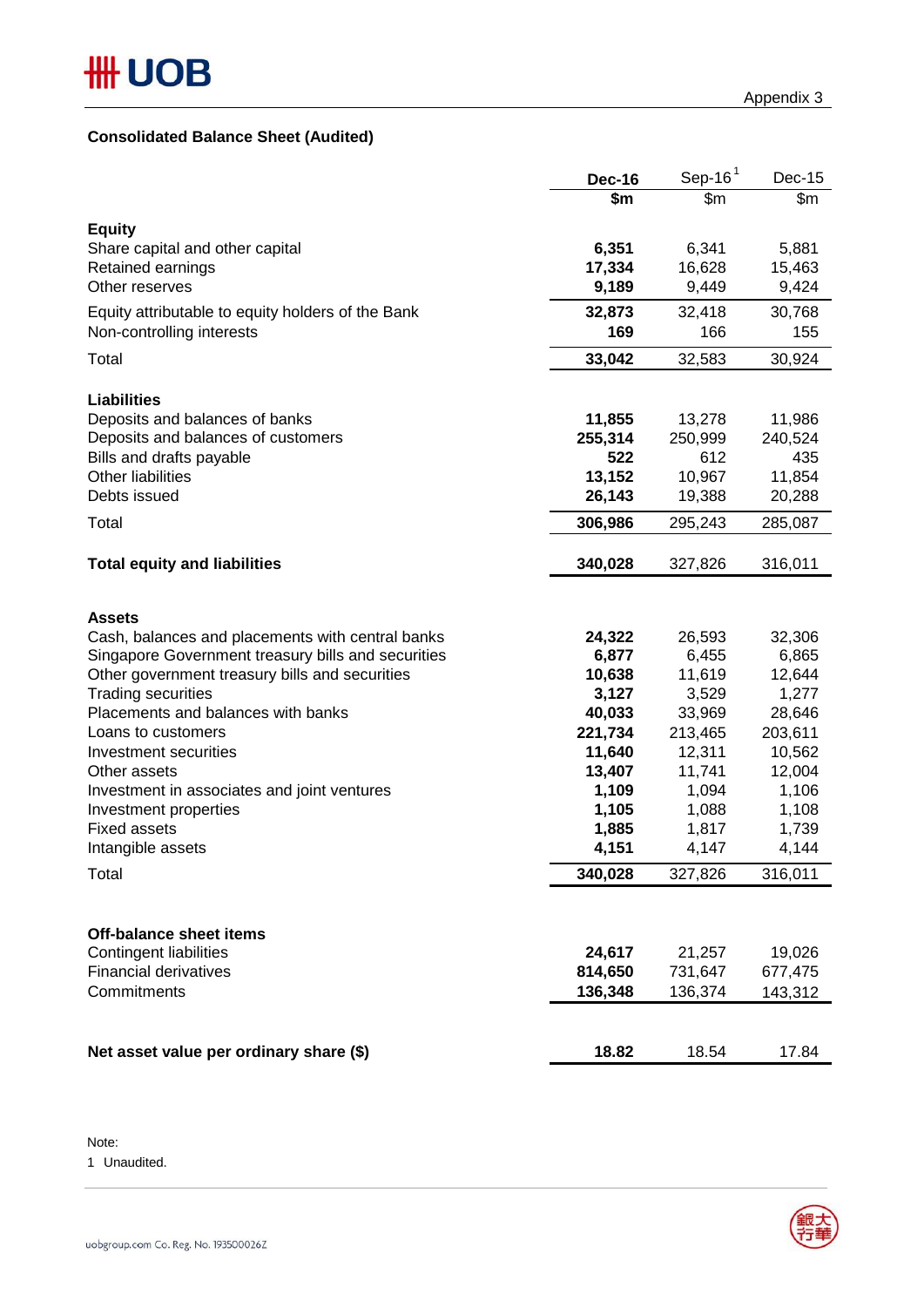### **Consolidated Statement of Changes in Equity (Audited)**

|                                                                    |                                       |                             | Attributable to equity holders of the Bank |              |                                  |                        |
|--------------------------------------------------------------------|---------------------------------------|-----------------------------|--------------------------------------------|--------------|----------------------------------|------------------------|
|                                                                    | Share capital<br>and other<br>capital | <b>Retained</b><br>earnings | <b>Other</b><br>reserves                   | <b>Total</b> | Non-<br>controlling<br>interests | <b>Total</b><br>equity |
|                                                                    | \$m                                   | \$m                         | \$m                                        | \$m          | \$m                              | \$m                    |
| Balance at 1 January 2016                                          | 5,881                                 | 15,463                      | 9,424                                      | 30,768       | 155                              | 30,924                 |
| Profit for the financial year                                      |                                       | 3,096                       |                                            | 3,096        | 12                               | 3,108                  |
| Other comprehensive income<br>for the financial year               |                                       | 4                           | (260)                                      | (257)        | 5                                | (252)                  |
| Total comprehensive income<br>for the financial year               |                                       | 3,100                       | (260)                                      | 2,840        | 17                               | 2,856                  |
| <b>Transfers</b>                                                   |                                       | (6)                         | 6                                          |              |                                  |                        |
| Change in non-controlling interests                                |                                       |                             |                                            |              | $\mathbf{2}$                     | $\mathbf{2}$           |
| <b>Dividends</b>                                                   |                                       | (1, 226)                    | ۰                                          | (1, 226)     | (6)                              | (1, 232)               |
| Shares issued under scrip<br>dividend scheme                       | 533                                   |                             |                                            | 533          |                                  | 533                    |
|                                                                    |                                       |                             |                                            |              |                                  |                        |
| Share-based compensation                                           |                                       |                             | 41                                         | 41           |                                  | 41                     |
| Reclassification of share-based<br>compensation reserves on expiry |                                       | 3                           | (3)                                        |              |                                  |                        |
| Shares issued under share-based<br>compensation plans              | 20                                    |                             | (20)                                       |              |                                  |                        |
| Perpetual capital securities issued                                | 748                                   |                             |                                            | 748          |                                  | 748                    |
| Redemption of preference shares                                    | (832)                                 |                             | ٠                                          | (832)        |                                  | (832)                  |
| Balance at 31 December 2016                                        | 6,351                                 | 17,334                      | 9,189                                      | 32,873       | 169                              | 33,042                 |
|                                                                    |                                       |                             |                                            |              |                                  |                        |
| Balance at 1 January 2015                                          | 5,892                                 | 14,064                      | 9,613                                      | 29,569       | 203                              | 29,772                 |
| Profit for the financial year                                      |                                       | 3,209                       |                                            | 3,209        | 11                               | 3,220                  |
| Other comprehensive income<br>for the financial year               |                                       | (10)                        | (102)                                      | (113)        | (2)                              | (115)                  |
| Total comprehensive income                                         |                                       |                             |                                            |              |                                  |                        |
| for the financial year                                             |                                       | 3,199                       | (102)                                      | 3,096        | 9                                | 3,105                  |
| <b>Transfers</b>                                                   |                                       | 67                          | (67)                                       |              |                                  |                        |
| Change in non-controlling interests                                |                                       |                             | (33)                                       | (33)         | (50)                             | (83)                   |
| <b>Dividends</b>                                                   |                                       | (1,867)                     |                                            | (1, 867)     | (6)                              | (1, 873)               |
| Shares re-purchased - held in treasury                             | (37)                                  |                             |                                            | (37)         |                                  | (37)                   |
| Share-based compensation                                           |                                       |                             | 40                                         | 40           |                                  | 40                     |
| Reclassification of share-based                                    |                                       |                             |                                            |              |                                  |                        |
| compensation reserves on expiry                                    |                                       | $\boldsymbol{0}$            | (0)                                        |              |                                  |                        |
| Shares issued under share-based<br>compensation plans              | 26                                    |                             | (26)                                       |              |                                  |                        |
| Balance at 31 December 2015                                        | 5,881                                 | 15,463                      | 9,424                                      | 30,768       | 155                              | 30,924                 |

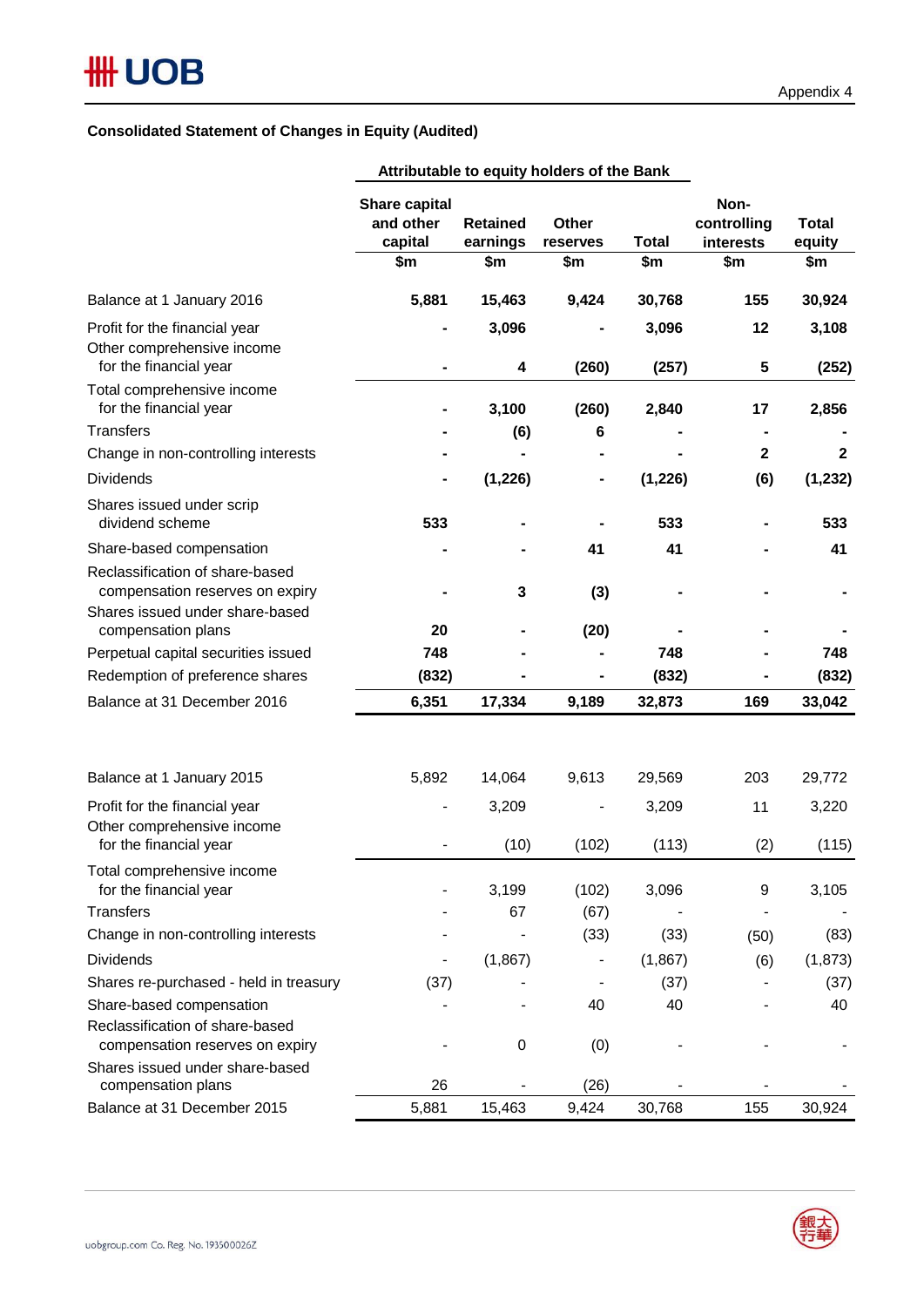## **Consolidated Statement of Changes in Equity (Unaudited)**

|                                                                                           | Attributable to equity holders of the Bank   |                                                  |       |              |                                  |                        |
|-------------------------------------------------------------------------------------------|----------------------------------------------|--------------------------------------------------|-------|--------------|----------------------------------|------------------------|
|                                                                                           | <b>Share capital</b><br>and other<br>capital | <b>Retained</b><br>Other<br>earnings<br>reserves |       | <b>Total</b> | Non-<br>controlling<br>interests | <b>Total</b><br>equity |
|                                                                                           | \$m                                          | \$m                                              | \$m   | \$m          | \$m                              | \$m                    |
| Balance at 1 October 2016                                                                 | 6,341                                        | 16,628                                           | 9,449 | 32,418       | 166                              | 32,583                 |
| Profit for the financial period<br>Other comprehensive income<br>for the financial period |                                              | 739<br>$\overline{\mathbf{r}}$                   | (272) | 739<br>(265) | 3<br>(0)                         | 742<br>(265)           |
| Total comprehensive income<br>for the financial period                                    |                                              | 746                                              | (272) | 474          | 3                                | 477                    |
| Transfers                                                                                 |                                              | (16)                                             | 16    |              | $\bf{0}$                         |                        |
| Change in non-controlling interests<br><b>Dividends</b>                                   |                                              | (27)                                             |       | (27)         | (0)                              | 0<br>(27)              |
| Share-based compensation<br>Reclassification of share-based                               |                                              |                                                  | 9     | 9            |                                  | 9                      |
| compensation reserves on expiry<br>Shares issued under share-based                        |                                              | 3                                                | (3)   |              |                                  |                        |
| compensation plans                                                                        | 10                                           |                                                  | (10)  |              |                                  |                        |
| Balance at 31 December 2016                                                               | 6,351                                        | 17,334                                           | 9,189 | 32,873       | 169                              | 33,042                 |
| Balance at 1 October 2015                                                                 | 5,882                                        | 15,025                                           | 9,299 | 30,206       | 157                              | 30,363                 |
| Profit for the financial period<br>Other comprehensive income                             |                                              | 788                                              |       | 788          | 2                                | 790                    |
| for the financial period                                                                  |                                              | (10)                                             | 125   | 115          | 6                                | 120                    |
| Total comprehensive income<br>for the financial period                                    |                                              | 778                                              | 125   | 903          | $\overline{7}$                   | 910                    |
| Transfers                                                                                 |                                              | (8)                                              | 8     |              |                                  |                        |
| Change in non-controlling interests                                                       |                                              |                                                  |       |              | (9)                              | (9)                    |
| <b>Dividends</b>                                                                          |                                              | (332)                                            |       | (332)        | (0)                              | (333)                  |
| Shares re-purchased - held in treasury                                                    | (18)                                         |                                                  |       | (18)         |                                  | (18)                   |
| Share-based compensation                                                                  |                                              |                                                  | 11    | 11           |                                  | 11                     |
| Reclassification of share-based<br>compensation reserves on expiry                        |                                              | $\pmb{0}$                                        | (0)   |              |                                  |                        |
| Shares issued under share-based<br>compensation plans                                     | 18                                           |                                                  | (18)  |              |                                  |                        |
| Balance at 31 December 2015                                                               | 5,881                                        | 15,463                                           | 9,424 | 30,768       | 155                              | 30,924                 |

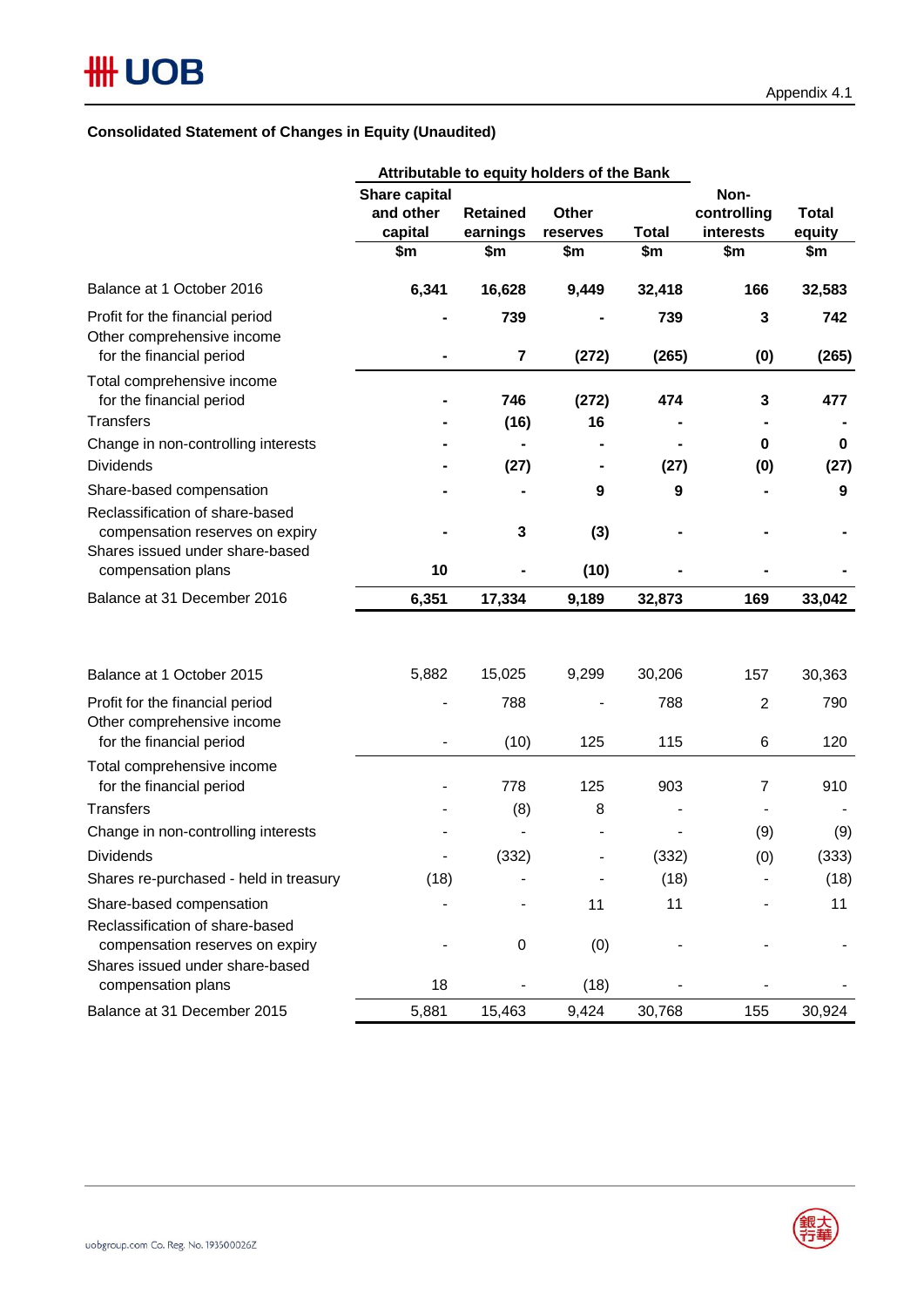| <b>Consolidated Cash Flow Statement (Audited)</b>              |                    |              |                   |                     |
|----------------------------------------------------------------|--------------------|--------------|-------------------|---------------------|
|                                                                | 2016               | 2015         | 4Q16 <sup>1</sup> | $4Q15$ <sup>1</sup> |
|                                                                | \$m                | \$m          | \$m               | \$m                 |
| Cash flows from operating activities                           |                    |              |                   |                     |
| Profit for the financial period                                | 3,108              | 3,220        | 742               | 790                 |
| Adjustments for:                                               |                    |              |                   |                     |
| Allowance for credit and other losses                          | 594                | 672          | 131               | 190                 |
| Share of (profit)/loss of associates and joint ventures        | (6)                | (90)         | 21                | (18)                |
| Tax                                                            | 669                | 649          | 177               | 154                 |
| Depreciation of assets                                         | 222                | 182          | 59                | 47                  |
| Net (gain)/loss on disposal of assets                          | (192)              | (342)        | 17                | (58)                |
| Share-based compensation                                       | 41                 | 41           | 9                 | 11                  |
| Operating profit before working capital changes                | 4,436              | 4,332        | 1,155             | 1,116               |
| Change in working capital                                      |                    |              |                   |                     |
| Deposits and balances of banks                                 | (131)              | 760          | (1, 423)          | (2,897)             |
| Deposits and balances of customers                             | 14,789             | 6,775        | 4,315             | (4, 106)            |
| Bills and drafts payable                                       | 87                 | (516)        | (91)              | (128)               |
| Other liabilities                                              | 1,582              | 1,355        | 2,150             | (1, 577)            |
| Restricted balances with central banks                         | (844)              | 301          | (162)             | (75)                |
| Government treasury bills and securities                       | 1,997              | (1,583)      | 496               | (1,509)             |
| <b>Trading securities</b>                                      | (1,759)            | (532)        | 421               | 107                 |
| Placements and balances with banks                             | (11, 387)          | 46           | (6,064)           | (1,046)             |
| Loans to customers                                             | (18, 815)          | (8, 364)     | (8, 448)          | (4, 189)            |
| Investment securities                                          | (1, 307)           | 1,391        | 310               | (88)                |
| Other assets                                                   | (1, 339)           | (2,759)      | (1, 597)          | 1,684               |
| Cash (used in)/generated from operations<br>Income tax paid    | (12, 691)<br>(623) | 1,206        | (8,938)           | (12, 709)           |
| Net cash (used in)/provided by operating activities            | (13, 313)          | (545)<br>661 | (136)<br>(9,073)  | (88)<br>(12, 797)   |
|                                                                |                    |              |                   |                     |
| Cash flows from investing activities                           |                    |              |                   |                     |
| Capital injection into associates and joint ventures           | (34)               | (4)          | (32)              | (0)                 |
| Acquisition of associates and joint ventures                   | (47)               | (9)          | (3)               |                     |
| Proceeds from disposal of associates and joint ventures        |                    | 0            |                   | $\mathbf 0$         |
| Distribution from associates and joint ventures                | 59                 | 167          | 12                | $\overline{7}$      |
| Acquisition of properties and other fixed assets               | (383)              | (692)        | (127)             | (167)               |
| Proceeds from disposal of properties and other fixed assets    | 22                 | 51           | 3                 | 12                  |
| Change in non-controlling interests                            |                    | 2            |                   | $\overline{2}$      |
| Net cash used in investing activities                          | (382)              | (484)        | (147)             | (146)               |
| Cash flows from financing activities                           |                    |              |                   |                     |
| Perpetual capital securities issued                            | 748                |              |                   |                     |
| Redemption of preference shares                                | (689)              |              |                   |                     |
| Issuance of debts issued                                       | 34,374             | 18,187       | 13,545            | 4,617               |
| Redemption of debts issued                                     | (28, 694)          | (19, 258)    | (7,094)           | (4, 121)            |
| Shares re-purchased - held in treasury                         |                    | (37)         |                   | (18)                |
| Change in non-controlling interests                            | 2                  | (85)         | 0                 | (11)                |
|                                                                |                    |              |                   |                     |
| Dividends paid on ordinary shares                              | (912)              | (1, 442)     |                   |                     |
| Dividends paid on preference shares                            | (20)               | (41)         |                   |                     |
| Distribution for perpetual capital securities                  | (81)               | (65)         | (27)              | (12)                |
| Dividends paid to non-controlling interests                    | (6)                | (6)          | (0)               | (0)                 |
| Net cash provided by/(used in) financing activities            | 4,722              | (2,748)      | 6,424             | 455                 |
| Currency translation adjustments                               | 146                | 94           | 364               | (15)                |
| Net decrease in cash and cash equivalents                      | (8, 827)           | (2, 476)     | (2, 433)          | (12, 502)           |
| Cash and cash equivalents at beginning of the financial period | 27,228             | 29,704       | 20,834            | 39,730              |
| Cash and cash equivalents at end of the financial period       | 18,401             | 27,228       | 18,401            | 27,228              |

Note: 1 Unaudited.

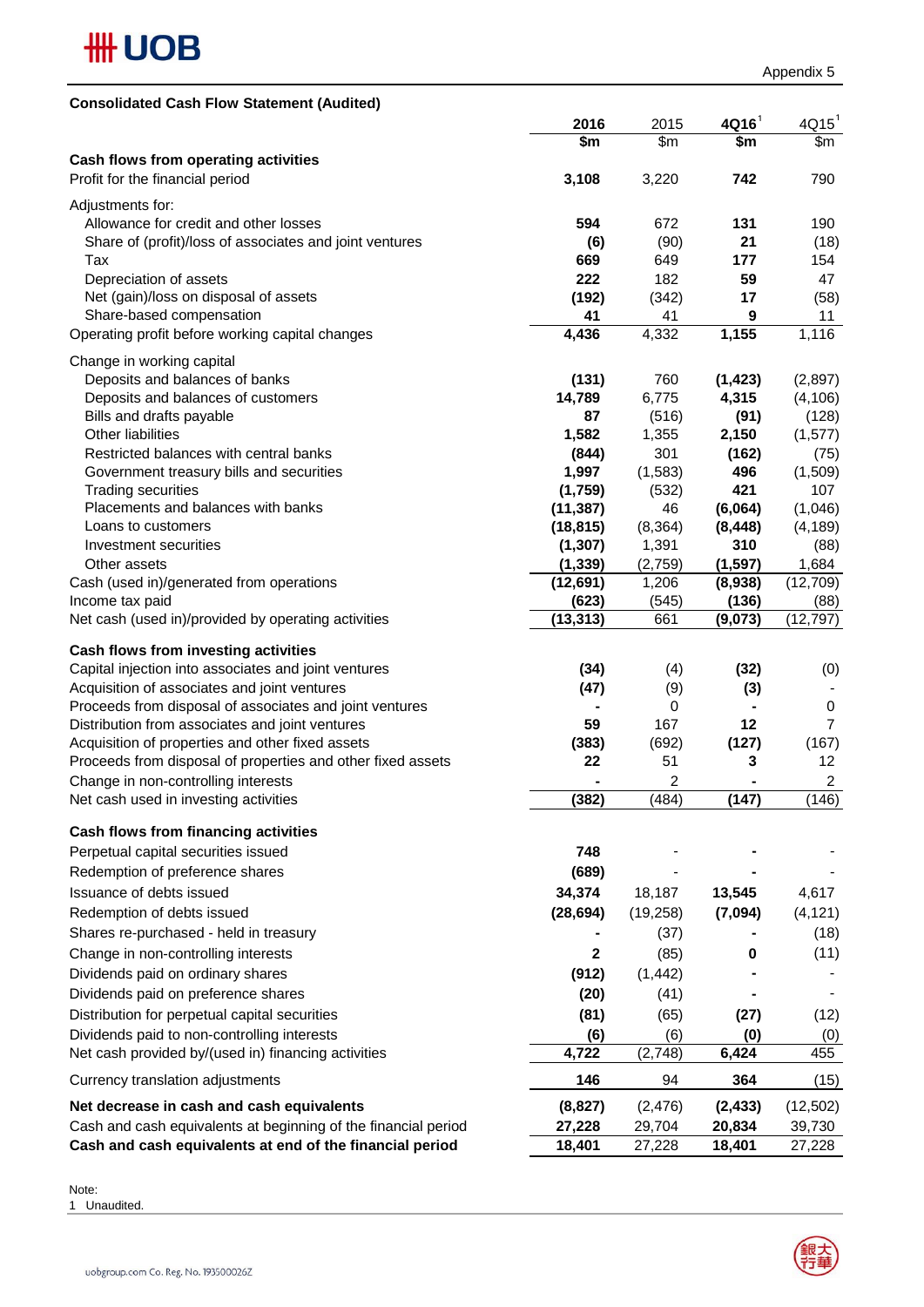## **Balance Sheet of the Bank (Audited)**

|                                                    | <b>Dec-16</b>      | $Sep-161$ | Dec-15  |
|----------------------------------------------------|--------------------|-----------|---------|
|                                                    | \$m                | \$m       | \$m     |
| <b>Equity</b>                                      |                    |           |         |
| Share capital and other capital                    | 6,351              | 6,341     | 5,050   |
| Retained earnings                                  | 13,031             | 12,553    | 11,735  |
| Other reserves                                     | 9,625              | 9,936     | 9,971   |
| Total                                              | 29,007             | 28,830    | 26,756  |
| <b>Liabilities</b>                                 |                    |           |         |
| Deposits and balances of banks                     | 10,618             | 12,002    | 10,538  |
| Deposits and balances of customers                 | 199,665            | 197,522   | 190,378 |
| Deposits and balances of subsidiaries              | 7,239              | 7,098     | 2,412   |
| Bills and drafts payable                           | 324                | 385       | 237     |
| Other liabilities                                  | 8,995              | 7,595     | 8,455   |
| Debts issued                                       | 25,015             | 18,386    | 20,211  |
| Total                                              | 251,856            | 242,989   | 232,231 |
| <b>Total equity and liabilities</b>                | 280,863            | 271,819   | 258,987 |
|                                                    |                    |           |         |
| <b>Assets</b>                                      |                    |           |         |
| Cash, balances and placements with central banks   | 16,573             | 19,235    | 24,249  |
| Singapore Government treasury bills and securities | 6,877              | 6,455     | 6,865   |
| Other government treasury bills and securities     | 5,257              | 6,669     | 7,268   |
| <b>Trading securities</b>                          | 2,977              | 3,388     | 1,010   |
| Placements and balances with banks                 | 33,731             | 28,371    | 24,280  |
| Loans to customers                                 | 172,656            | 166,114   | 158,230 |
| Placements with and advances to subsidiaries       | 9,440              | 8,712     | 5,944   |
| Investment securities                              | 10,992             | 11,595    | 9,857   |
| Other assets                                       | 10,588             | 9,425     | 9,447   |
| Investment in associates and joint ventures        | 333                | 381       | 407     |
| Investment in subsidiaries                         | 5,786              | 5,846     | 5,841   |
| Investment properties                              | 1,162              | 1,164     | 1,174   |
| <b>Fixed assets</b>                                | 1,310              | 1,282     | 1,233   |
| Intangible assets                                  | 3,182              | 3,182     | 3,182   |
| Total                                              | 280,863            | 271,819   | 258,987 |
|                                                    |                    |           |         |
| Off-balance sheet items                            |                    |           |         |
| <b>Contingent liabilities</b>                      | 17,550             | 14,502    | 13,306  |
| <b>Financial derivatives</b><br>Commitments        | 725,617<br>116,251 | 657,708   | 587,768 |
|                                                    |                    | 116,530   | 113,895 |
| Net asset value per ordinary share (\$)            | 16.45              | 16.35     | 15.86   |

Note: 1 Unaudited.

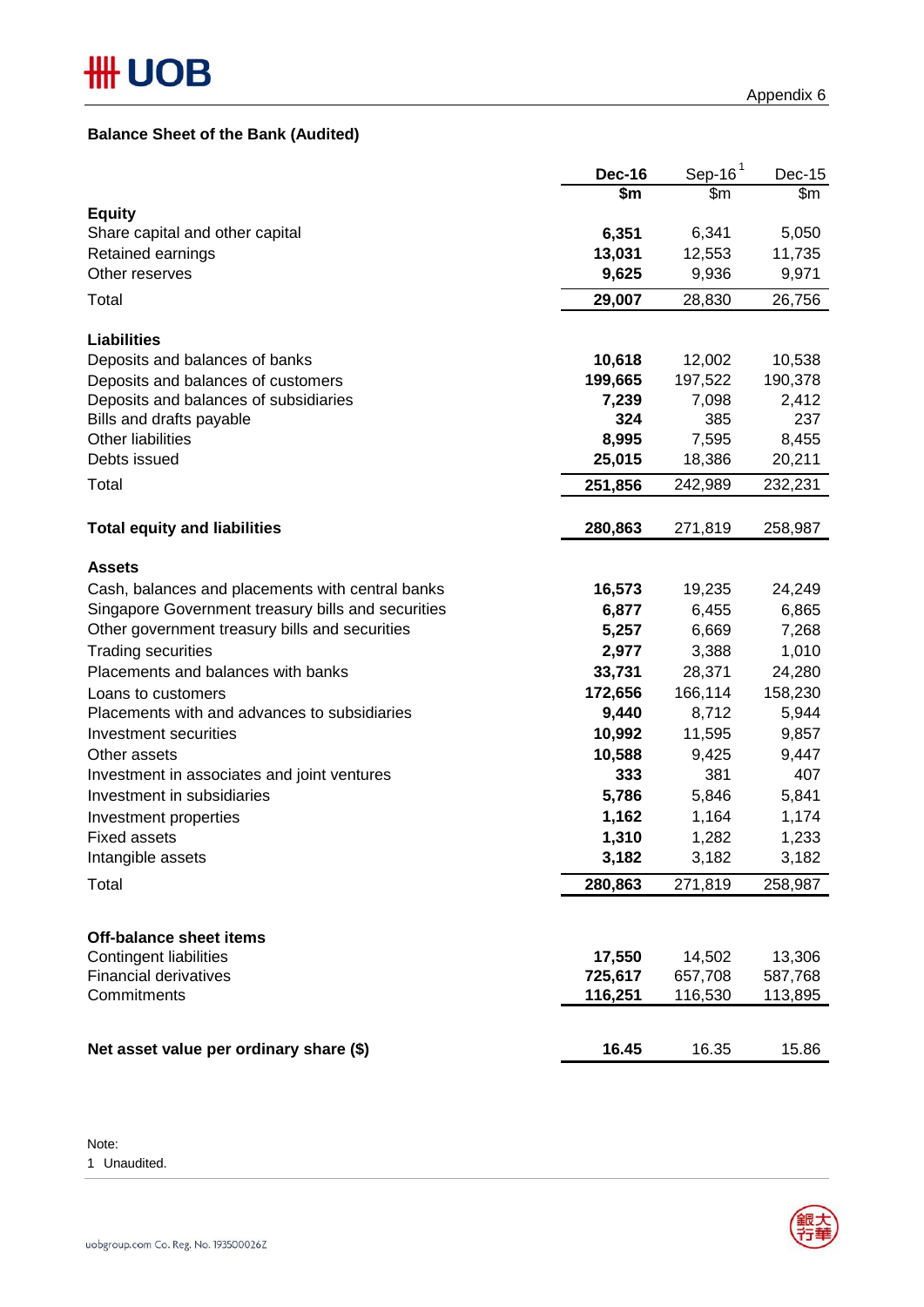## **Statement of Changes in Equity of the Bank (Audited)**

|                                                                                                       | Share capital<br>and other<br>capital | <b>Retained</b><br>earnings | <b>Other</b><br>reserves | <b>Total</b><br>equity |
|-------------------------------------------------------------------------------------------------------|---------------------------------------|-----------------------------|--------------------------|------------------------|
|                                                                                                       | \$m                                   | \$m                         | \$m                      | \$m                    |
| Balance at 1 January 2016                                                                             | 5,050                                 | 11,735                      | 9,971                    | 26,756                 |
| Profit for the financial year                                                                         |                                       | 2,485                       |                          | 2,485                  |
| Other comprehensive income<br>for the financial year                                                  |                                       |                             | (350)                    | (350)                  |
| Total comprehensive income<br>for the financial year                                                  |                                       | 2,485                       | (350)                    | 2,135                  |
| <b>Transfers</b><br><b>Dividends</b>                                                                  |                                       | 15<br>(1, 206)              | (15)                     | (1, 206)               |
| Shares issued under scrip<br>dividend scheme                                                          | 533                                   |                             |                          | 533                    |
| Share-based compensation                                                                              |                                       |                             | 41                       | 41                     |
| Reclassification of share-based<br>compensation reserves on expiry                                    |                                       | $\mathbf{2}$                | (2)                      |                        |
| Shares issued under share-based<br>compensation plans                                                 | 20                                    |                             | (20)                     |                        |
| Perpetual capital securities issued                                                                   | 748                                   |                             |                          | 748                    |
| Balance at 31 December 2016                                                                           | 6,351                                 | 13,031                      | 9,625                    | 29,007                 |
|                                                                                                       |                                       |                             |                          |                        |
| Balance at 1 January 2015                                                                             | 5,061                                 | 10,809                      | 9,780                    | 25,650                 |
| Profit for the financial year<br>Other comprehensive income<br>for the financial year                 |                                       | 2,679                       | 252                      | 2,679<br>252           |
| Total comprehensive income<br>for the financial year                                                  |                                       | 2,679                       | 252                      | 2,931                  |
| <b>Transfers</b>                                                                                      |                                       | 74                          | (74)                     |                        |
| <b>Dividends</b>                                                                                      |                                       | (1,828)                     |                          | (1,828)                |
| Shares re-purchased - held in treasury                                                                | (37)                                  |                             |                          | (37)                   |
| Share-based compensation                                                                              |                                       |                             | 40                       | 40                     |
| Reclassification of share-based<br>compensation reserves on expiry<br>Shares issued under share-based |                                       | 0                           | (0)                      |                        |
| compensation plans                                                                                    | 26                                    |                             | (26)                     |                        |
| Balance at 31 December 2015                                                                           | 5,050                                 | 11,735                      | 9,971                    | 26,756                 |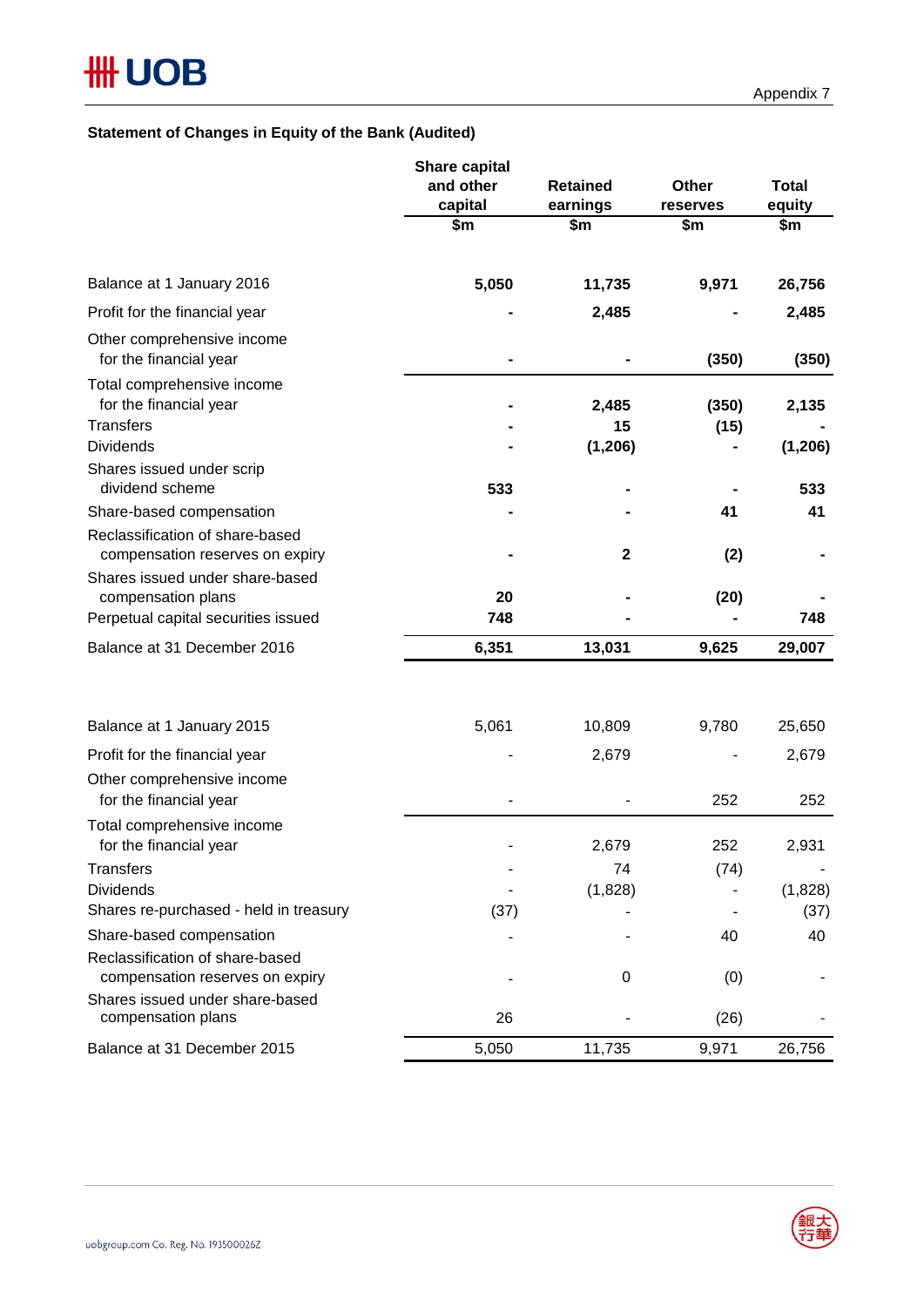## **Statement of Changes in Equity of the Bank (Unaudited)**

|                                                                    | <b>Share capital</b><br>and other<br>capital | <b>Retained</b><br>earnings | Other<br>reserves | <b>Total</b><br>equity |
|--------------------------------------------------------------------|----------------------------------------------|-----------------------------|-------------------|------------------------|
|                                                                    | \$m\$                                        | \$m\$                       | \$m               | \$m                    |
| Balance at 1 October 2016                                          | 6,341                                        | 12,553                      | 9,936             | 28,830                 |
| Profit for the financial period                                    |                                              | 502                         |                   | 502                    |
| Other comprehensive income<br>for the financial period             |                                              |                             | (307)             | (307)                  |
| Total comprehensive income<br>for the financial period             |                                              | 502                         | (307)             | 195                    |
| <b>Dividends</b>                                                   |                                              | (27)                        |                   | (27)                   |
| Share-based compensation                                           |                                              |                             | 9                 | 9                      |
| Reclassification of share-based<br>compensation reserves on expiry |                                              | 3                           | (3)               |                        |
| Shares issued under share-based<br>compensation plans              | 10                                           |                             | (10)              |                        |
| Balance at 31 December 2016                                        | 6,351                                        | 13,031                      | 9,625             | 29,007                 |
| Balance at 1 October 2015                                          | 5,050                                        | 11,440                      | 9,927             | 26,417                 |
| Profit for the financial period                                    |                                              | 627                         |                   | 627                    |
| Other comprehensive income<br>for the financial period             |                                              | $\blacksquare$              | 52                | 52                     |
| Total comprehensive income<br>for the financial period             |                                              | 627                         | 52                | 679                    |
| <b>Dividends</b>                                                   |                                              | (332)                       |                   | (332)                  |
| Shares re-purchased - held in treasury<br>Share-based compensation | (18)                                         |                             | 11                | (18)<br>11             |
| Reclassification of share-based<br>compensation reserves on expiry |                                              | $\pmb{0}$                   | (0)               |                        |
| Shares issued under share-based<br>compensation plans              | 18                                           |                             | (18)              |                        |
| Balance at 31 December 2015                                        | 5,050                                        | 11,735                      | 9,971             | 26,756                 |

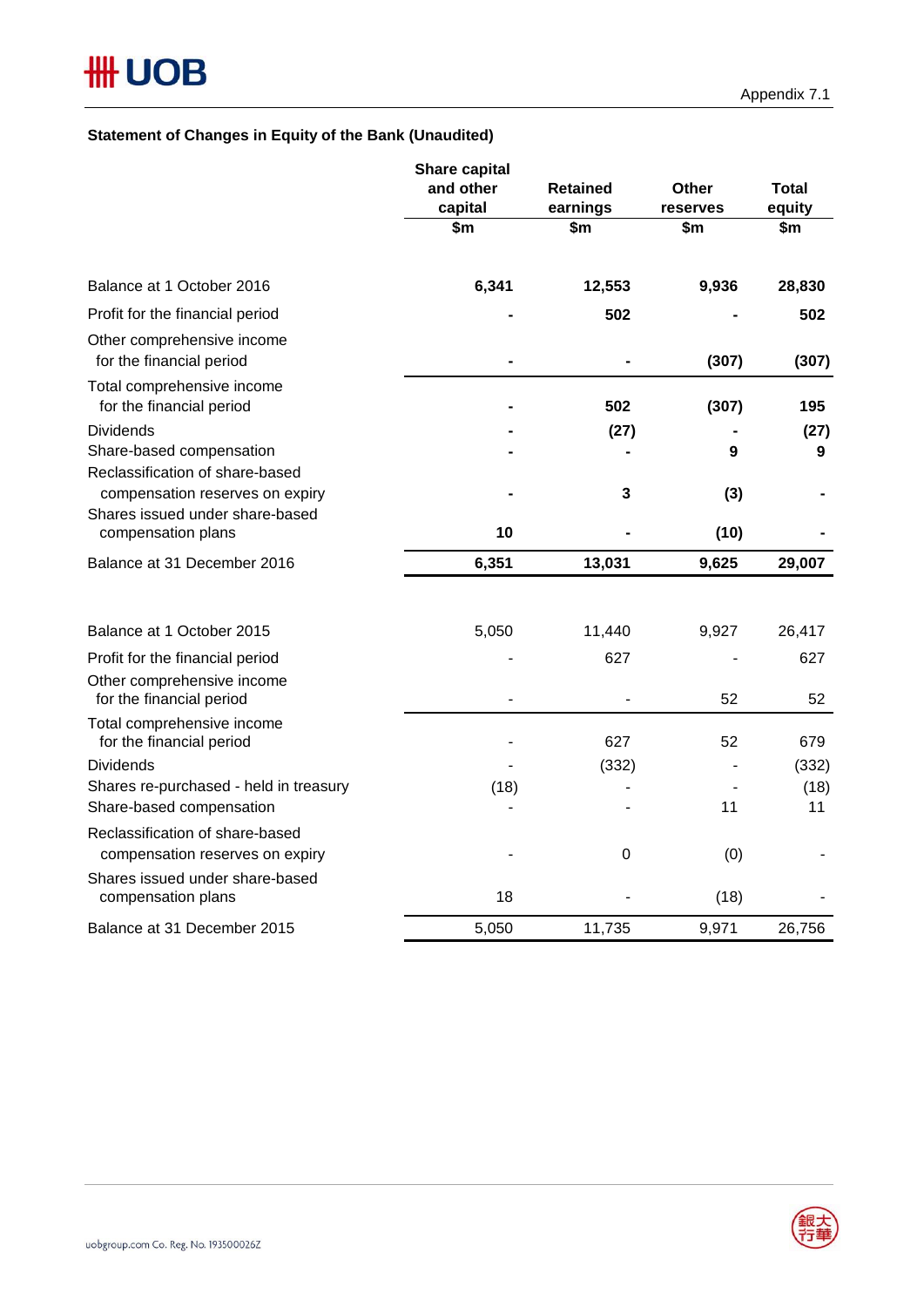### **Capital Adequacy Ratios of Major Bank Subsidiaries**

The information below is prepared on solo basis under the capital adequacy framework of the respective countries.

|                                                    | Dec-16                       |                                |        |              |
|----------------------------------------------------|------------------------------|--------------------------------|--------|--------------|
|                                                    | <b>Total</b><br><b>Risk-</b> | <b>Capital Adequacy Ratios</b> |        |              |
|                                                    | Weighted<br><b>Assets</b>    | CET <sub>1</sub>               | Tier 1 | <b>Total</b> |
|                                                    | \$m                          | $\frac{9}{6}$                  | %      | $\%$         |
| United Overseas Bank (Malaysia) Bhd                | 17,392                       | 13.3                           | 13.3   | 16.7         |
| United Overseas Bank (Thai) Public Company Limited | 11,560                       | 16.0                           | 16.0   | 18.3         |
| PT Bank UOB Indonesia                              | 8,149                        | 14.3                           | 14.3   | 16.4         |
| United Overseas Bank (China) Limited               | 7,457                        | 18.2                           | 18.2   | 18.8         |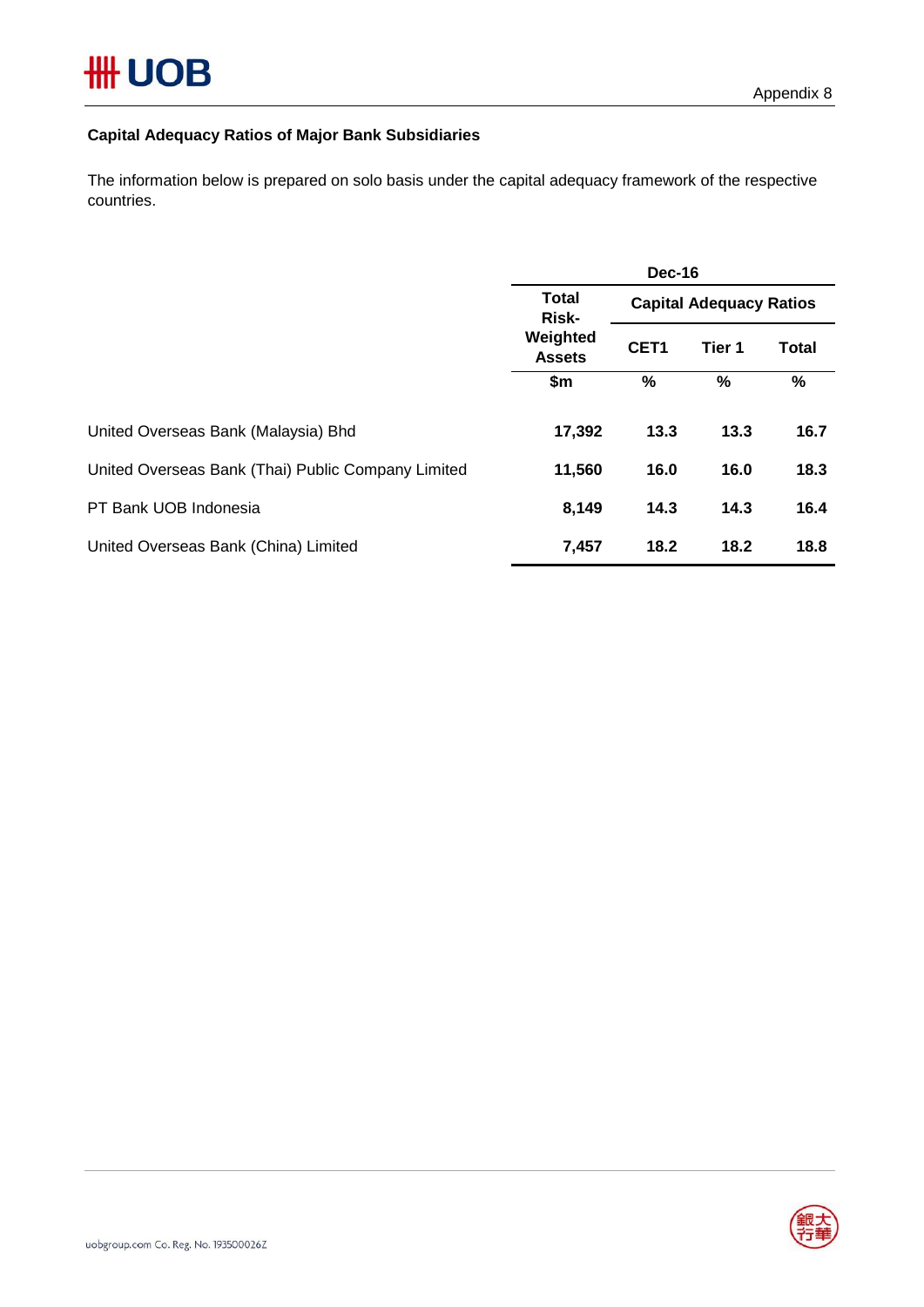The extract of the auditor's report dated 16 February 2017, on the financial statements of United Overseas Bank Limited and Its Subsidiaries for the financial year ended 31 December 2016, is as follows:

#### United Overseas Bank Limited and Its Subsidiaries Independent Auditor's Report for the financial year ended 31 December 2016

#### Independent Auditor's Report to the Members of United Overseas Bank Limited

#### Report on the Audit of the Financial Statements

#### Opinion

We have audited the financial statements of United Overseas Bank Limited (the Bank) and its subsidiaries (collectively, the Group), set out on pages 12 to 93, which comprise the balance sheets of the Bank and the Group at 31 December 2016, the income statements, the statements of comprehensive income, and the statements of changes in equity of the Bank and the Group and consolidated cash flow statement of the Group for the year then ended, and notes to the financial statements, including a summary of significant accounting policies.

In our opinion, the accompanying consolidated financial statements of the Group and the balance sheet, income statement, statement of comprehensive income and statement of changes in equity of the Bank, are properly drawn up in accordance with the provisions of the Companies Act, Chapter 50 (the Act) and Financial Reporting Standards in Singapore (FRSs), including the modification of the requirements of FRS 39 Financial Instruments: Recognition and Measurement in respect of loan loss provisioning by Notice to Banks No. 612 "Credit Files, Grading and Provisioning" issued by the Monetary Authority of Singapore, so as to give a true and fair view of the consolidated financial position of the Group and the financial position of the Bank as at 31 December 2016 and of the consolidated financial performance, consolidated changes in equity and consolidated cash flows of the Group, and of the financial performance and changes in equity of the Bank for the year ended on that date.

#### Basis for Opinion

We conducted our audit in accordance with Singapore Standards on Auditing (SSAs). Our responsibilities under those standards are further described in the Auditor's Responsibilities for the Audit of the Financial Statements section of our report. We are independent of the Group in accordance with the Accounting and Corporate Regulatory Authority (ACRA) Code of Professional Conduct and Ethics for Public Accountants and Accounting Entities (ACRA Code) together with the ethical requirements that are relevant to our audit of the financial statements in Singapore, and we have fulfilled our other ethical responsibilities in accordance with these requirements and the ACRA Code. We believe that the audit evidence we have obtained is sufficient and appropriate to provide a basis for our opinion.

#### Key Audit Matters

Key audit matters are those matters that, in our professional judgement, were of most significance in our audit of the financial statements of the current period. These matters were addressed in the context of our audit of the financial statements as a whole, and in forming our opinion thereon, and we do not provide a separate opinion on these matters. For each matter below, our description of how our audit addressed the matter is provided in that context.

We have fulfilled our responsibilities described in the Auditor's Responsibilities for the Audit of the Financial Statements section of our report, including in relation to these matters. Accordingly, our audit included the performance of procedures designed to respond to our assessment of the risks of material misstatement of the financial statements. The results of our audit procedures, including the procedures performed to address the matters below, provide the basis for our audit opinion on the accompanying financial statements.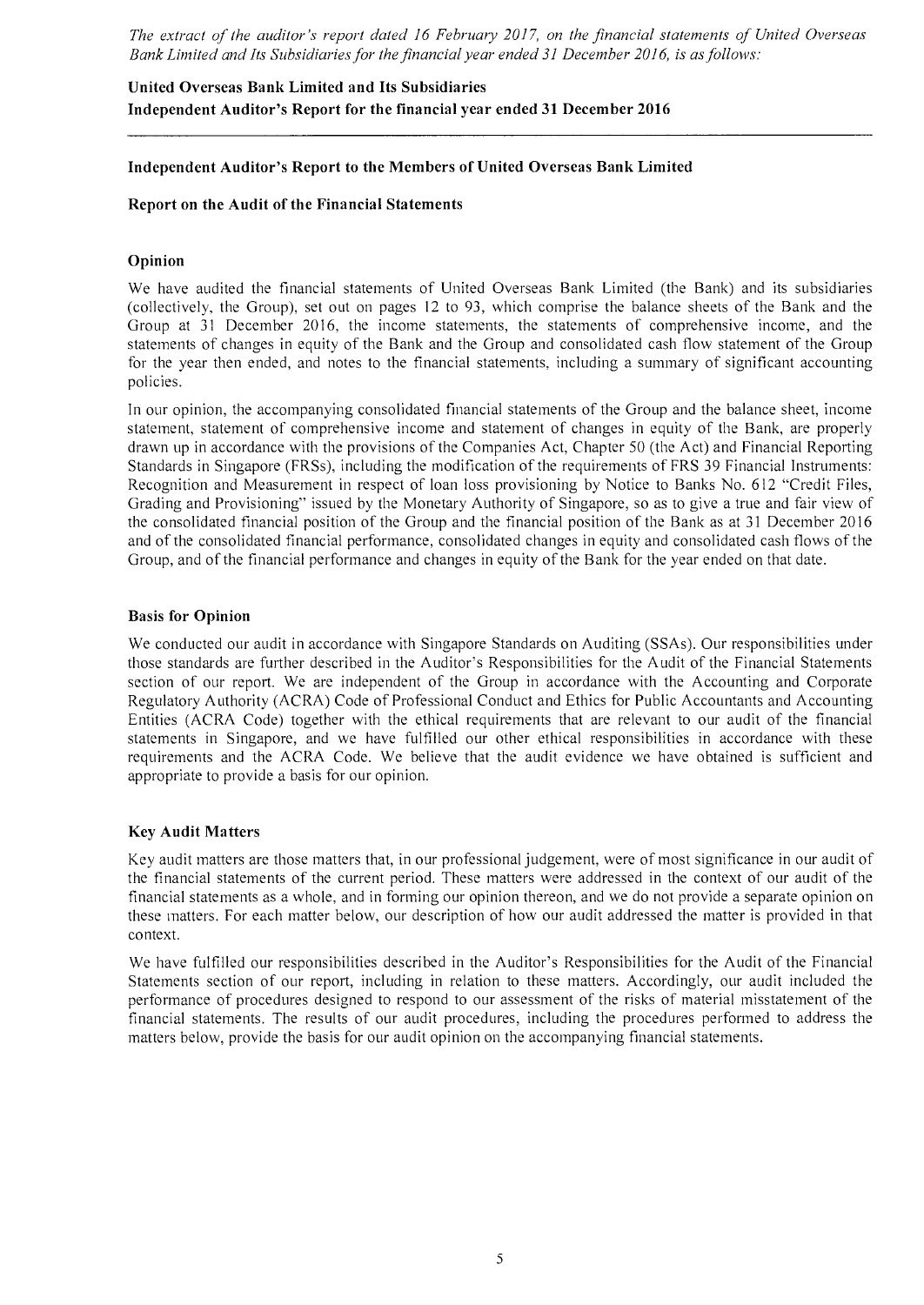| Areas of focus                                                                                                                                                                          | How our audit addressed the risk factors                                                                                                                                                                                                                                                                                 |
|-----------------------------------------------------------------------------------------------------------------------------------------------------------------------------------------|--------------------------------------------------------------------------------------------------------------------------------------------------------------------------------------------------------------------------------------------------------------------------------------------------------------------------|
| <b>Impairment of loans to customers</b>                                                                                                                                                 |                                                                                                                                                                                                                                                                                                                          |
| Refer to Notes 2r(i) and 25a to the<br>consolidated financial statements                                                                                                                | Our audit procedures include understanding and testing of the design and<br>operating effectiveness of the key controls over the following:                                                                                                                                                                              |
| on pages 26 to 27 and 52<br>respectively.                                                                                                                                               | the origination, approval and monitoring of loans;<br>the identification and timeliness of identifying impairment indicators;<br>and                                                                                                                                                                                     |
| The allowance for impairment of<br>loans to customers is considered to<br>be a matter of most significance as                                                                           | the governance process of loan downgrading, including the<br>continuous re-assessment of the appropriateness of assumptions used<br>in the impairment models.                                                                                                                                                            |
| it requires the application of<br>judgement and use of subjective<br>assumptions by management. The                                                                                     | Our testing of the design and operation of the controls provided a basis<br>for us to continue with the planned nature, timing and extent of our<br>detailed audit procedures.                                                                                                                                           |
| Group records both general and<br>specific allowances, in accordance<br>with the transitional provision set                                                                             | We have designed the following procedures for specific allowances in<br>response to the risks specific to the business units.                                                                                                                                                                                            |
| out in the MAS Notice 612<br>requirements for the incorporation                                                                                                                         | <b>Group Wholesale Banking</b>                                                                                                                                                                                                                                                                                           |
| of historical loss<br>data<br>and<br>qualitative factors on loan grading<br>respectively.                                                                                               | We obtained an understanding of the Group Credit Policy and evaluated<br>the processes for identifying impairment indicators and consequently,<br>the grading of loans in accordance with the MAS Notice 612.                                                                                                            |
| Loans to customers contributed to<br>approximately 65% of the Group's<br>total assets. The Group's loan<br>portfolio comprises customers from                                           | We tested a sample of loans (including loans that had not been identified<br>by management as potentially impaired) to form our own assessment as<br>to whether impairment events had occurred and to assess whether<br>impairments had been identified in a timely manner.                                              |
| the two business units, i.e. Group<br>Banking<br>Wholesale<br>(GWB)<br>$(57\%/\$128$ billion) and Group<br>Retail (GR) (43%/\$98 billion). The<br>loan portfolio and characteristics of | We considered the magnitude of the credit exposures, macroeconomic<br>factors and industry trends in our audit sampling, and extended our audit<br>coverage over customers in sectors currently experiencing difficult<br>economic and market conditions including the oil and gas, shipping and<br>real estate sectors. |
| these two groups differ, therefore<br>requiring a different approach in<br>assessment<br>the<br>for<br>specific<br>allowances by management.                                            | For the selected non-performing loans (NPLs), we<br>assessed<br>management's forecast and inputs of recoverable cash flows, valuation<br>of collaterals, estimates of recoverable amounts on default and other<br>sources of repayment, and where possible, compared these key                                           |
| GWB's loan portfolio consists of<br>larger wholesale loans, requiring<br>management<br>monitor<br>to<br>the                                                                             | assumptions to external references such as ship and real estate<br>valuations.                                                                                                                                                                                                                                           |
| borrowers'<br>abilities<br>repayment                                                                                                                                                    | <b>Group Retail</b>                                                                                                                                                                                                                                                                                                      |
| individually<br>based<br>their<br>on<br>knowledge for any allowance for<br>impairment.                                                                                                  | For the major GR portfolios, we examined the appropriateness of the<br>model parameters such as historical loss rates based on our industry<br>knowledge and experience to evaluate whether they are in line with                                                                                                        |
| In comparison with GWB, GR's                                                                                                                                                            | customer behavioural profiles.                                                                                                                                                                                                                                                                                           |
| loan portfolio consists of smaller<br>loan values and a greater number of                                                                                                               | Where lending is secured by collateral, the allowance for impairment is<br>determined based on the haircuts and fair values less cost to sell obtained                                                                                                                                                                   |
| customers.<br>Loans<br>are<br>not                                                                                                                                                       | by the Group. We examined, on a sample basis, the reasonableness of                                                                                                                                                                                                                                                      |
| monitored individually and<br>are<br>grouped<br>by<br>product<br>into<br>homogeneous portfolios. Portfolios                                                                             | haircuts applied and the fair values less cost to sell based on our<br>knowledge and experience of the local residential and economic<br>conditions and asset price trends.                                                                                                                                              |
| are monitored through historical<br>delinquency statistics, which drive                                                                                                                 | With respect to the Group's general allowances, our procedures included<br>the following:                                                                                                                                                                                                                                |
| allowance<br>for impairment<br>the<br>assessment.                                                                                                                                       | ٠<br>we re-computed management's calculation to assess that the Group                                                                                                                                                                                                                                                    |

maintained a minimum of 1% of general allowances on total credit exposure net of collateral and specific allowances in accordance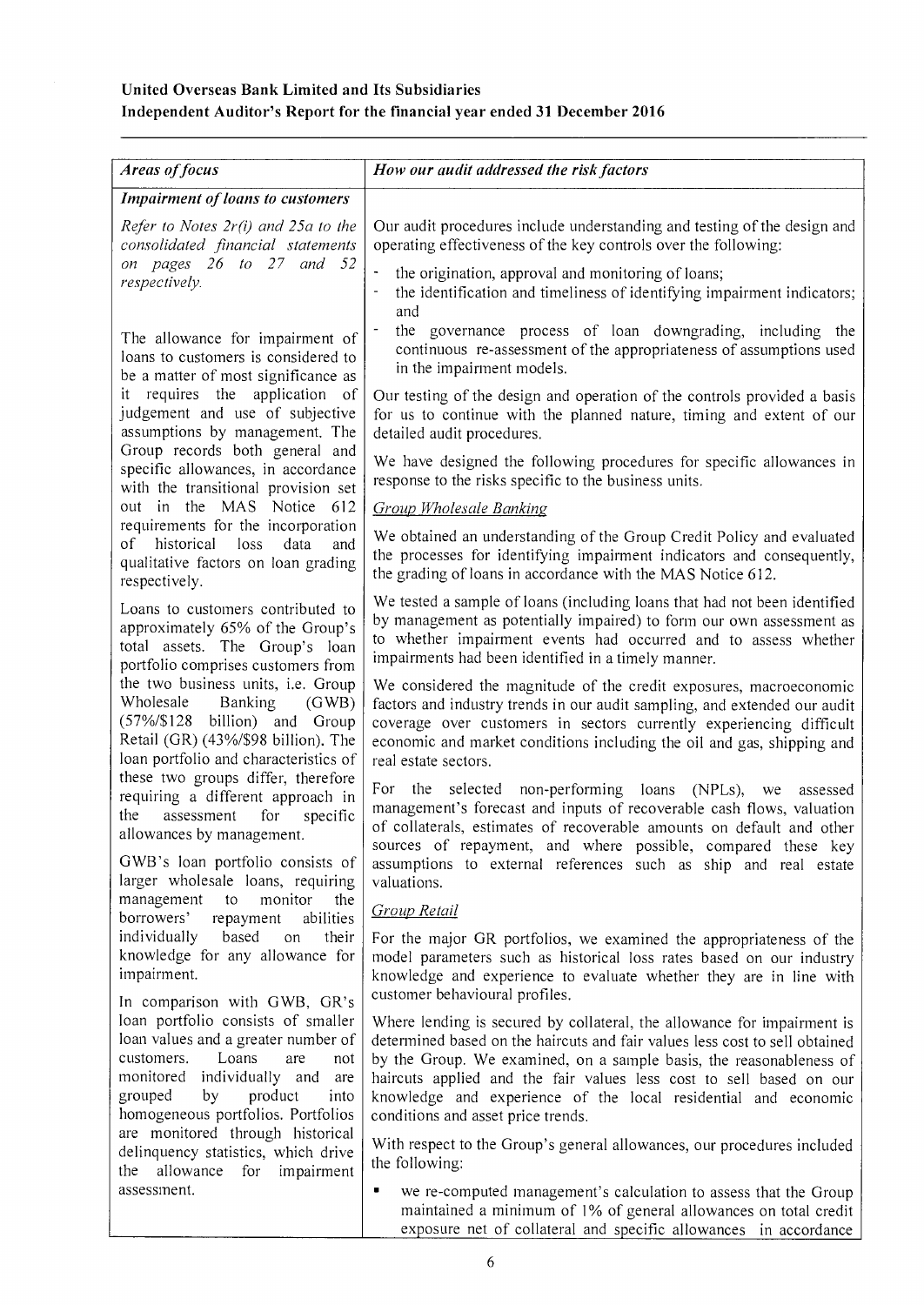| with the transitional provision set out in MAS Notice 612;<br>we evaluated management's assessment on the relevance of the<br>$\blacksquare$<br>applied historical credit cycles and impact arising from forecasts of<br>the prevailing market and economic conditions that the Group is<br>most susceptible to; and<br>we performed scenario analyses based on historical and hypothetical<br>scenarios we considered necessary to assess the adequacy of the<br>general allowances in stressed conditions. |
|--------------------------------------------------------------------------------------------------------------------------------------------------------------------------------------------------------------------------------------------------------------------------------------------------------------------------------------------------------------------------------------------------------------------------------------------------------------------------------------------------------------|
| Overall, the results of our evaluation of the Group's allowance for<br>impairment of loans are consistent with management's assessment.                                                                                                                                                                                                                                                                                                                                                                      |
|                                                                                                                                                                                                                                                                                                                                                                                                                                                                                                              |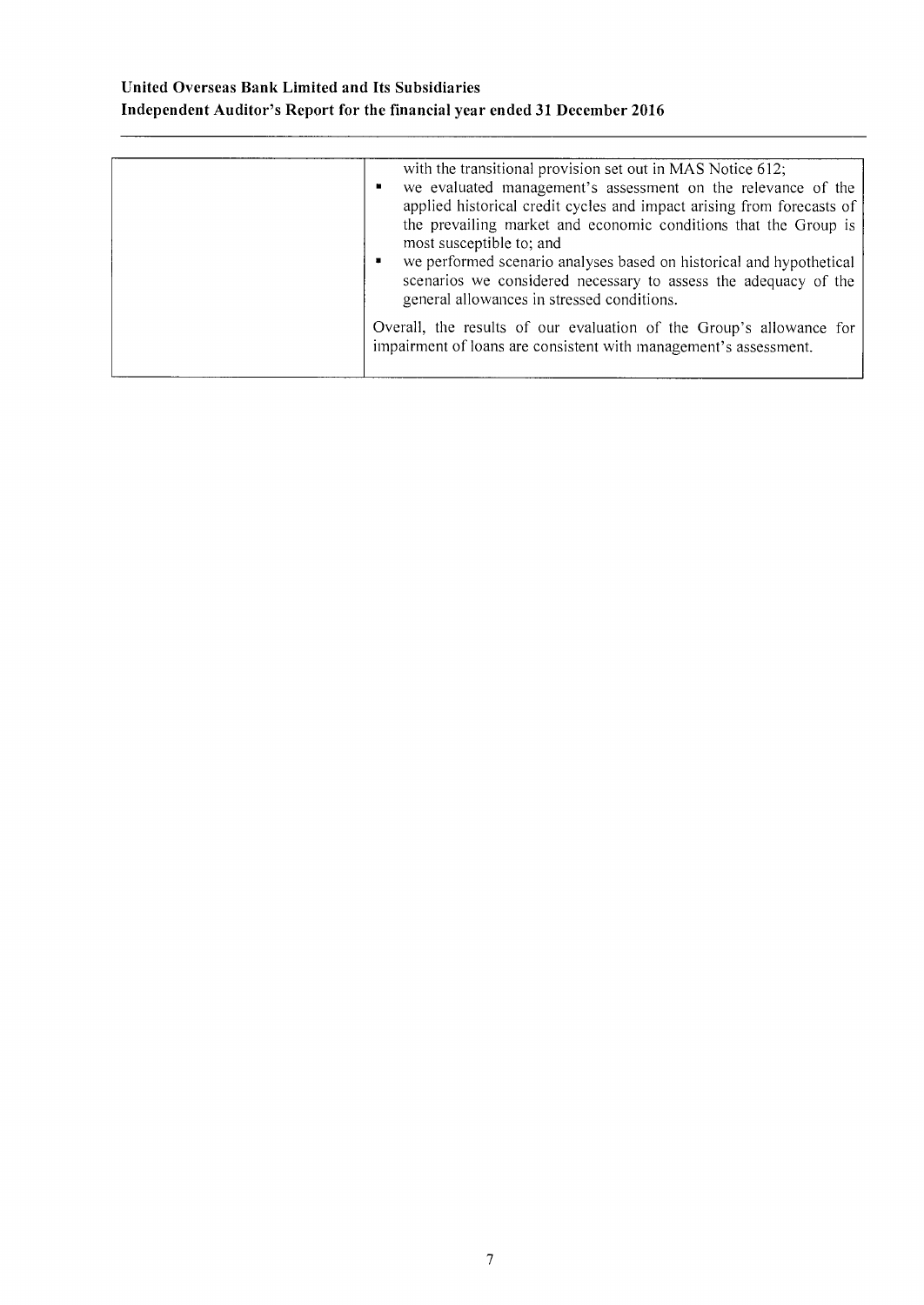| <b>Areas of focus</b>                                                                                                                                                                                                                                                                                                                                                                                                       | How our audit addressed the risk factors                                                                                                                                                                                                                                                                                                                                                                                                                                                                                                                               |
|-----------------------------------------------------------------------------------------------------------------------------------------------------------------------------------------------------------------------------------------------------------------------------------------------------------------------------------------------------------------------------------------------------------------------------|------------------------------------------------------------------------------------------------------------------------------------------------------------------------------------------------------------------------------------------------------------------------------------------------------------------------------------------------------------------------------------------------------------------------------------------------------------------------------------------------------------------------------------------------------------------------|
| Valuation of illiquid or complex<br>financial instruments<br>Refer to Notes 2r(ii) and 18b to the<br>consolidated financial statements<br>on pages 27 and 43 to 44<br>respectively.                                                                                                                                                                                                                                         | We assessed the key controls over the Group's valuation and model<br>validation processes, including the measurement of valuation reserves<br>and derivative valuation adjustments. Our testing of the design and<br>operation of the controls provided a basis for us to continue with the<br>planned nature, timing and extent of our detailed audit procedures.<br>In addition, we evaluated the appropriateness of the valuation<br>methodologies, particularly for material illiquid and complex financial                                                        |
| The valuation of the Group's<br>financial instruments was a key<br>area of focus of our audit due to the<br>degree of complexity involved in<br>valuing some of the instruments<br>significance<br>and the<br>of the<br>judgements and estimates made by<br>management.<br>In particular, the determination of<br>Level 3 prices is considerably more<br>subjective given the lack of<br>availability of market-based data. | instruments such as private equity investments and structured products.<br>For a sample of financial instruments with significant unobservable<br>valuation inputs, we involved our own internal valuation specialists to<br>critically assess the valuation assumptions and inputs used by<br>management, or perform an independent valuation by reference to<br>alternative valuation methods used by other market participants and<br>sensitivity analyses of key factors.<br>The results of our independent analyses are consistent with<br>management's analyses. |
| At 31 December 2016, 4% (\$3<br>billion) of the Group's total<br>financial instruments that were<br>carried at fair value were classified<br>The Level 3<br>Level 3.<br>as<br>instruments mainly<br>comprised<br>unquoted equity investments and<br>funds, long dated equity derivatives<br>and a small number of unquoted<br>debt securities.                                                                              |                                                                                                                                                                                                                                                                                                                                                                                                                                                                                                                                                                        |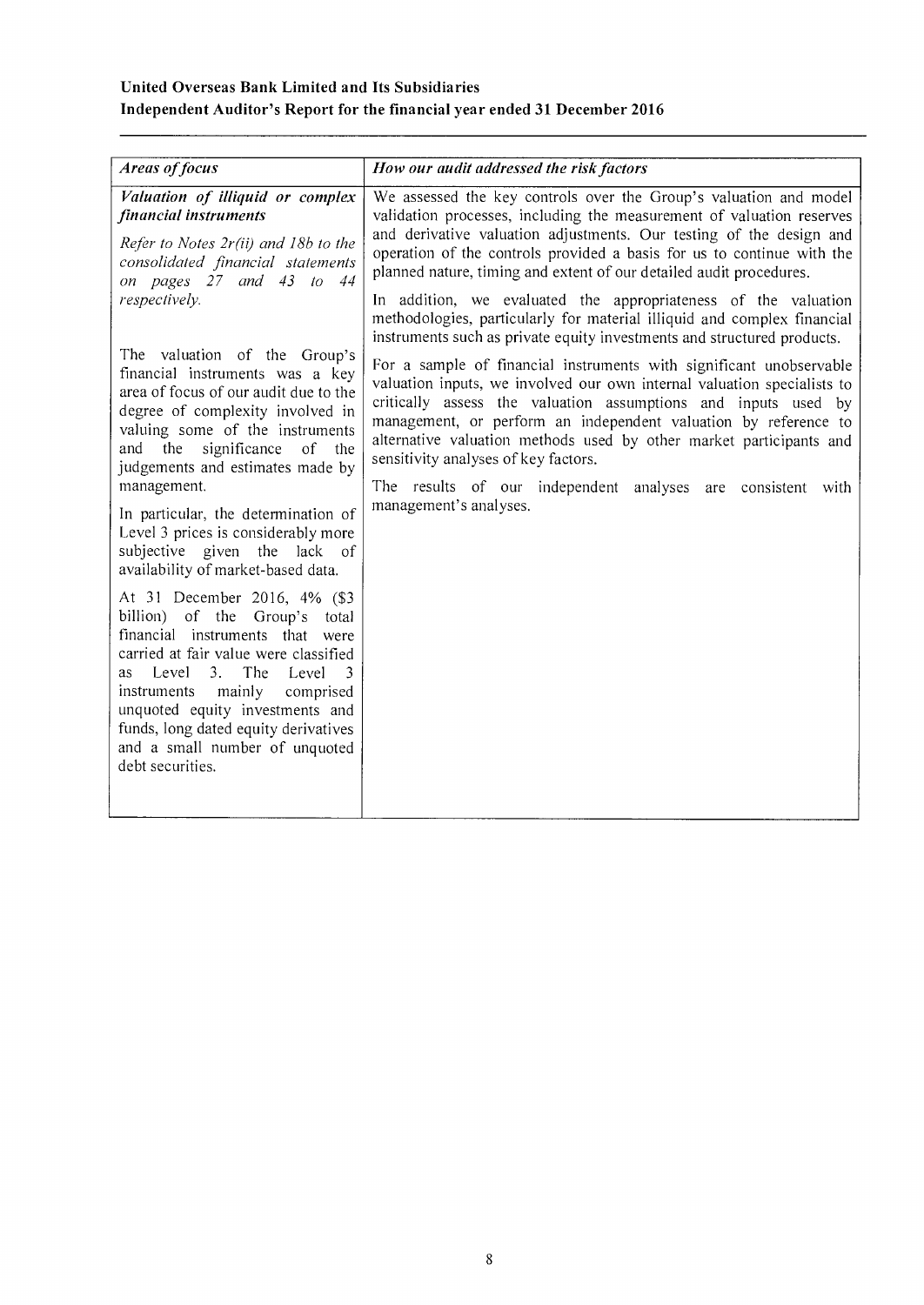| <b>Areas of focus</b>                                                                                                                                                                                                                                                            | How our audit addressed the risk factors                                                                                                                                                                                                                                                                           |
|----------------------------------------------------------------------------------------------------------------------------------------------------------------------------------------------------------------------------------------------------------------------------------|--------------------------------------------------------------------------------------------------------------------------------------------------------------------------------------------------------------------------------------------------------------------------------------------------------------------|
| <b>Impairment of goodwill</b>                                                                                                                                                                                                                                                    |                                                                                                                                                                                                                                                                                                                    |
| Refer to Notes 2r(iii) and 34b to<br>consolidated financial<br>the<br>statements on pages 27 and 66                                                                                                                                                                              | Our audit procedures focused on the assessment of key assumptions in<br>forming the CGUs' VIU calculations, including the cash flow<br>projections and discount rates that have been approved by management.                                                                                                       |
| respectively.<br>As at 31 December 2016, the                                                                                                                                                                                                                                     | We assessed the cash flow projections by reviewing the historical<br>achievement of the projections and considered the reasons for significant<br>deviations.                                                                                                                                                      |
| goodwill balance was carried at \$4<br>billion which represents 1% of total<br>assets, and 13% of total equity. The<br>goodwill arose from the Group's<br>acquisition of Overseas Union                                                                                          | We also evaluated the reasonableness of the VIU calculations by<br>comparing the market-related assumptions which the outcome of the<br>impairment test is most sensitive to, against externally available<br>industry, economic and financial data, such as country Gross Domestic<br>Product (GDP) growth rates. |
| Bank (OUB), United Overseas<br>Bank (Thai) Public Company<br>Limited (UOBT) and PT Bank<br>UOB Indonesia (UOBI) in prior<br>years, and is allocated to the                                                                                                                       | Where we determined that a more appropriate assumption or input in a<br>CGU's VIU calculation could be made, independent sensitivity analyses<br>were performed for different scenarios to identify any CGUs with a risk<br>of impairment.                                                                         |
| respective cash-generating units<br>(CGUs) defined by the Group's<br>operating segments.                                                                                                                                                                                         | Our evaluation results are consistent with management's goodwill<br>impairment testing results.                                                                                                                                                                                                                    |
| We focused on this area because<br>the impairment test relies on the<br>calculation of the value-in-use<br>(VIU) of each CGU, which<br>involves significant management<br>judgment and assumptions about<br>the future cash flows of the CGUs<br>and the discount rates applied. |                                                                                                                                                                                                                                                                                                                    |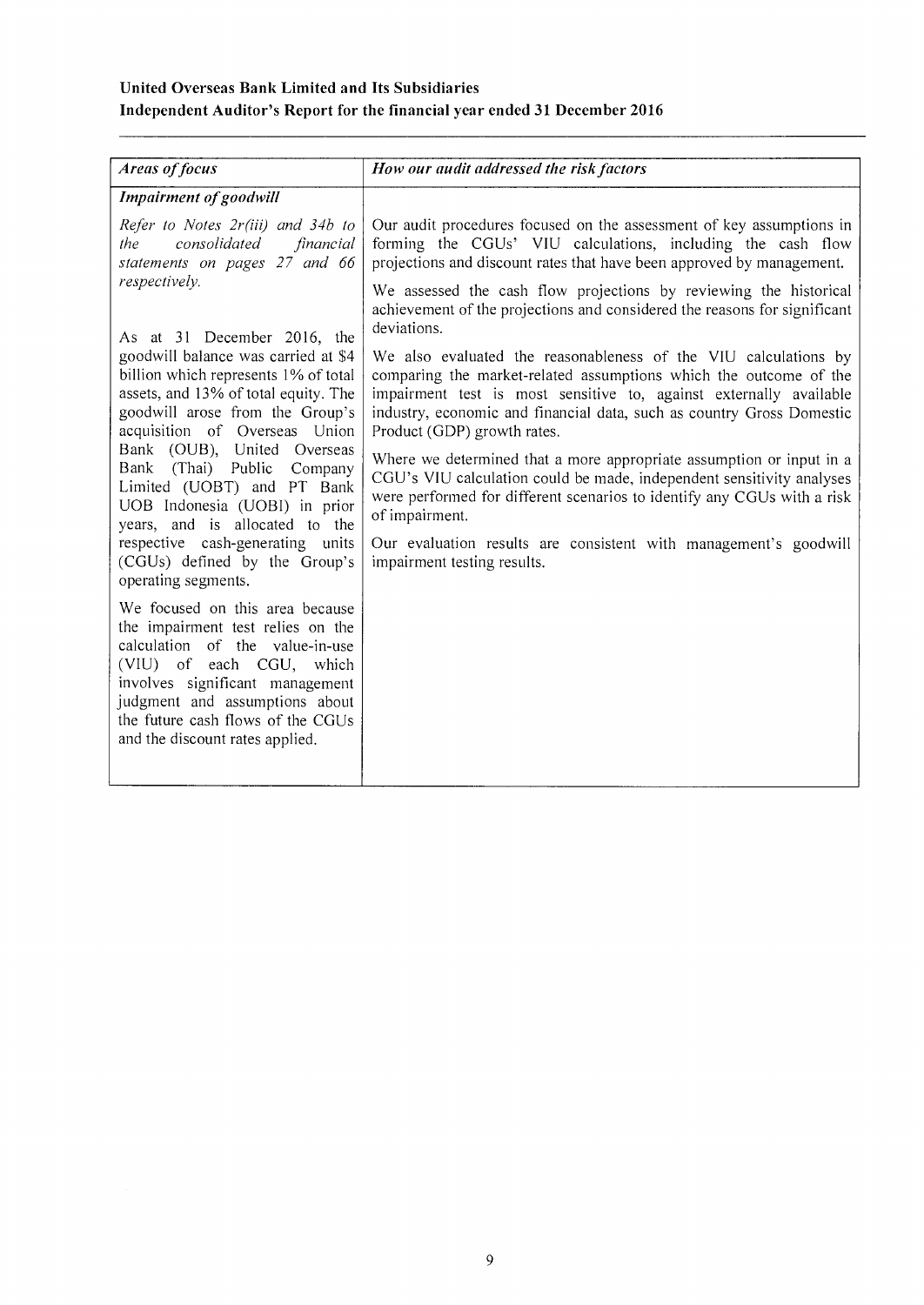#### Other Information

Management is responsible for the other information. The other information comprises the Directors' Statement (but does not include the financial statements and our auditor's report thereon), which we obtained prior to the date of this auditor's report, and the other sections of the annual report (Other Sections), which are expected to be made available to us after that date.

Our opinion on the financial statements does not cover the other information and we do not and will not express any form of assurance conclusion thereon.

In connection with our audit of the financial statements, our responsibility is to read the other information identified above and, in doing so, consider whether the other information is materially inconsistent with the financial statements or our knowledge obtained in the audit, or otherwise appears to be materially misstated.

If, based on the work we have performed on the other information that we obtained prior to the date of this auditor's report, we conclude that there is a material misstatement of this other information, we are required to report that fact. We have nothing to report in this regard.

When we read the Other Sections, if we conclude that there is a material misstatement therein, we are required to communicate the matter to the directors and take appropriate actions in accordance with SSAs.

#### Responsibilities of Management and Directors for the Financial Statements

Management is responsible for the preparation of financial statements that give a true and fair view in accordance with the provisions of the Act and FRSs, and for devising and maintaining a system of internal accounting controls sufficient to provide a reasonable assurance that assets are safeguarded against loss from unauthorised use or disposition; and transactions are properly authorised and that they are recorded as necessary to permit the preparation of true and fair financial statements and to maintain accountability of assets.

In preparing the financial statements, management is responsible for assessing the Group's ability to continue as a going concern, disclosing, as applicable, matters related to going concern and using the going concern basis of accounting unless management either intends to liquidate the Group or to cease operations, or has no realistic alternative but to do so.

The directors' responsibilities include overseeing the Group's financial reporting process.

#### Auditor's Responsibilities for the Audit of the Financial Statements

Our objectives are to obtain reasonable assurance about whether the financial statements as a whole are free from material misstatement, whether due to fraud or error, and to issue an auditor's report that includes our opinion. Reasonable assurance is a high level of assurance, but is not a guarantee that an audit conducted in accordance with SSAs will always detect a material misstatement when it exists. Misstatements can arise from fraud or error and are considered material if, individually or in the aggregate, they could reasonably be expected to influence the economic decisions of users taken on the basis of these financial statements. Auditor's Responsibilities for the Audit of th<br>Our objectives are to obtain reasonable assurane<br>material misstatement, whether due to fraud or<br>Reasonable assurance is a high level of assura<br>with SSAs will always detect a m

As part of an audit in accordance with SSAs, we exercise professional judgement and maintain professional scepticism throughout the audit. We also:

- Identify and assess the risks of material misstatement of the financial statements, whether due to fraud or error, design and perform audit procedures responsive to those risks, and obtain audit evidence that is sufficient and appropriate to provide a basis for our opinion. The risk of not detecting a material misstatement resulting from fraud is higher than for one resulting from error, as fraud may involve collusion, forgery, intentional omissions, misrepresentations, or the override of internal control. Interestion of the base of the base of the base of the and it is accordance with SSAs scepticism throughout the audit. We also:<br>
• Identify and assess the risks of material merror, design and perform audit procedure suffic
- Obtain an understanding of internal control relevant to the audit in order to design audit procedures that are appropriate in the circumstances, but not for the purpose of expressing an opinion on the effectiveness of the Group's internal control.
- Evaluate the appropriateness of accounting policies used and the reasonableness of accounting estimates and related disclosures made by management.
- Conclude on the appropriateness of management's use of the going concern basis of accounting and, based on the audit evidence obtained, whether a material uncertainty exists related to events or conditions